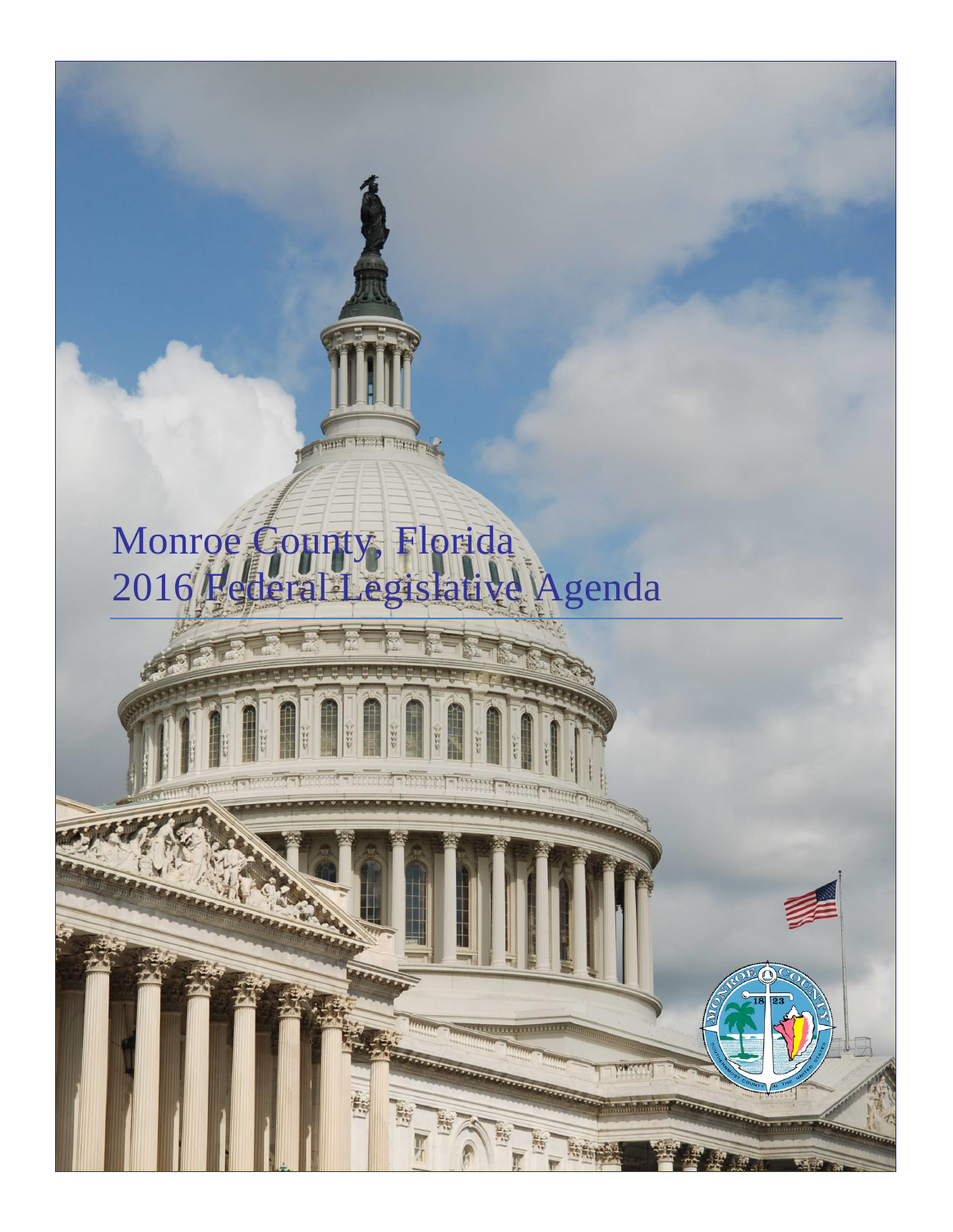**Prepared by Van Scoyoc Associates for the**

**Monroe County Commission**

**Mayor Heather Carruthers Mayor Pro Tem George Neugent Commissioner Danny Kolhage Commissioner David Rice Commissioner Sylvia Murphy**

**Roman Gastesi, County Administrator**

**Lisa Tennyson, Legislative Affairs and Grants Acquisition Director**

**Questions regarding the information in this book may be directed to:**

**(202) 737-8162 (305) 292-4444**

**Greg Burns Lisa Tennyson**<br>202) 737-8162 (305) 292-4444

**January 2016**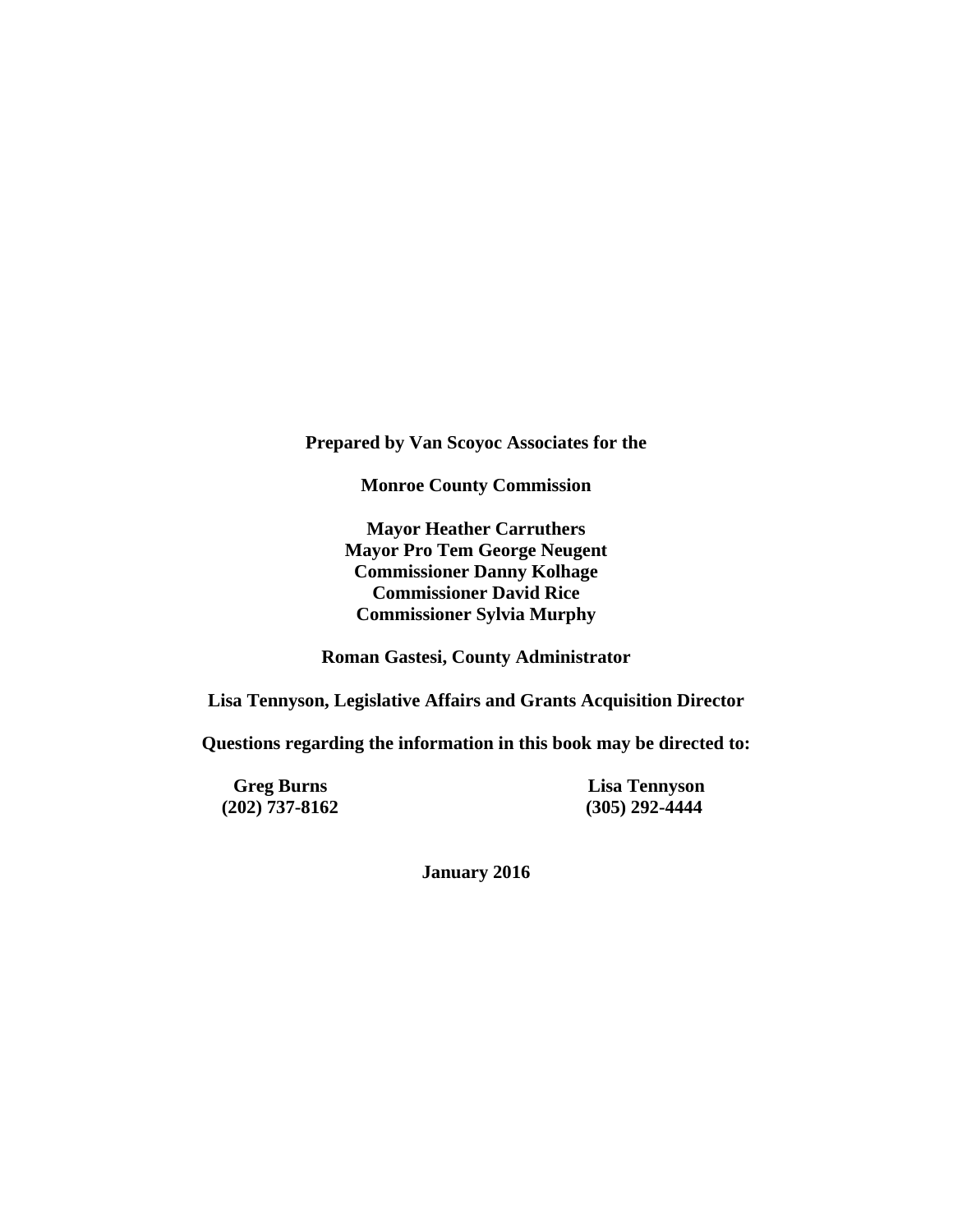# **Table of Contents**

| <b>Federal Legislative Agenda Summary</b>                            | Page | $\mathbf{1}$            |
|----------------------------------------------------------------------|------|-------------------------|
| <b>Primary Issues</b>                                                |      |                         |
| 1. National Flood Insurance Program                                  | Page | $\overline{\mathbf{4}}$ |
| 2. Water Quality                                                     | Page | 8                       |
| 3. Land Acquisition                                                  | Page | <b>10</b>               |
| 4. Payments In Lieu of Taxes                                         | Page | <b>14</b>               |
| 5. Everglades Restoration and the Health of Florida Bay              | Page | <b>16</b>               |
| <b>Transportation</b>                                                |      |                         |
| 6. Federal Aviation Administration - Authorization and Issues        | Page | 19                      |
| 7. Transportation Authorization                                      | Page | 21                      |
| <b>Energy &amp; Environment</b>                                      |      |                         |
| 1. RESTORE Act                                                       | Page | 22                      |
| 2. Climate Change and Sea Level Rise                                 | Page | 24                      |
| 3. Waters of the United States                                       | Page | 25                      |
| <b>4. Energy Exploration</b>                                         | Page | 26                      |
| 5. Oil Spill Protection                                              | Page | 29                      |
| <b>6. Property Assessed Clean Energy Legislation</b>                 | Page | 31                      |
| <b>Social Services</b>                                               |      |                         |
| <b>Continuum of Care Program - Federal Homeless Assistance</b><br>7. | Page | 32                      |
| <b>Older Americans Act Programs</b><br>8.                            | Page | 34                      |
| 9. Social Services Block Grant Program                               | Page | 35                      |
| <b>10. Mental Health Care</b>                                        | Page | 36                      |
| <b>Public Safety</b>                                                 |      |                         |
| 11. Public Safety Programs                                           | Page | 38                      |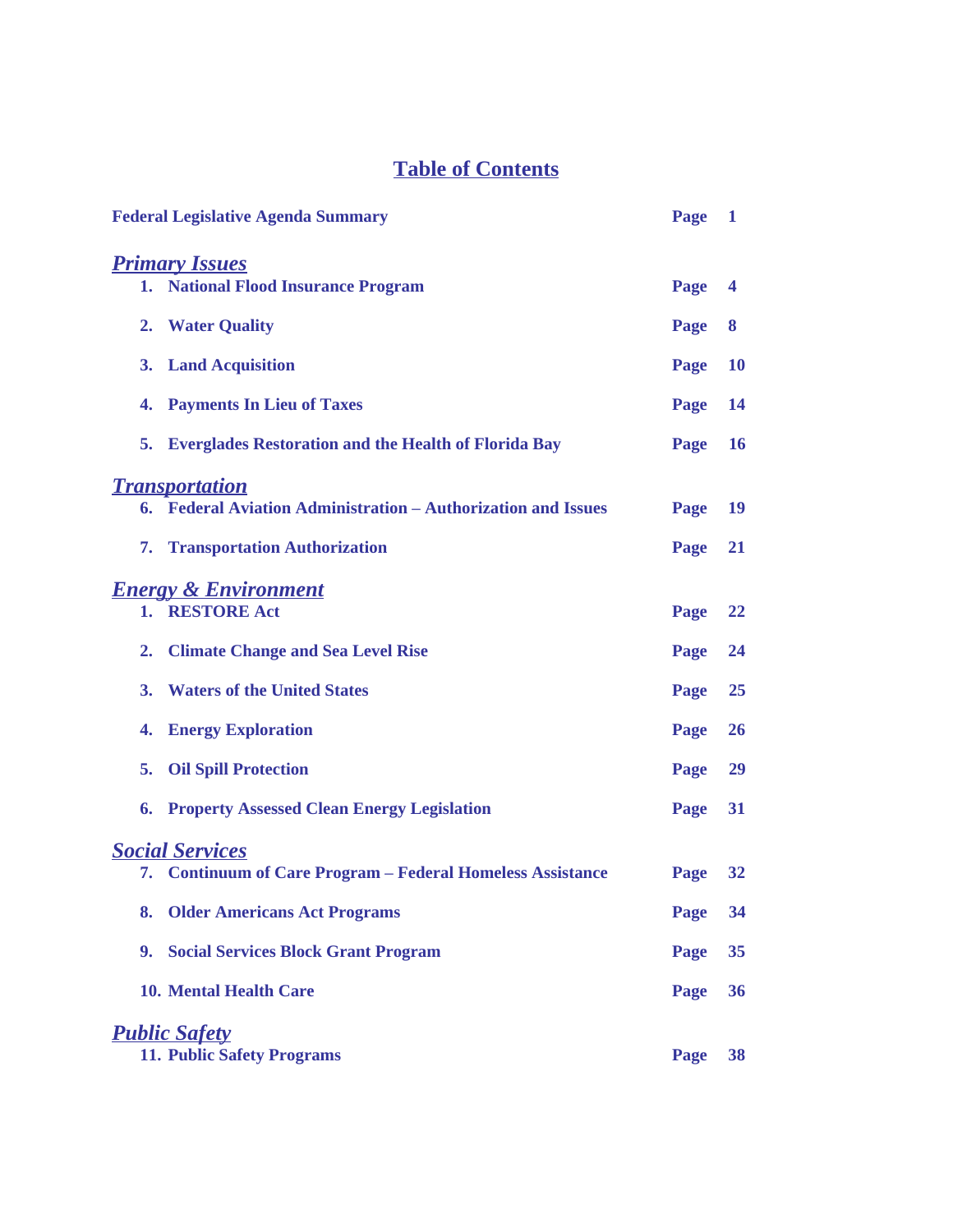# *General Government Issues*

| <b>12. Tourist Development Taxes</b> | Page    | 40   |
|--------------------------------------|---------|------|
| 13. Remote Sales-Tax Legislation     | Page 42 |      |
| 14. Tax-Exempt Bonds                 | Page    | - 44 |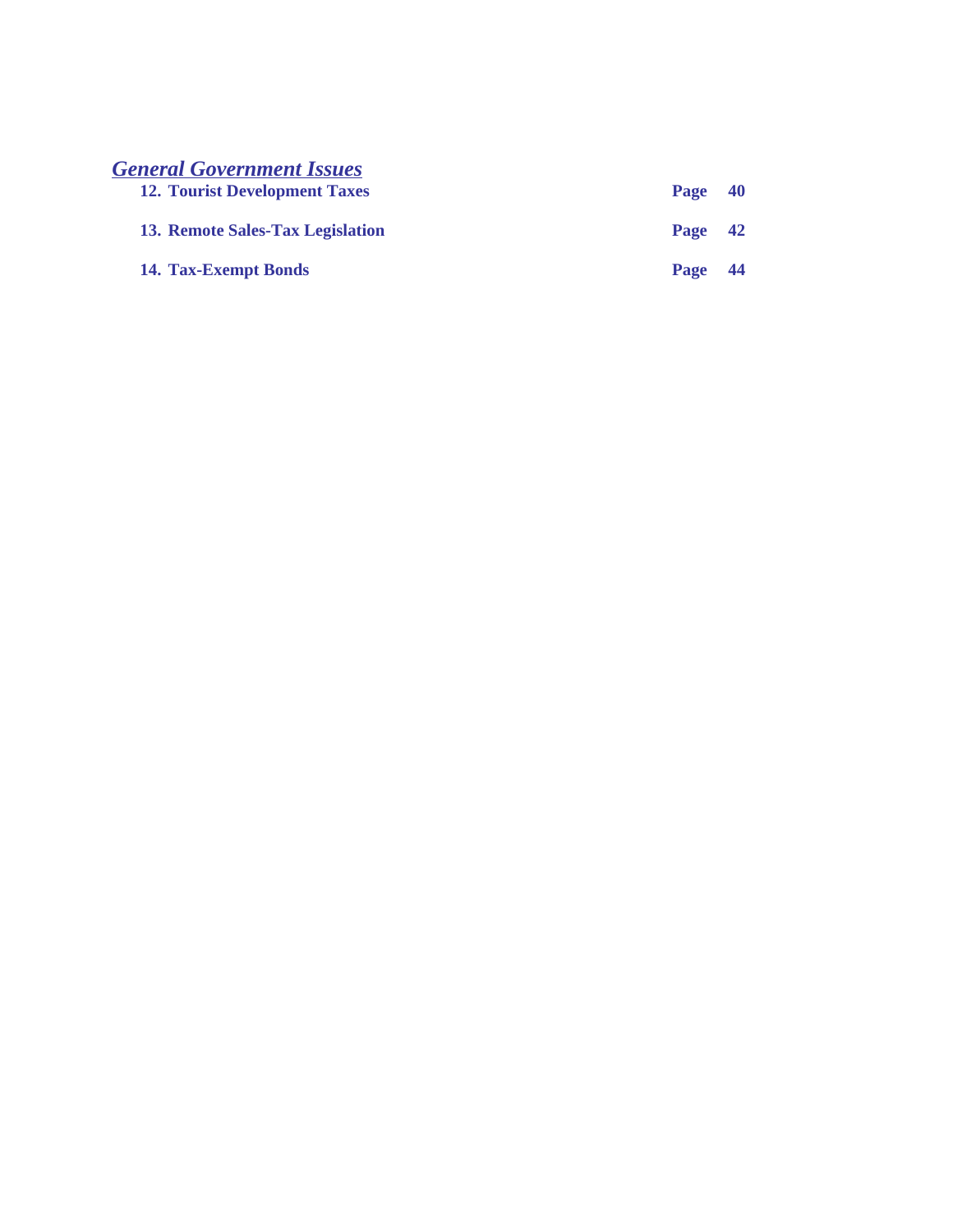



# **Monroe County 2016 Federal Legislative Agenda**

# *Primary Issues* **National Flood Insurance Program**

*Support* efforts to improve the National Flood Insurance Program for the benefit of all participants, including H.R. 2918 and other positive legislative efforts. *Oppose* H.R. 2901 due to its allowance that surplus lines insurance companies can write private flood insurance given that they are not subject to the same oversight as admitted insurance carriers. *Monitor* FEMA's implementation of the Homeowner Flood Insurance Affordability Act. *Support* the creation of a National Catastrophe Fund. *Support* increased funding for the Hazard Mitigation Assistance grant programs, including the Flood Mitigation Assistance Grant Program and the Pre-Disaster Mitigation Grant Program, as well as increased funding for the Disaster Relief Fund.

# **Water Quality**

*Support* full funding of the Florida Keys Water Quality Improvements Program via the FY 2016 Army Corps of Engineers Work Plan. *Support* continued additional funding for Army Corps of Engineers environmental infrastructure projects in FY 2017 and future fiscal years. *Support* Monroe County's efforts and activities related to canal restoration.

# **Land Acquisition**

**Support** efforts by federal agencies to acquire appropriate properties to mitigate environmental resource or military encroachment concerns in Monroe County. *Support* a \$900 million annual appropriation from the Land and Water Conservation Fund. *Support* future mandatory funding for the Land and Water Conservation Fund. *Support* increased funding of the Department of Defense's Readiness and Environmental Protection Integration program.

# **Payments In Lieu of Taxes**

*Support* full, long-term mandatory funding of the Payments In Lieu of Taxes (PILT) program, which enables local governments to rely upon PILT funds when budgeting.

# **Everglades Restoration and the Health of Florida Bay**

*Support* efforts to improve the health of Florida Bay by restoring adequate fresh water flows through the Everglades. *Support* full completion of the C-111 Canal suite of projects. *Support* completion of the Modified Waters Delivery suite of projects and improved operational plan, including further modification to Tamiami Trail. *Support* authorization of the Central Everglades Planning Project via the next Water Resources Development Act.

### *Transportation*

# **Federal Aviation Administration - Authorization and Issues**

*Monitor* passage of a long-term FAA reauthorization bill in 2016. *Support* \$3.35 billion in annual appropriations for the Airport Improvement Program. *Support* Monroe County's grant proposals for funding through the FAA Airport Improvement Program. *Support* an increase in the passenger facilities charge cap from \$4.50 to \$8.50. *Support* the removal or relocation of the non-directional beacon at Higgs Beach. *Support* continued efforts to establish a joint-use airport at Naval Air Station Key West. *Support*  federal funding for sound attenuation activities around military air facilities.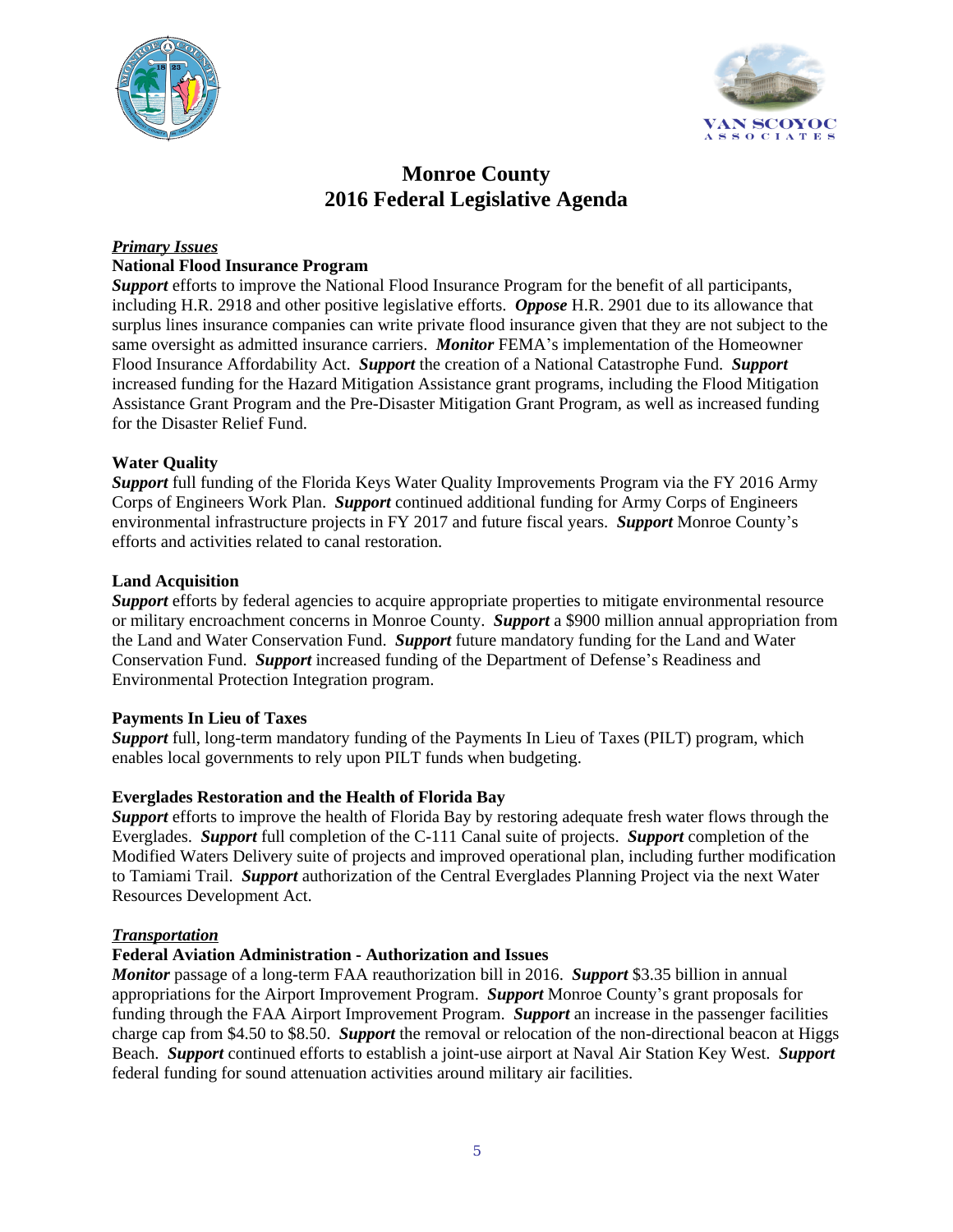



### **Transportation Authorization**

*Monitor* proposed changes to federal highway programs. *Monitor* efforts to enhance federal transportation revenue streams. *Support* the continuation of dedicated bridge funding through the Surface Transportation Program or other avenues. *Support* opportunities to secure funding for Monroe County's priorities via federal highway legislation or other means.

### *Energy & Environment*

### **RESTORE Act**

*Monitor* federal implementation of the RESTORE Act to ensure continued benefit to Monroe County. *Support* efforts to secure funding for Monroe County.

### **Climate Change and Sea Level Rise**

*Monitor* federal climate change legislation and executive actions. *Support* federal efforts to address climate change and mitigate sea level rise. *Support* the federal legislative priorities of the Southeast Florida Regional Climate Change Compact.

### **Waters of the United States**

*Monitor* activity related to the implementation of the EPA's rule on Waters of the U.S.

### **Energy Exploration**

*Monitor* the potential expansion of offshore energy exploration in Florida's federal waters. *Monitor* federal discussion regarding hydraulic fracturing for impacts to future Florida oil and gas extraction.

### **Oil Spill Protection**

*Support* revisions to the Oil Pollution Act of 1990 and other associated laws to ensure that local governments may act as first responders in an effort to protect local communities, and be reimbursed for their actions undertaken to protect their resources and restore damaged areas during oil spill events, and the Oil Spill Liability Trust Fund is capable of addressing Spills of National Significance where there is no financially viable or legally responsible party.

### **Property Assessed Clean Energy Legislation**

*Support* legislation and guidelines that would allow for the creation of residential and commercial PACE programs in Monroe County to finance a number of home and commercial property improvement projects including energy efficiency, flood mitigation, or hurricane protection.

### *Social Services*

### **Continuum of Care Program – Federal Homeless Assistance**

*Support* continued adequate annual funding for Department of Housing and Urban Development Homeless Assistance Grants, particularly for the Continuum of Care Program.

### **Older Americans Act Programs**

*Support* continued adequate annual funding for Older Americans Act programs that support critical social service programs serving elderly persons in Monroe County.

### **Social Services Block Grant**

*Support* continued adequate funding for the Social Services Block Grant program.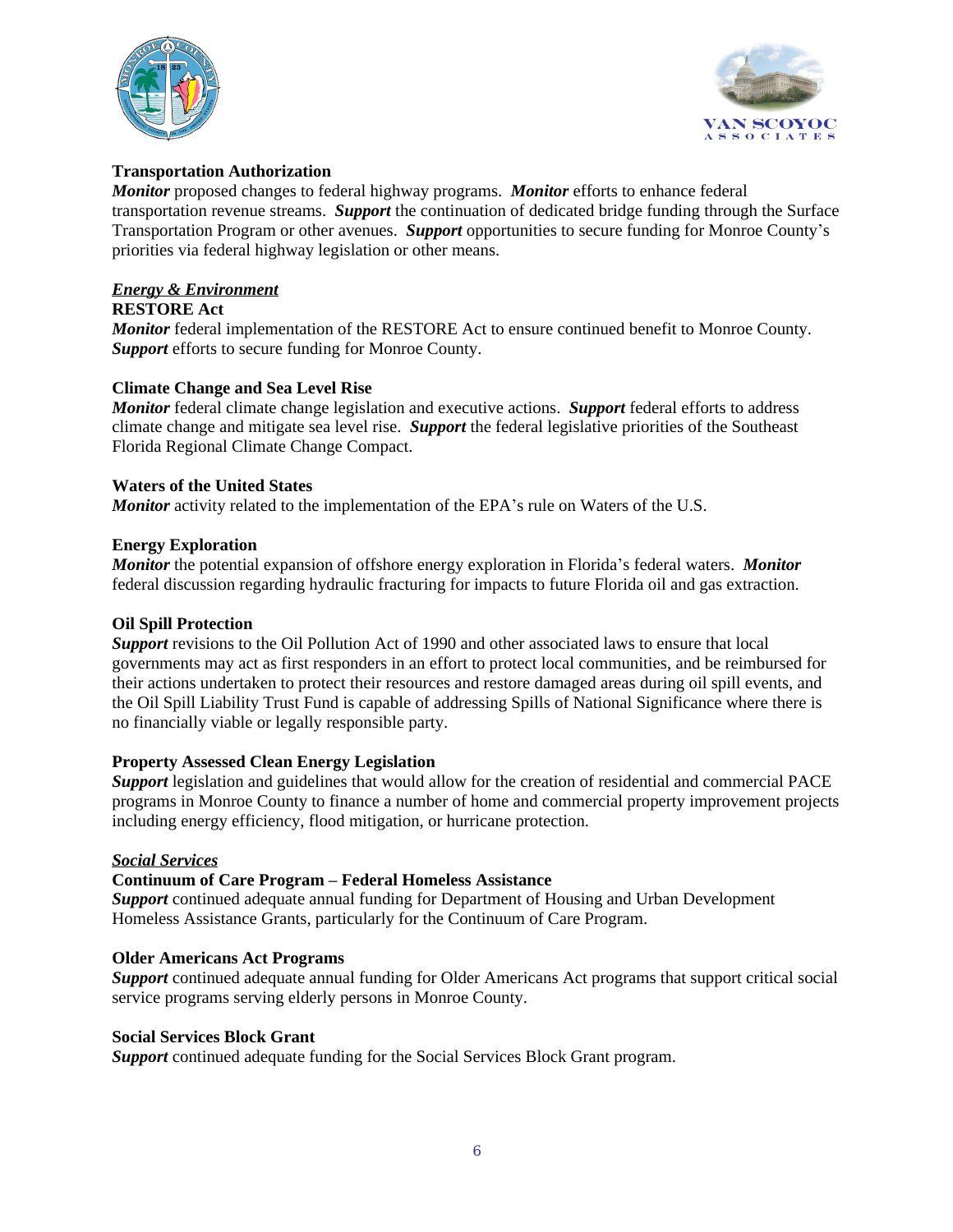



### **Mental Health Care**

*Support* legislation that responsibly expands treatment options and support for the mentally ill.

# *Public Safety*

### **Public Safety Programs**

*Support* continued funding for the wide variety of DOJ and DHS grants, i.e., Community Oriented Policing Services, Byrne Justice Assistance Grants, Emergency Management Preparedness Grants, Assistance to Firefighters Grants, Staffing for Adequate Fire and Emergency Response Grants, Urban Areas Security Initiative grants, and other security-specific grants. *Support* any Monroe County applications for these funds. *Support* federal funding for the construction of Emergency Operations Centers.

# *General Government Issues*

### **Tourist Development Taxes**

*Oppose* legislation that would exempt online travel brokers from paying taxes on the full room rate paid by the consumer, thereby costing Monroe County the opportunity to collect appropriate tourist development taxes from visitors to the region.

### **Remote Sales-Tax Legislation**

*Support* legislation that requires companies making catalog and internet sales to collect and remit the associated taxes. *Support* federal tax policies that maintain revenue streams to local governments.

### **Tax-Exempt Bonds**

*Oppose* legislation that would threaten the tax exemption on state and local bonds, including a 28 percent cap on tax-exempt municipal bonds.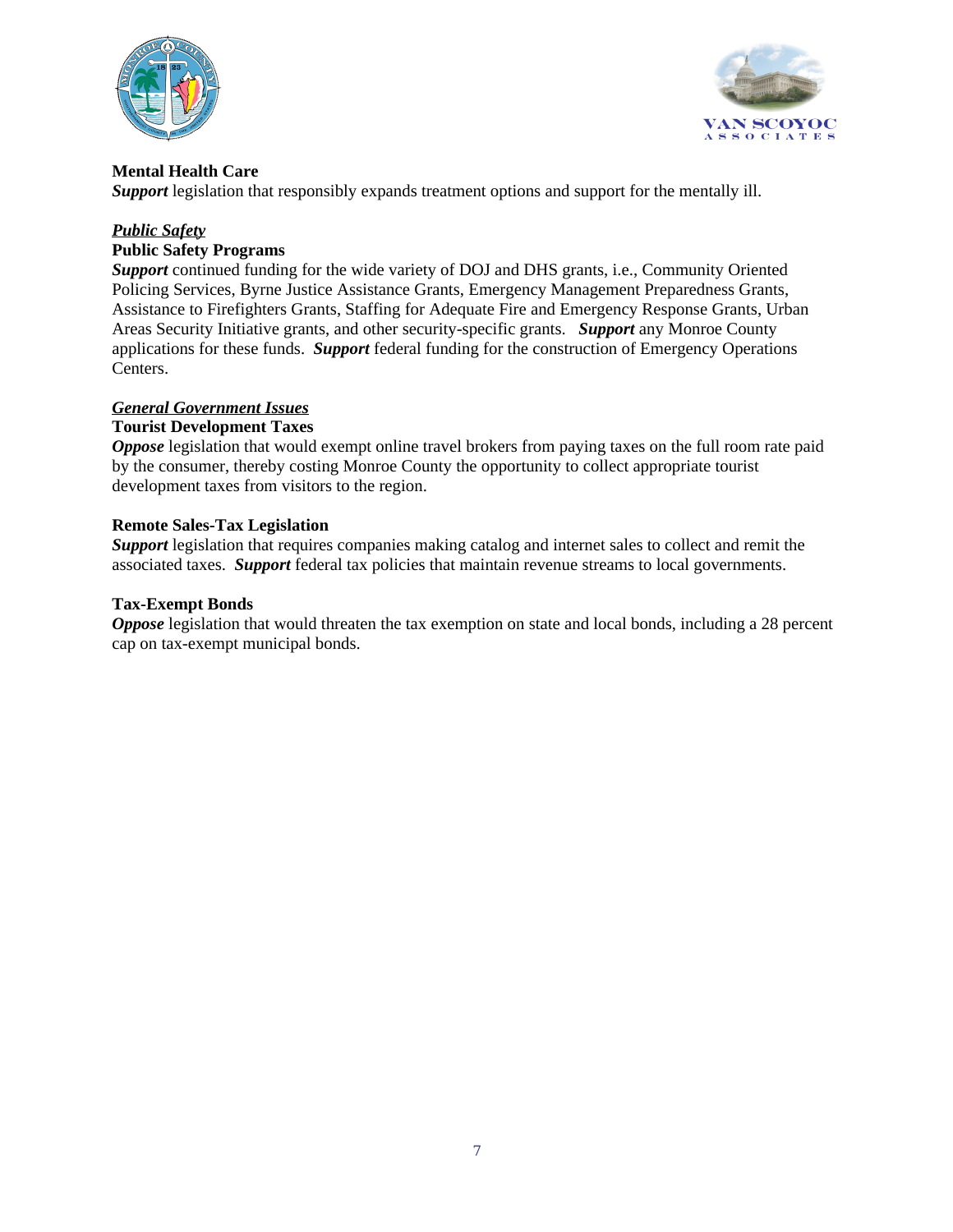



# FEDERAL ISSUE: National Flood Insurance Program

BACKGROUND; HOW IT MAY AFFECT MONROE COUNTY: In 1968, Congress established the National Flood Insurance Program (NFIP) to address the nation's flood exposure and challenges inherent in financing and managing flood risks in the private sector. Private insurance companies at the time claimed that the flood peril was uninsurable and, therefore, could not be underwritten in the private insurance market. A three-prong floodplain management and insurance program was created to (1) identify areas across the nation most at risk of flooding; (2) minimize the economic impact of flooding events through floodplain management ordinances; and (3) provide flood insurance to individuals and businesses.

Until 2005, the NFIP was self-supporting, as policy premiums and fees covered expenses and claim payments. Today, the program is roughly \$25 billion in debt due to a number of large storms, the most recent being Hurricane Sandy.

In mid-2012, Congress passed, and the President signed, the Biggert-Waters Flood Insurance Act (BW12), a 5-year reauthorization of the NFIP that attempted to restore the program to firmer financial footing by making a number of changes to the program that impacts the County's residents. Then, in early 2014, the Homeowner Flood Insurance Affordability Act (HFIAA), was enacted in an attempt to address some of the so-called unintended consequences of BW12.

While HFIAA delayed many of the premium increases implemented by BW12, in the long run, the only real difference between rate increases envisioned by the two bills is that HFIAA reinstated grandfathering. This provision originally ended by BW12 allows property owners to pay flood insurance rates based on original risk, not that which is determined by new community flood maps.

Authorization of the NFIP expires September 30, 2017.

### *HFIAA Implementation*

While it is unclear if Congress can successfully address the shortcomings in HIFIAA during the remainder of the 114th Congress, FEMA will continue to spend significant time implementing the legislation. This includes creating a Flood Insurance Advocate, allowing for option high-deductible policies for residential properties, communicating full flood risk determinations to property owners regardless of whether their premiums reflect such risk, implementing changes to how FEMA handles map revisions, completing a study of community-based flood insurance options, attempting to secure reinsurance of coverage provided by the NFIP from private markets, providing refunds to pre-FIRM primary homeowners who overpaid due to BW12, providing guidelines for property owners describing alternative means of flood mitigation, other than elevation, that can reduce flood risk and inform property owners about how mitigation can lower premiums, completing an Affordability Study and a "Draft Affordability Framework," allowing for the monthly payment of flood insurance premiums, and reporting to Congress on the number of annual policy premiums that exceed one percent of the total coverage provided by the policy.

In late 2014, FEMA announced the opening of the Interim Office of the Flood Insurance Advocate and the appointment of an Interim Flood Insurance Advocate. The Acting Advocate and staff will focus on assisting the public as they navigate through these new NFIP processes by leveraging FEMA resources to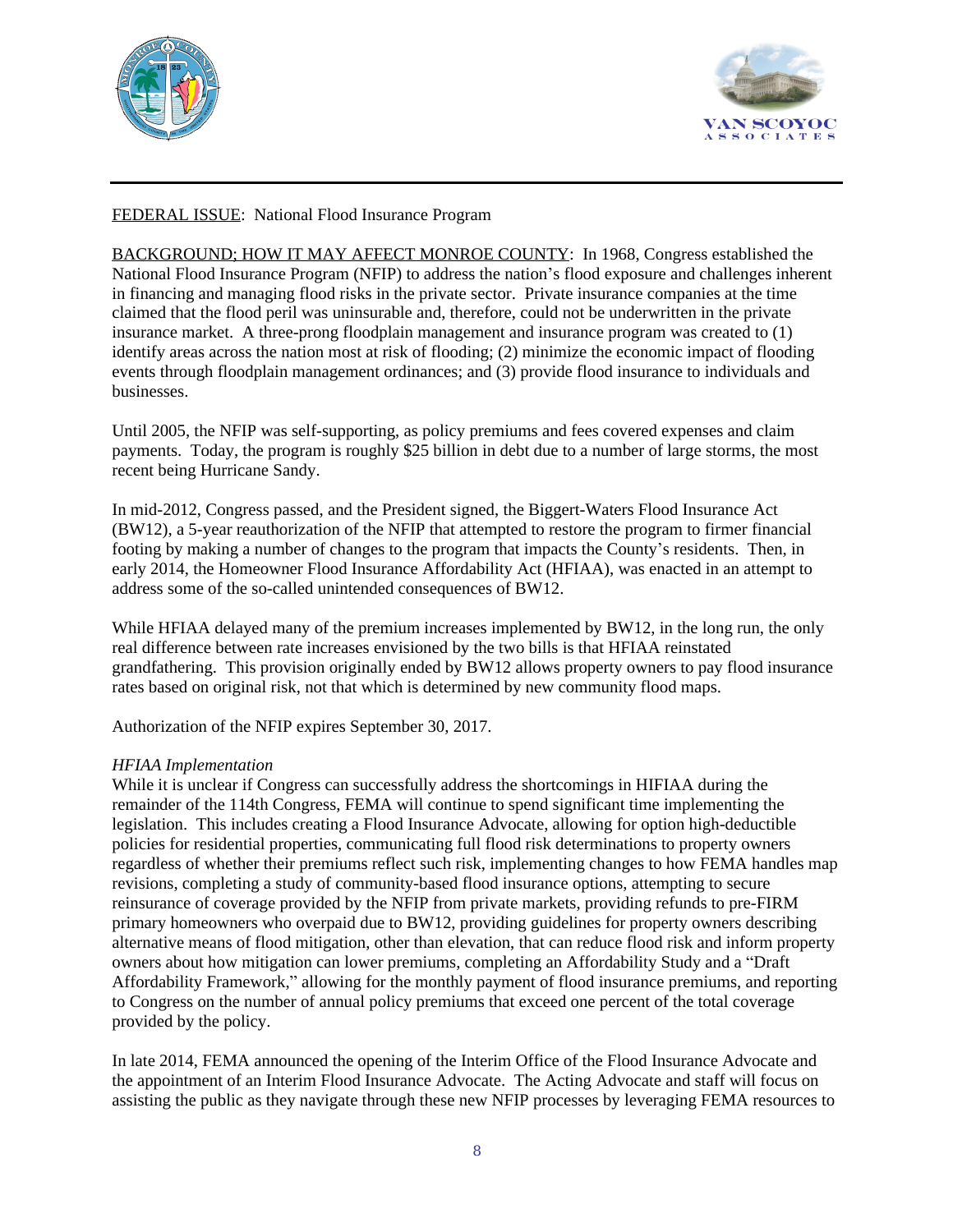



address specific public inquiries or concerns. They will also develop a long-term regional mapping outreach and education strategy. FEMA noted that additional funding would be needed in order to fully install the permanent Office of the Flood Insurance Advocate and expand its role, but until then it would operate the office with existing resources.

Meanwhile, effective April 1, 2016, the first significant wave of NFIP rate increases resulting from HFIAA will be instituted. As noted above, HFIAA called for the NFIP to limit rate increases to no more than 18 percent for any one policy with exceptions. However, FEMA has interpreted HFIAA to allow for the total amount charged to the policyholder to increase an average of 19.8 percent for all 5.5 million FEMA policies and an increase of 37 percent for certain policies such as second homes and businesses.

The most notable exception is that older non-primary residences and older business properties will continue to see annual increases of up to 25 percent. However, because of a new mandatory \$250 surcharge on certain properties, some may see a premium increase of 37 percent as of April 1, 2015.

This new mandatory surcharge and the Federal Policy fee found on every FEMA flood insurance policy are not considered premiums by FEMA, and thus are not subject to the limitations described in the HFIAA. FEMA has admitted that as a result, the increase in the total amount charged to a policy may exceed 18 percent.

### *Affordability Study*

In 2015, the National Academy of Sciences released two reports on Affordability of National Flood Insurance Program Premiums. Overall the reports unfortunately left many questions unanswered, indicating that many decisions must be made by policy makers (Congress, in this case) and that the report's specific and clear guidance is limited due to a lack of data.

The reports focus in a highly technical manner on examining options for providing premium assistance to certain NFIP policyholders and suggest tying such assistance to mitigation grants or loans. Specifically, the second report found that "linking mitigation with premium assistance can lead to property owners having a cost effective combination of mitigation and insurance coverage." The reports do not simply suggest ways to arbitrarily lower flood insurance policy costs across the board.

Now that the affordability study is complete, FEMA is expected to propose an affordability framework to Congress within 18 months (by the summer of 2017). Based on these reports, that framework will likely include some form of premium assistance and mitigation efforts.

Interestingly, with regard to grandfathered policies, the study indicates "HFIAA 2014's reinstatement of grandfathering, which will perpetuate cross subsidies in the NFIP, will result in the program increasingly violating actuarial pricing principles if flood risks increase in the future."

### *Other Flood Insurance Legislation*

Two bills have been introduced in the 114th Congress to try to improve upon HFIAA, particularly dealing with rate increases for certain properties. For example, H.R. 2918, the Flood Insurance Fairness Act introduced by Rep. Carlos Curbelo (R-FL) would extend the level of rate increases offered to primary homeowners under HFIAA to all property owners, particularly addressing concerns with second homeowners and business owners who may otherwise face exorbitant flood insurance rate increases. The legislation is cosponsored by seven members of Congress.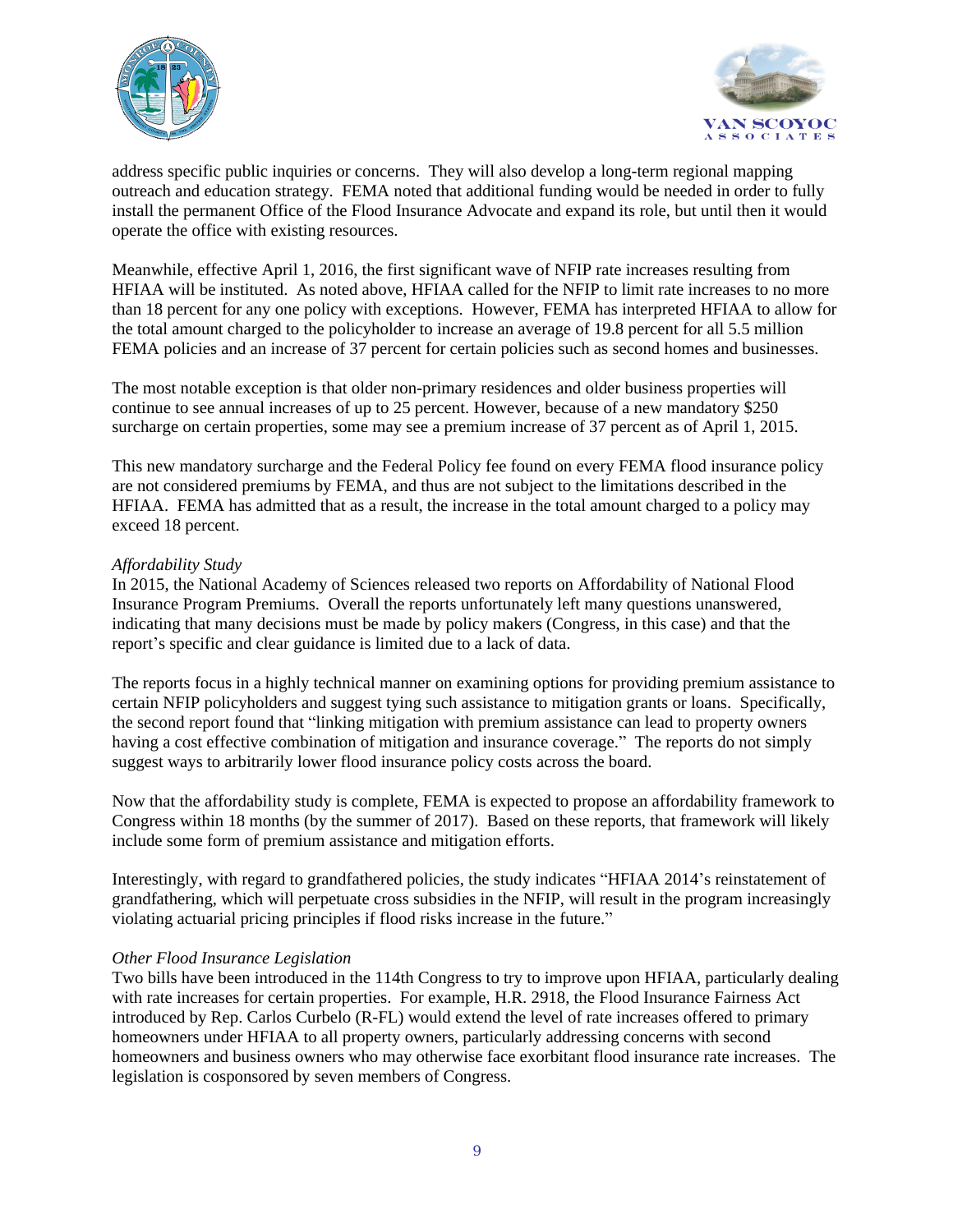



Also, Rep. David Jolly (R-FL) introduced H.R. 141 that would further amend BW12 by extending the rate relief provided in HFIAA to businesses and "owner-occupied" second homes. The difference between this bill and the bill offered by Rep. Curbelo is the distinction made between so-called "owneroccupied" second homes. H.R. 141 is cosponsored by six members of Congress.

Meanwhile, Reps. Dennis Ross (R-FL) and Patrick Murphy (D-FL) introduced H.R. 2901, the Flood Insurance Market Parity and Modernization Act. This bill seeks to clarify provisions in BW12 that private flood insurance products would be regulated by individual states instead of the federal government, which is perceived to be better for insurers and is expected to create more opportunity for private insurance to proliferate.

There are positive provisions in H.R. 2901, such as reinforcing the need for lenders to verify and ensure that homeowners maintain flood insurance for the duration of a mortgage loan, and allowing for continuous coverage with no penalties if a person purchases to private flood insurance and then chooses to again purchase from the NFIP. However, there are concerns that the legislation allows the surplus lines market to write private flood insurance policies, which are not subject to the same oversight as admitted insurance carriers. A U.S.-based surplus lines insurance company is only an admitted insurer in at least one state. Monroe County only supports admitted insurance companies writing private flood insurance policies. The House Financial Services Committee reported the bill out of Committee in early March by a vote of 53-0.

### *National Catastrophe Fund*

One option that could be used in place of traditional flood insurance would be the creation of some sort of a national catastrophe fund. This idea, versions of which have been introduced as legislation for many years by many different members of Congress, was introduced in the 114<sup>th</sup> Congress in the House by Rep. Frederica Wilson (D-FL) as H.R. 1351, the Homeowners' Defense Act of 2015. This legislation would establish a National Catastrophe Risk Consortium as a nonprofit, nonfederal entity to: (1) maintain an inventory of catastrophe risk obligations held by state reinsurance funds and state residual insurance market entities; (2) issue, on a conduit basis, securities and other financial instruments linked to catastrophe risks insured or reinsured through Consortium members; (3) coordinate reinsurance contracts; (4) act as a centralized repository of state risk information accessible by certain private-market participants; and (5) use a database to perform research and analysis that encourages standardization of the risk-linked securities market.

Senator Bill Nelson (D-FL) introduced S. 1461, the Homeowners' Defense Act of 2013 during the 113<sup>th</sup> Congress, which was nearly identical to H.R. 1351, but he has not yet reintroduced a Senate version in the 114th Congress. Meanwhile, Rep. Jolly has stated his intention to introduce national natural disaster catastrophic reinsurance fund bill in 2016.

### *Mitigation Grant Programs*

Separate from the NFIP, there are several federal assistance programs from which the County may benefit that provide funding to states and local governments for mitigation activities. Specifically, the Hazard Mitigation Assistance (HMA) grant programs offer the following opportunities:

 The Hazard Mitigation Grant Program (HMGP) provides grants to implement long-term hazard mitigation measures after a major disaster declaration by the President. HMGP funding is based on each disaster and is provided through FEMA's Disaster Relief Fund (DRF). The DRF was funded at \$7 million in FY 2015. Meanwhile, the Administration requested an increase to \$7.37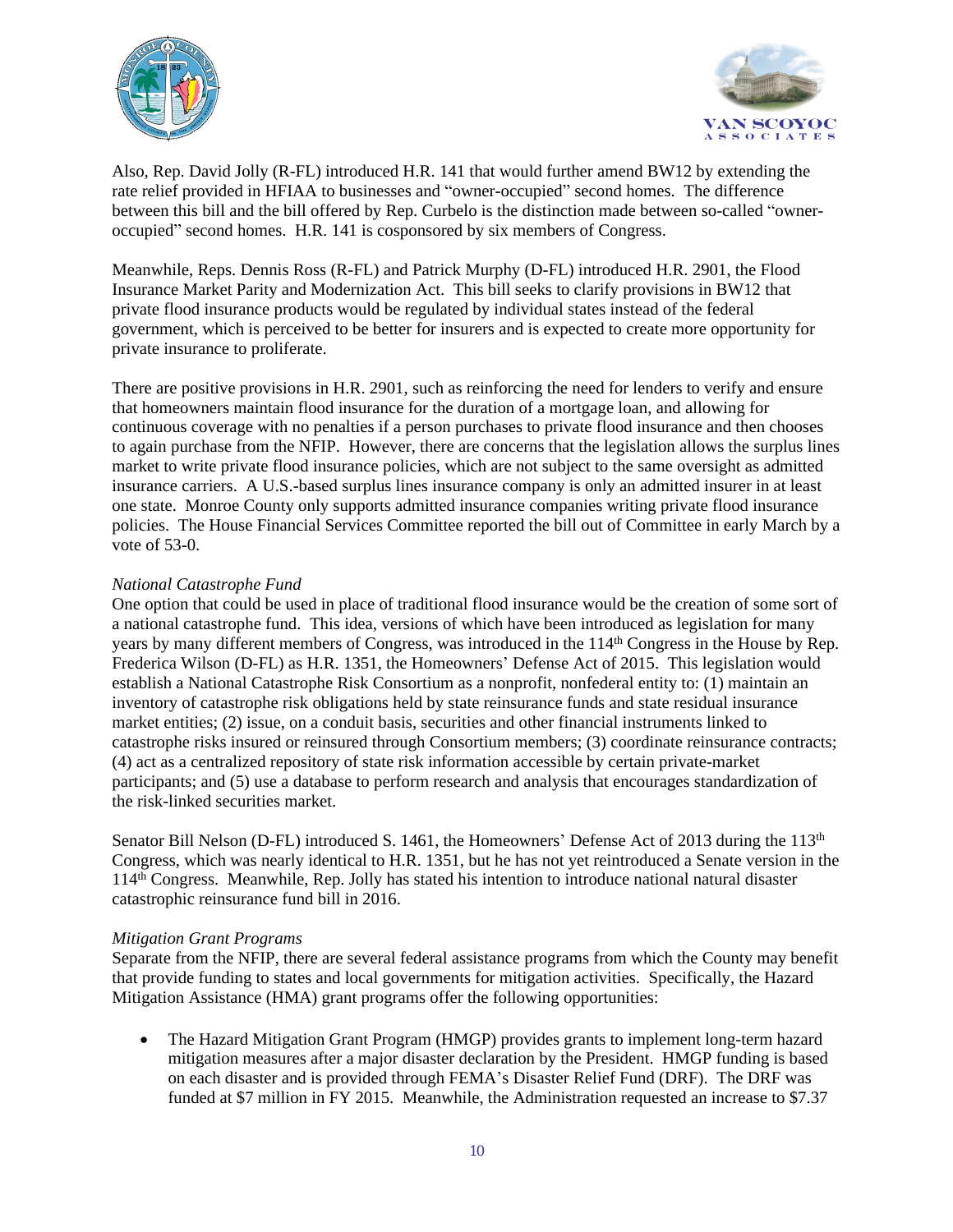



billion for the DRF in FY 2016, which Congress ultimately provided in the final FY 2016 omnibus appropriations bill.

- The Flood Mitigation Assistance Grant Program (FMA) assists states and local governments in their efforts to reduce or eliminate the risk of repetitive flood damage to buildings and structures insurable under the NFIP. Both planning and implementation grants are available. The FMA program was provided \$150 million in FY 2015. For FY 2016, the Administration requested an increase for FMA to \$175 million, which Congress provided in the FY 2016 omnibus.
- The Pre-Disaster Mitigation Grant Program (PDM) provides resources to assist state and local governments reduce overall risk to life and property from future disasters. The Administration requested \$200 million for the PDM program in its FY 2016 budget. Congress, however, funded the program at \$100 million, which is still a significant increase from the FY 2015 funding level of \$25 million.

### *Local Activity*

Mayor Carruthers has been nominated to serve as Florida's representative on the National Association of Counties' (NACO) NFIP Working Group tasked with developing policy recommendations for NACO to help address the NFIP. Meanwhile, the Florida Association of Counties has tasked the Mayor with helping to lead a statewide response to NFIP reauthorization.

RECOMMENDED POSITION: *Support* efforts to improve the National Flood Insurance Program for the benefit of all participants, including H.R. 2918 and other positive legislative efforts. *Oppose* H.R. 2901 due to its allowance that surplus lines insurance companies can write private flood insurance given that they are not subject to the same oversight as admitted insurance carriers. *Support* increased transparency to FEMA's rate-setting practices for the National Flood Insurance Program. *Monitor* FEMA's implementation of the Homeowner Flood Insurance Affordability Act. *Support* the creation of a National Catastrophe Fund. *Support* increased funding for the Hazard Mitigation Assistance grant programs, including the Flood Mitigation Assistance Grant Program and the Pre-Disaster Mitigation Grant Program, as well as increased funding for the Disaster Relief Fund.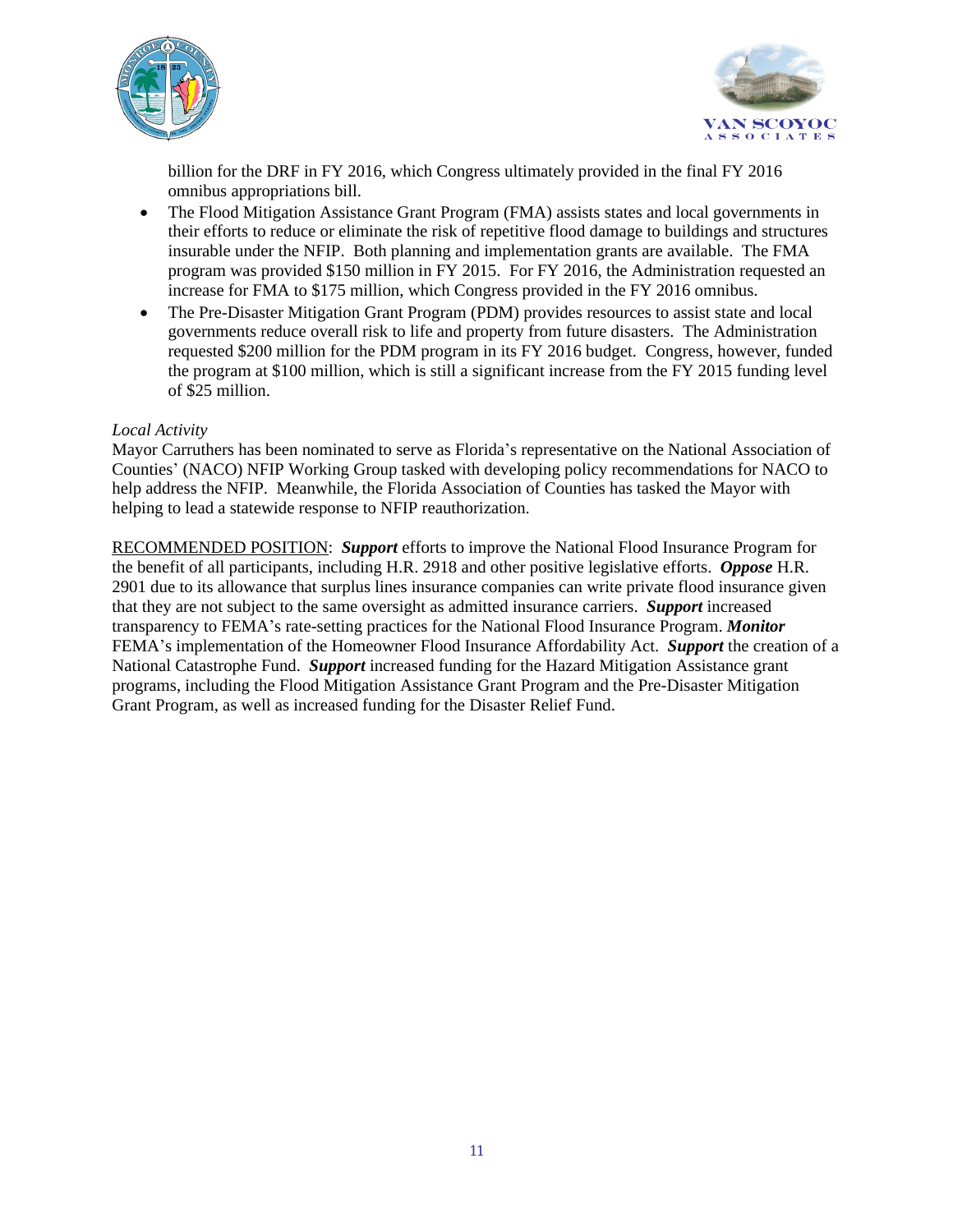



# FEDERAL ISSUE: Water Quality

BACKGROUND; HOW IT MAY AFFECT MONROE COUNTY: As population and tourism have increased in the Florida Keys, wastewater and stormwater practices have not kept pace until recently. Research suggests that this has led to the degradation of water quality in canals and nearshore waters surrounding the Keys. Nutrients commonly found in wastewater and stormwater are one of the major contributors to the decline in water quality in the Florida Keys National Marine Sanctuary (FKNMS).

# *Florida Keys Water Quality Improvements Program*

For these reasons, Congress directed the U.S. Army Corps of Engineers to assist with implementation of infrastructure improvements in the Florida Keys to improve nearshore water quality within the Sanctuary. In 2001, Public Law 106-554 authorized the Florida Keys Water Quality Improvements Program (FKWQIP), whereby the Corps may provide up to \$100 million in technical and financial assistance to carry out projects for the planning, design, and construction of treatment works to improve water quality in the Sanctuary. The primary purpose of this effort is to improve water quality in the Florida Keys through implementation of several wastewater and stormwater master plans previously prepared for Monroe County and various municipalities within Monroe County. The South Florida Water Management District is the non-federal Sponsor for FKWQIP. In September 2006, the Corps completed a Project Management Plan to guide the activities of FKWQIP.

To fund environmental infrastructure projects that are not budgeted for by the Administration, such as FKWQIP, Congress has provided additional funding for what Congress terms "Additional Funding for Ongoing Work." Among these accounts, Congress has for the past several years provided money for Environmental Infrastructure projects such as FKWQIP. Most recently, the Corps provided \$3 million in additional funding for FKWQIP through their FY 2016 Work Plan. The County will continue to work to ensure that FKWQIP receives funding in future Work Plans. To date, approximately \$50 million has been provided to the FKWQIP program via earmarks, the stimulus legislation, or Corps of Engineers work plans.

### *Canal Restoration*

Canals within the Florida Keys have received considerable attention from regulatory agencies due to poor water quality. 300 of the 500 canals do not meet the State's minimum water quality criteria and are a potential source of nutrients and other contaminants to nearshore waters designated as Outstanding Florida Waters. As a result, a comprehensive Canal Management Master Plan (CMMP) was commissioned by Monroe County with financial assistance from the Environmental Protection Agency and with approval from the FKNMS Water Quality Protection Program (WQPP).

One of the main objectives of the CMMP was to prioritize the residential canals within Monroe County related to the need for water quality improvements. A process was developed that classified canals by water quality characteristics into "Good", "Fair", and "Poor" categories. Canals receiving a "Poor" classification were considered as potential candidates for certain restoration technologies. Restoration technologies reviewed in the CMMP include removal of accumulated organics, incorporation of weed gates or similar weed barrier structures, addition of culverts, construction of pumping systems, and backfilling. The ultimate goal of this work is to restore the environmental health of Monroe County's canals, and subsequently its nearshore waters.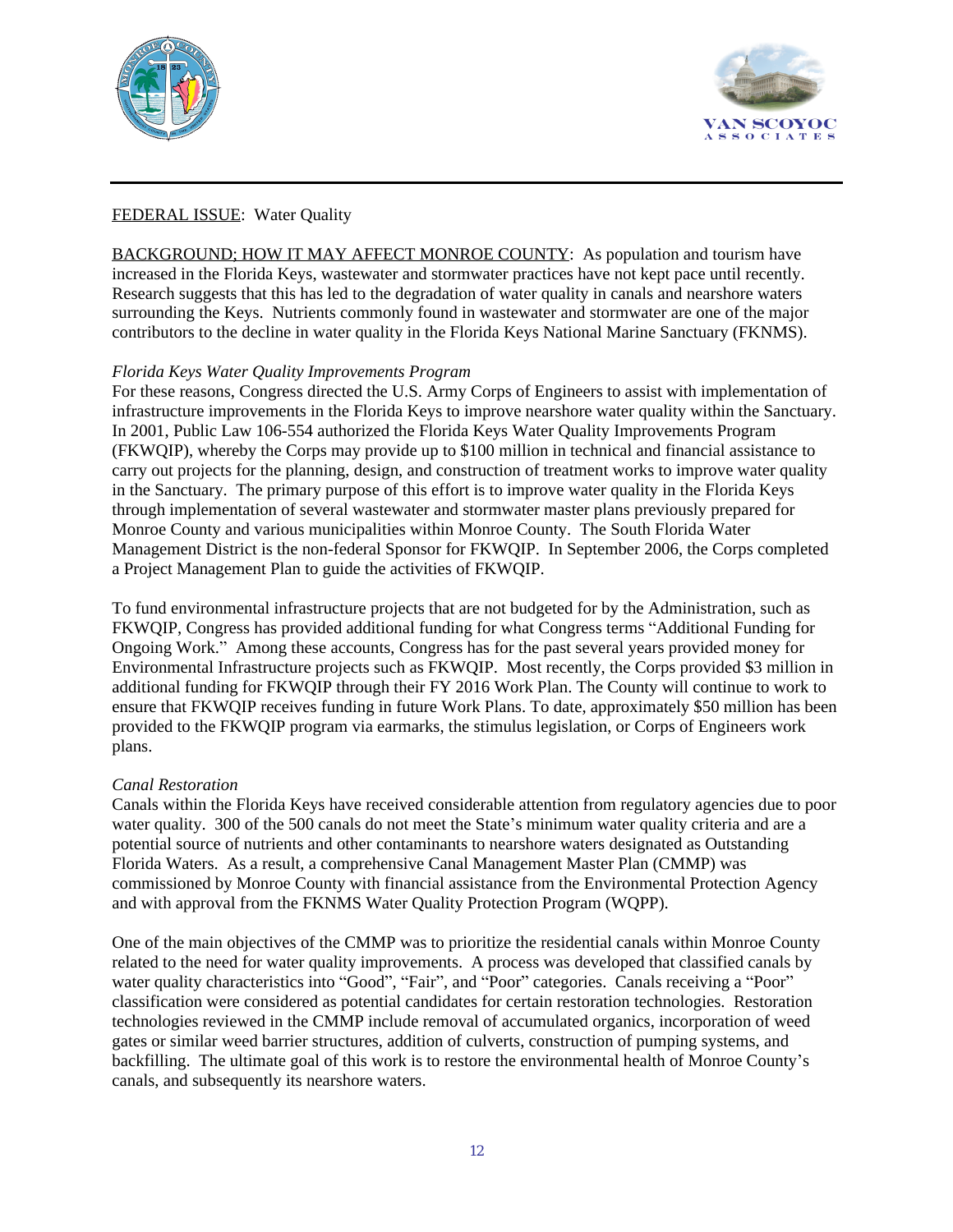



The County Commission previously approved moving forward with a series of six canal restoration demonstration projects. Those projects will be complete by June 2016. The preliminary results have indicated immediate improvement to the water quality of the restored canals. The results will be used to further define restoration costs and for information in future grant applications to state and federal sources.

In order to be eligible for federal funding, canal restoration efforts would require a new authorization through Congress. Under the Water Resources Reform and Development Act (WRRDA) of 2014, the Army Corps of Engineers is required to seek proposals for water resources studies and project modifications on an annual basis. From the proposals submitted by local sponsors, the Corps identifies those that meet certain criteria and recommend them to Congress for authorization within an Annual Report. The Report will also include an Appendix listing those proposals that are not recommended for authorization and the reasons for the lack of recommendation. Congress will then have the opportunity to authorize the recommended studies and project modifications through a yes or no vote, rather than a traditional Water Resources Development Act (WRDA). This process provides an opportunity to seek future assistance from the Corps for canal restoration activities.

RECOMMENDED POSITION: *Support* full funding of the Florida Keys Water Quality Improvements Program via the FY 2016 Army Corps of Engineers Work Plan. *Support* continued additional funding for Army Corps of Engineers environmental infrastructure projects in FY 2017 and future fiscal years. **Support** Monroe County's efforts and activities related to canal water quality restoration.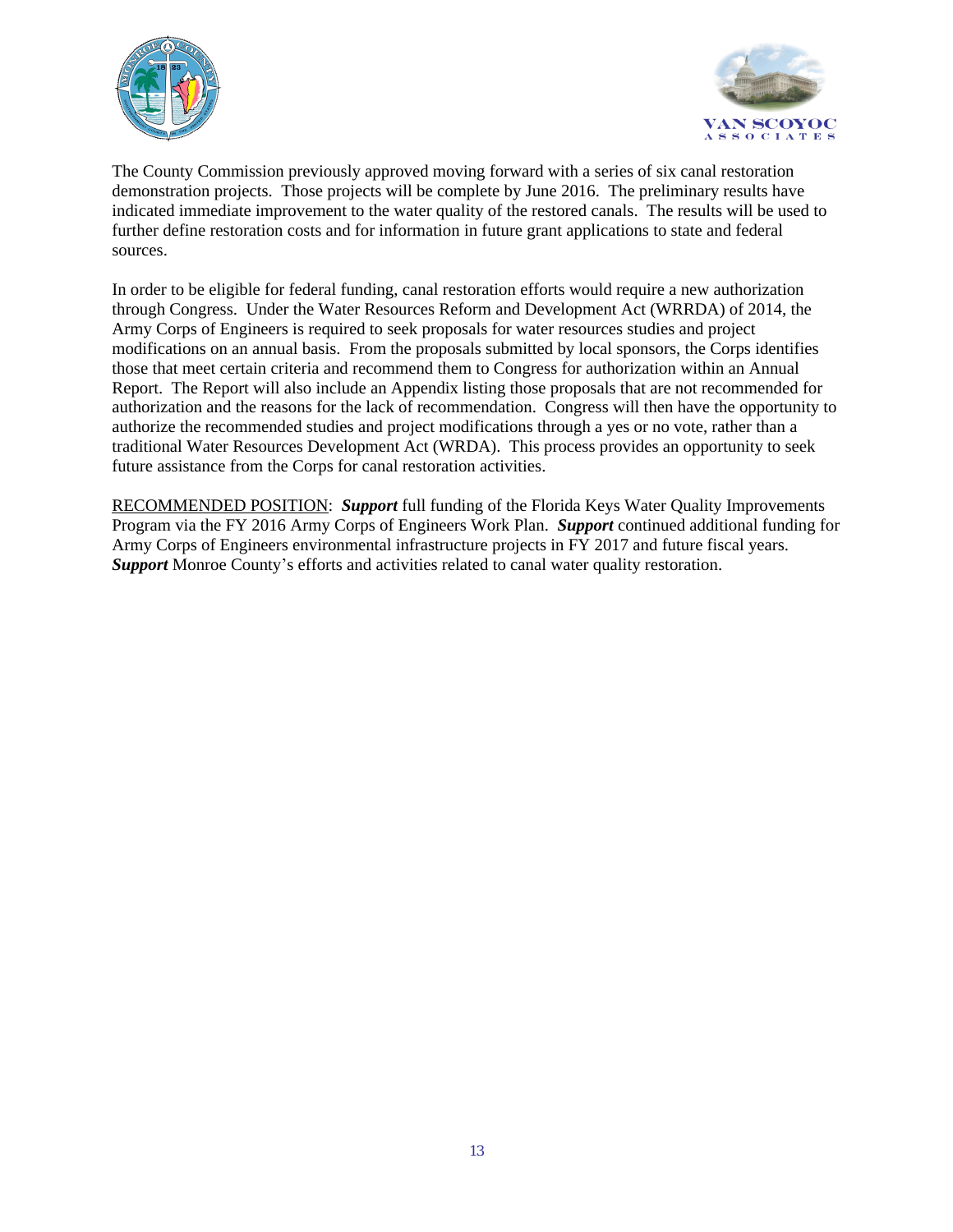



# FEDERAL ISSUE: Land Acquisition

BACKGROUND; HOW IT MAY AFFECT MONROE COUNTY: The federal nexus for Monroe County's land acquisition challenges are generally based upon two basic principles: a) rigorous preservation of the Florida Keys' unique environmental resources, which are protected under a variety of federal laws including the Endangered Species Act, and b) the need to protect from development encroachment the nation's investment in Naval Air Station Key West, one of the military's premier air combat training facilities.

The Florida Keys and Monroe County contain a number of unique environmental resources of national significance. In recognition of the value of these resources and features, the federal government has created four national wildlife refuges (Crocodile Lake, Great White Heron, Key Deer, and Key West), three national parks (Everglades, Biscayne, and Dry Tortugas), as well as a National Marine Sanctuary (Florida Keys) and a National Preserve (Big Cypress), all of which are located in whole or in part in Monroe County. World renown for our coral reef, the Florida Keys is also home to over 30 listed species protected under the Endangered Species Act (ESA).

In order to protect these scarce yet vital natural resources, development on private property in Monroe County is heavily controlled by federal, state, and local regulations. To see the significant impact of federal regulations on the County's ability to regulate local development, one need to look no further than the Florida Key Deer v. the Federal Emergency Management Agency (FEMA) & US Fish & Wildlife Service (USFWS) suit settled in 2012 after more than 20 years of litigation. In that case, the USFWS and FEMA negotiated a settlement agreement with environmental advocates that forced the County to adopt regulations and procedures to assist the USFWS with performing its obligations under the ESA or face expulsion from the National Flood Insurance Program (NFIP). Given the draconian alternative of expulsion from the NFIP and the resulting collapse of the local real estate market due to the inability of potential home buyers to obtain federally-guaranteed mortgages, the County Commission had little choice but to implement procedures that essentially shifted the burden of implementation of the ESA from the USFWS to Monroe County.

That settlement agreement was predicated upon the USFWS's revised Biological Opinion (BO) on the NFIP in Monroe County. The BO contained reasonable and prudent alternatives (RPA) that required the Florida Keys communities to revise their Flood Damage Prevention programs to include the review of floodplain development applications for potential impacts to nine endangered species – a review the ESA requires FEMA and USFWS to undertake, not local governments.

According to the data contained in the BO, there are 63,411 acres of suitable habitat for listed species in unincorporated Monroe County. Approximately 7,193 privately owned vacant parcels, having an approximate combined value of \$240,088,014 within USFWS designated potentially suitable habitat. While the BO only addresses protections for nine species, twenty-two federally-listed species live in the Florida Keys and critical habitat has been designated for eleven of these species. In addition, the USFWS currently proposes to list (and subsequently designate critical habitat for) an additional five (5) species in the Florida Keys in the near future.

The limitations upon development imposed by the ESA and other federal, state, and local regulations impose severe restrictions on private property owners who desire to develop their properties. The U.S.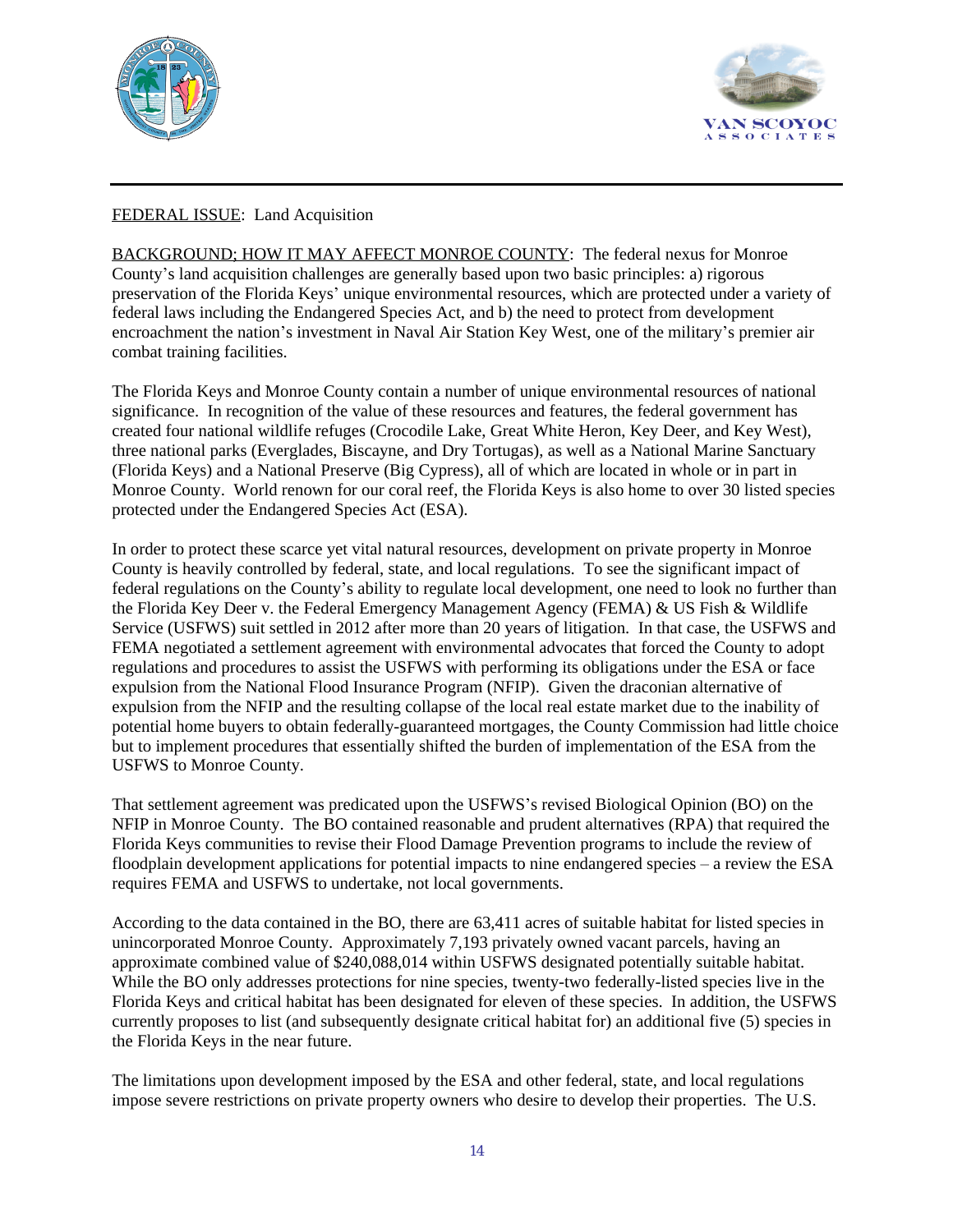



and Florida Constitutions require government to compensate private property owners when those regulations result in a taking. Currently, the County is defending takings suits involving potentially over 1,000 parcels of land. These claims are based in part upon regulations that were adopted to effectuate the ESA and other state and federal acts.

The County realizes the importance of preserving and sharing the benefits of our unique natural resources, and has conducted the reviews for FEMA and FWS, including restricting development based on this process, but federal support is required to maintain the protection of our significant environment. The Keys supports and encourages the federal government to target the acquisition of lands containing suitable habitat for and known populations of federally-designated wildlife species.

In addition to the land acquisition challenges resulting from environmental protection regulations, the County faces challenges in the area surrounding Naval Air Station (NAS) Key West, one of the military's premier air combat training facilities. The airfield is located just outside of Key West in the most densely populated area of the County. Noise from flight operations impacts the quality of life for residents living near the airfield. The impacts of encroachment from development, both past and future, in the vicinity of NAS Key West further exacerbates the land acquisition challenges for Monroe County. While the County wants to foster the continued use of the airfield, it must also be mindful of encroachment challenges due to property owners in the adjacent community. Acquisition of nearby properties can help solve that challenge.

In order to proactively address these land acquisition challenges, the County has engaged in land acquisition efforts primarily through the Monroe County Land Authority. The Land Authority has two dedicated revenue sources through which it funds land acquisition (half of the one cent tourist impact tax, and a State park surcharge). Unfortunately, these sources are insufficient, as they generate only about \$900,000 annually. However, in Fiscal Year 2015, the County Commission budgeted \$10 million in local funds to serve as a match for federal and state land acquisition projects. Even with that additional funding, the County lacks the financial resources to meet all of the land acquisition needs that result from federal and state environmental protection regulations as well as encroachment issues arising near NAS Key West. Solving the County's land acquisition challenge can only be done through a combination of federal, state, and local efforts.

### *The Land and Water Conservation Fund*

The Land and Water Conservation Fund (LWCF) Act of 1965 was enacted to help preserve, develop, and insure access to outdoor recreation facilities for our nation. The law created the Land and Water Conservation Fund (LWCF) in the U.S. Treasury as a funding source to implement outdoor recreation goals. Revenues for the fund are derived from oil and gas leasing proceeds in the Outer Continental Shelf.

The LWCF has been the principal source of monies for land acquisition for outdoor recreation by four federal agencies—the National Park Service, Bureau of Land Management, Fish and Wildlife Service, and Forest Service. The LWCF also funds a matching grant program via the National Park Service to assist states (and local governments as sub-recipients) in acquiring recreational lands and developing outdoor recreational facilities. A portion of the appropriation is divided equally among the states, with the remainder apportioned based on need, as determined by the Secretary of the Interior. The states award their grant money through a competitive selection process based on statewide recreation plans, as well as establish their own priorities and criteria.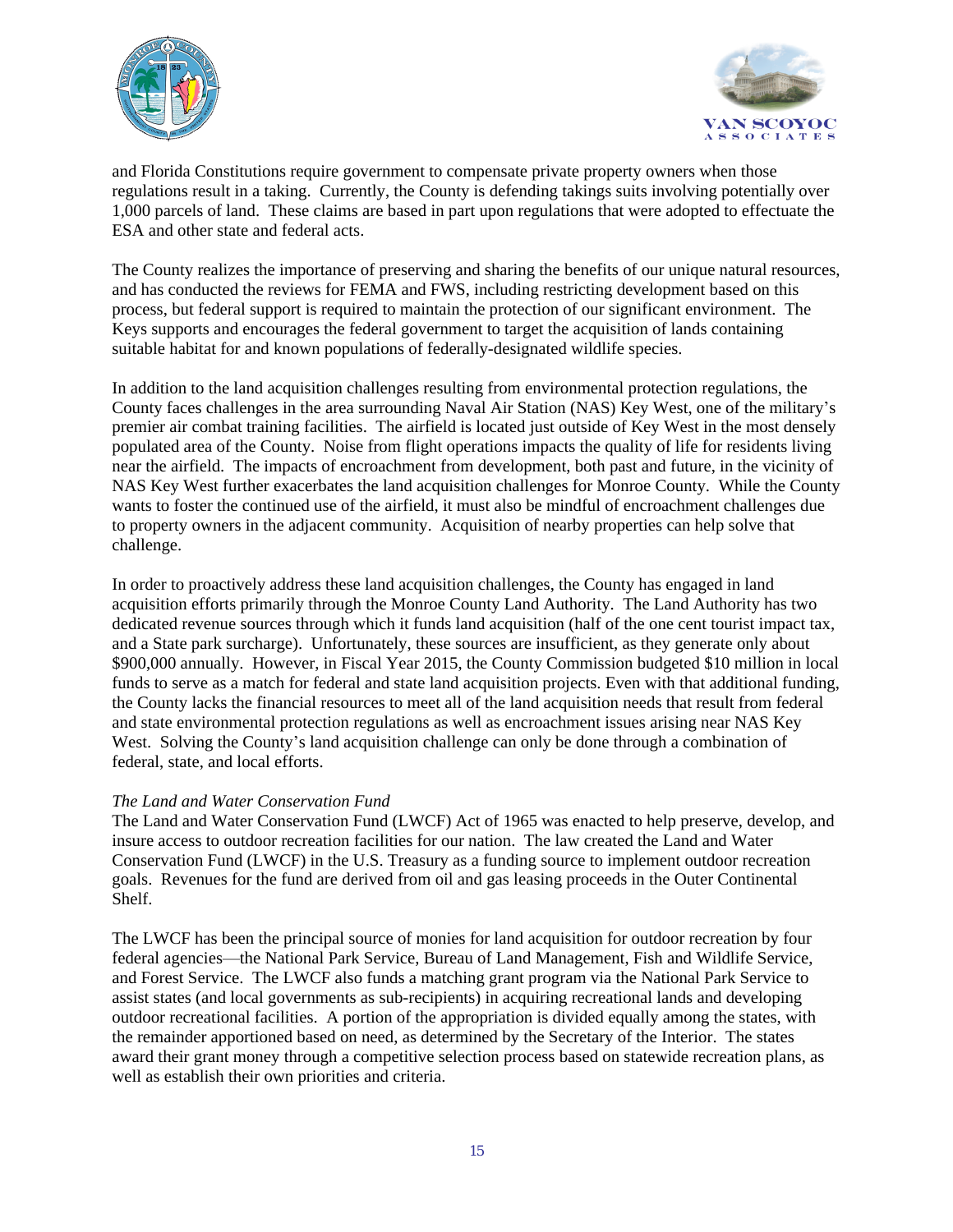



The LWCF is authorized at \$900 million annually. However, yearly appropriations have fluctuated widely since the origin of the program. Of the total revenues that have accrued throughout the history of the program (\$33.5 billion), less than half have been appropriated (\$15.8 billion). FY 2001 marked the highest funding ever, with appropriations exceeding the authorized level and reaching nearly \$1 billion. In FY 2002, Congress provided the most LWCF funding of the past twenty years for the state grant program at \$144 million. For FY 2016, the Administration requested \$53.2 million for the state formula and competitive programs. Congress, however, provided a huge boost to the state programs, funding them at \$110 million in FY 2016.

In addition to yearly funding challenges, the current authorization for the LWCF is set to expire at the end of 2018. While this is still roughly three years away, the previous authorization was allowed to lapse for over two months when Congress failed to reauthorize the program after its expiration on October 1, 2015. A three-year reauthorization was finally included in the FY 2016 omnibus.

Meanwhile, the Chairman of the House Natural Resources Committee, Rob Bishop (R-UT), unveiled draft legislation called the Protecting America's Recreation and Conservation (PARC) Act in November 2015, which would reauthorize the LWCF for seven years at \$900 million annually, but would also significantly reform the LWCF. The legislation would provide 45 percent of LWCF funds to the State Assistance Grant Program, 15 percent to fully fund the Payments in Lieu of Taxes program, 20 percent to fund offshore energy exploration, and 3.5 percent on federal land acquisition. The bill would also require a certain amount of that 3.5 percent to be focused east of the 100<sup>th</sup> meridian (a north-south line running through the Dakotas and into Texas) in order to prevent the purchase of much more land in the west.

There have also been some legislative attempts to permanently reauthorize the LWCF. In March of 2015, Sen. Maria Cantwell (D-WA) introduced the Land and Water Conservation Authorization and Funding Act of 2015, which would do the following: 1) Amend the Land and Water Conservation Fund Act of 1965 to make permanent the LWCF's authorization; 2) Make revenue into the LWCF available for expenditure to carry out the purposes of the Act without further appropriation; and 3) Require that not less than 1.5 percent of the annual authorized funding amount be made available for projects that secure recreational public access to existing federal public land for hunting, fishing, and other recreational purposes. This bill had 31 cosponsors (39D, 2R, 2I), including Senator Bill Nelson.

The LWCF remains a volatile issue with vastly different perspectives on the program often depending on geographic location and amounts of federal ownership of lands, particularly in the west. Representative Bishop, for instance, has worked for years to try to facilitate a massive-land swap in Utah to open vast new areas to oil and gas drilling and fracking. Given the recent stand-off in Oregon relating to federal ownership of land, this issue is likely to remain controversial, thereby making efforts to expand the LWCF difficult.

### *DoD Readiness and Environmental Protection Integration Program*

The Department of Defense's (DoD) Readiness and Environmental Protection Integration Program (REPI), which was authorized by Congress in 2002, funds cost-sharing partnerships for the military with state and local governments in order to address incompatible development and loss of habitat around DoD installations. These partnerships obtain easements or other interests from willing sellers that preserve critical buffer areas around DoD facilities in order to protect the military's ability to accomplish its training, testing, and operational missions by helping to remove or avoid land-use conflicts, as well as addressing regulatory restrictions that inhibit military activities. Through FY 2014 (the most recent numbers available), REPI buffer partnerships have protected almost 362,501 acres of buffer land in 80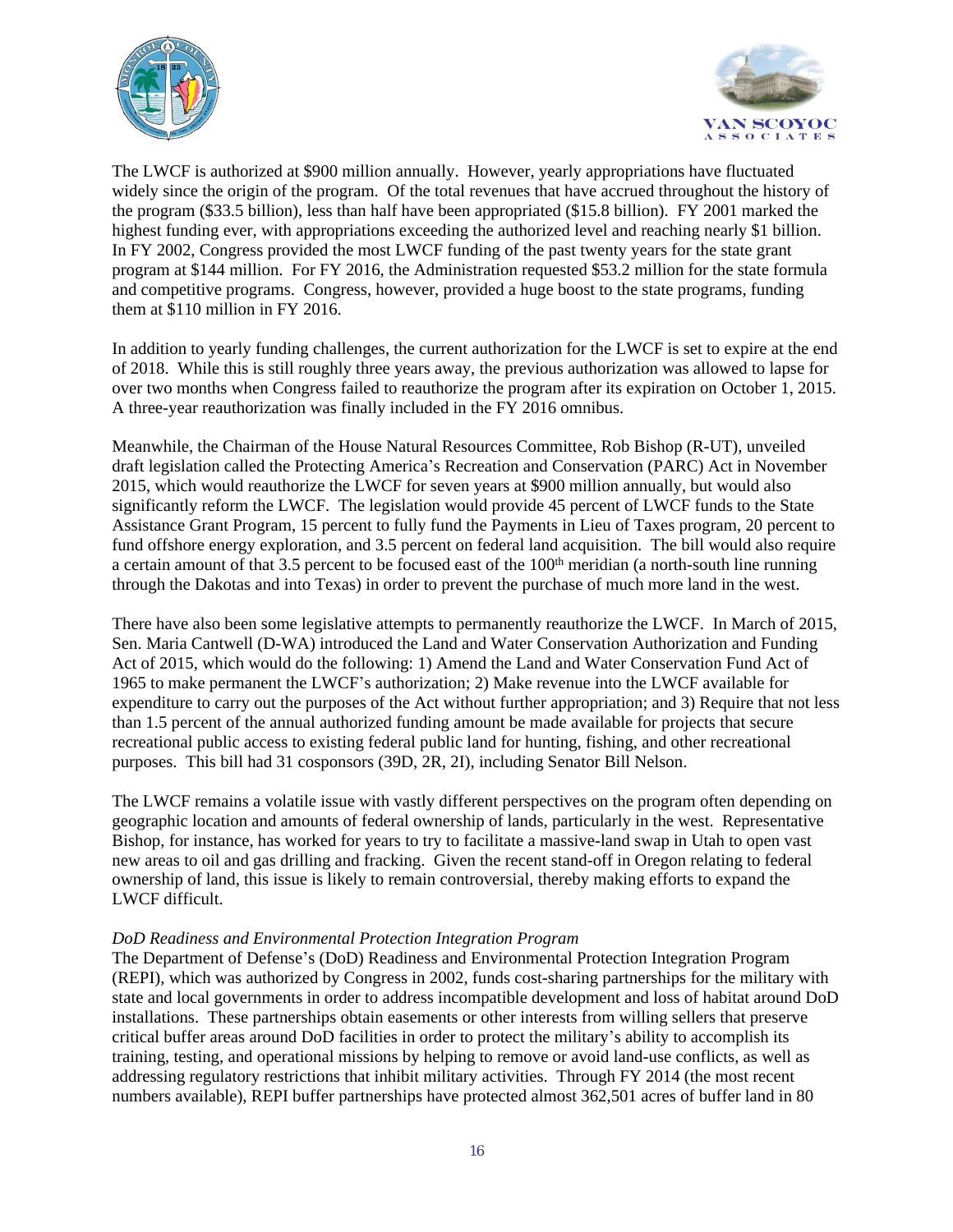



locations and 28 states. The REPI program may provide an opportunity for land acquisition for those parcels located near DoD facilities within Monroe County.

Since the program's inception, Congress has increased REPI's original funding from \$12.5 million to over \$70 million annually. In its FY 2016 budget request, the Administration recommended \$60.3 million for REPI. Congress, meanwhile, funded REPI at \$75 million in its FY 2016 omnibus appropriations bill.

Although congressional appropriations are consistently above the budget request, total service requests average \$140 million annually, which greatly exceeds available REPI funding. To make up some of the difference, federal REPI funding is augmented by cost-shares from partner contributions, including other federal grants, state and local grants or cost-share programs, private capital, donations, and in-kind services, among others.

RECOMMENDED POSITION: *Support* efforts by federal agencies to acquire appropriate properties to mitigate environmental resource or military encroachment concerns in Monroe County. *Support* a \$900 million annual appropriation from the Land and Water Conservation Fund. *Support* future mandatory funding for the Land and Water Conservation Fund. *Support* increased funding of the Department of Defense's Readiness and Environmental Protection Integration program.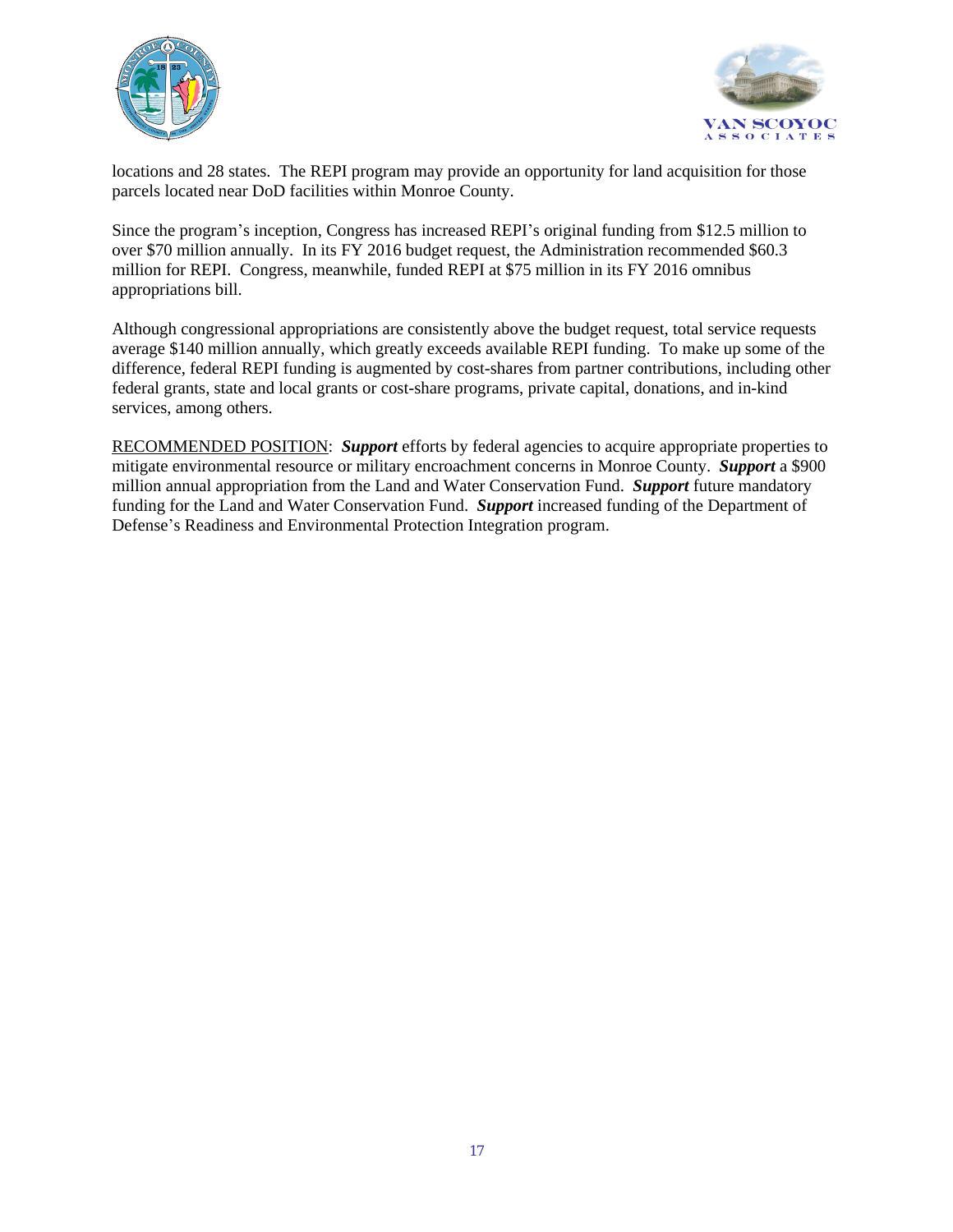



# FEDERAL ISSUE: Payments In Lieu of Taxes

BACKGROUND; HOW IT MAY AFFECT MONROE COUNTY: Under law, federally-owned lands within a local government's boundary cannot be taxed, but these lands still create a demand for services, including firefighting and police protection, construction of roads, and search-and-rescue operations. Congress has created several programs in an attempt to compensate local governments, particularly counties, for these losses to their tax base. One of these programs from which Monroe County benefits is the Payments in Lieu of Taxes program (PILT).

Congress passed the Payments In Lieu of Taxes Act in 1976 (Public Law 94-565) to help offset the impact from these losses to local governments' tax bases through annual compensation. The PILT program is administered by the Department of Interior.

Payments are made annually for tax-exempt federal lands administered by the Bureau of Land Management, the National Park Service, the U.S. Fish and Wildlife Service, the U.S. Forest Service, and for federal water projects and some military installations. The authorized level of PILT payments is calculated under a complex formula that includes five factors affecting Monroe County's compensation: the number of acres eligible for PILT payments, the County's population, payments in prior years from other specified federal land payment programs, state laws directing payments to a particular government purpose, and the Consumer Price Index. The following are Monroe County's PILT payments for the last five fiscal years: \$1,099,616 in 2011; \$1,122,390 in 2012; \$1,095,408 in 2013, \$1,172,487 in 2014, and \$1,158,900 in 2015. A total of 454,861 acres, which is roughly 19 percent of the County's land, is eligible for compensation.

In 2008, Congress reauthorized PILT and changed it from a discretionary to a mandatory program through FY 2012. As a mandatory program, authorized eligible local governments are able to automatically receive their full PILT payments. As a discretionary program, however, PILT is subject to the annual, and often arbitrary, appropriations process.

PILT was reauthorized at mandatory levels for FY 2013 through the MAP-21 transportation reauthorization. Although funding for PILT was not included in the FY 2014 omnibus appropriations bill, the program was fully funded for FY 2014 through the five-year farm bill (PL 113-79) signed into law in February 2014. Then, in FY 2015, the omnibus spending bill included \$372 million in PILT funding. This, combined with the \$70 million included within the 2014 National Defense Authorization Act, brought the total amount of PILT funding for FY 2015 to \$442 million, fully funding the program. Most recently, PILT was fully funded at \$452 million for FY 2016.

As of now there is no concrete long-term nor short-term solution for providing additional PILT funding in future years. There has been some discussion of tying mandatory funding for the program to receipts from the Land and Water Conservation Fund (LWCF). The LWCF is currently a discretionary program that is routinely funded well below its authorized amount. Because of this, many believe the LWCF should also be moved to the mandatory side of the budget in order to provide as much funding as possible for the program without crowding out discretionary funding for other high-priority needs. Tying PILT, the LWCF, and other programs together as mandatory funding provides an opportunity for many programs to receive full funding on a regular basis, providing stability for local governments, as well as conservation opportunities. Because both programs tend to have support from a bipartisan coalition of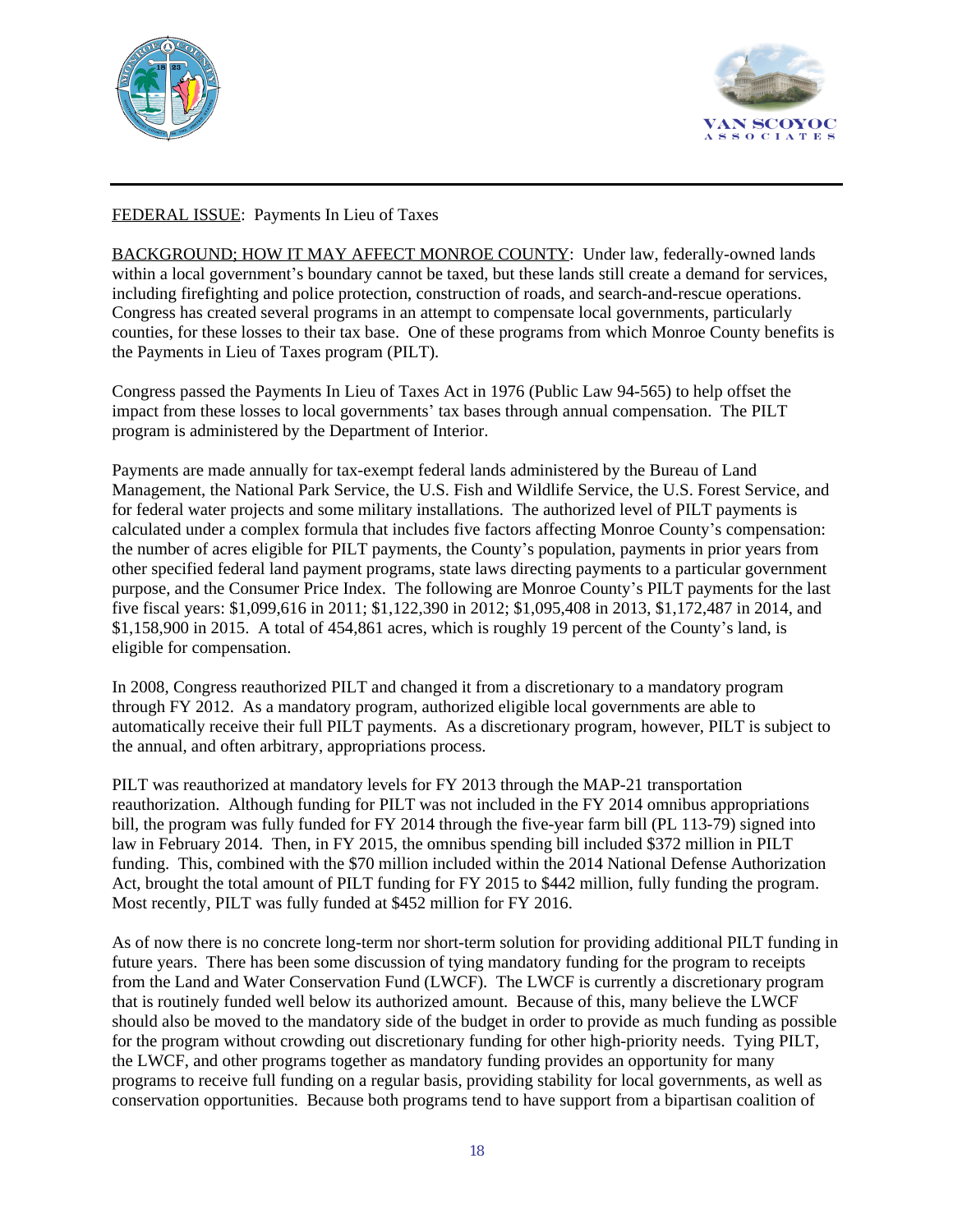



lawmakers, the largest challenge for this proposal is how to pay for it. As discussed earlier in this agenda, legislation has been introduced in the form of the PARC Act that would tie together the LWCF and PILT, among other programs. However, given the bill's other controversial provisions, it is unlikely this will be achieved through that piece of legislation.

RECOMMENDED POSITION: *Support* full, long-term mandatory funding of the Payments In Lieu of Taxes (PILT) program, which enables local governments to rely upon PILT funds when budgeting.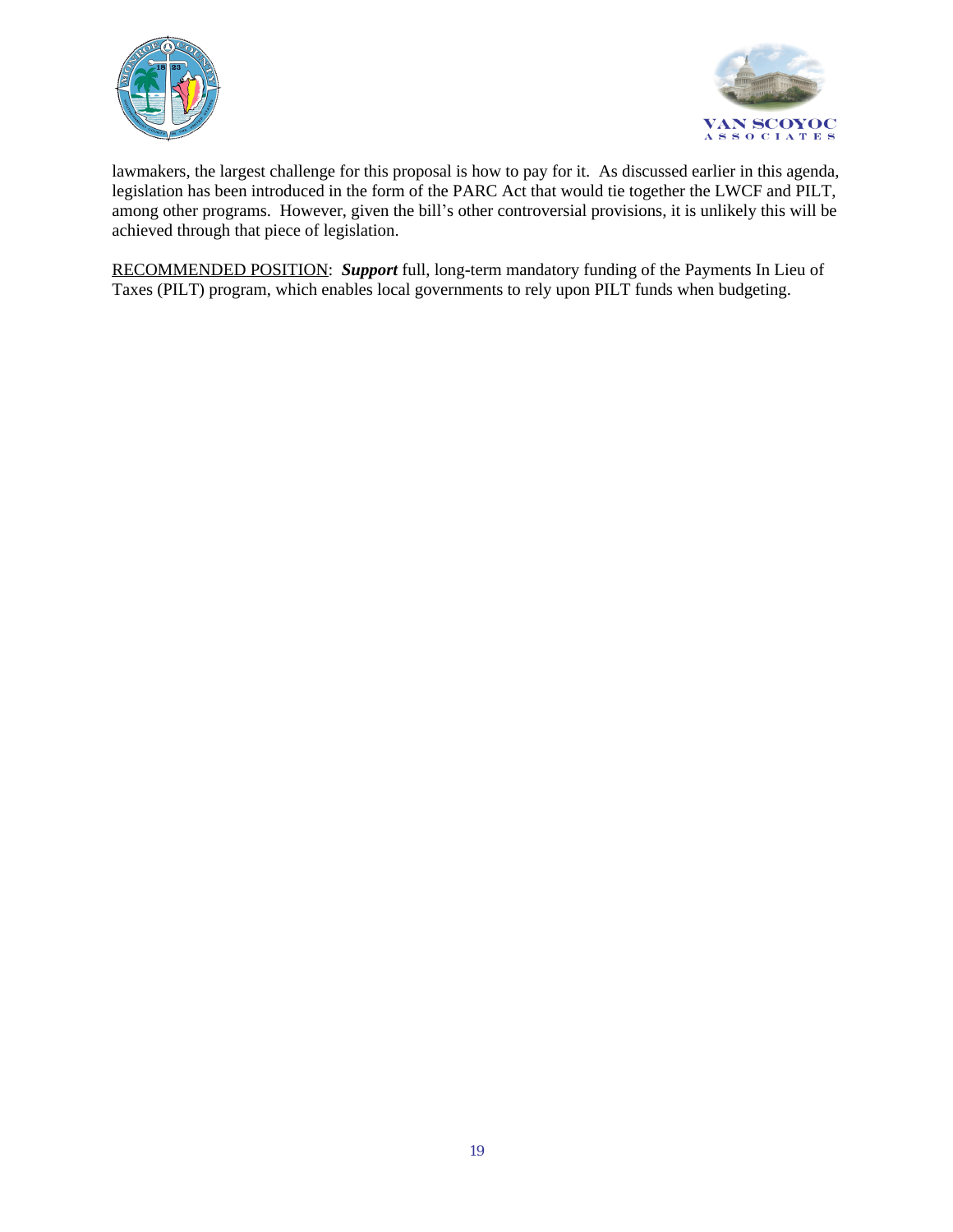



FEDERAL ISSUE: Everglades Restoration and the Health of the Florida Bay

BACKGROUND; HOW IT MAY AFFECT MONROE COUNTY: Florida Bay is a large shallow lagoon bordered to the north by the Florida peninsula and to the south and east by the Florida Keys. A portion of the bay is located within Everglades National Park and is protected by the National Park Service (NPS), with the remainder lying within the Florida Keys National Marine Sanctuary, which falls under the jurisdiction of the National Oceanic and Atmospheric Association (NOAA). The Bay provides unique and critical habitat for many plants and animals, including several endangered species such as the Florida Manatee.

The NPS began long-term monitoring of Florida Bay in 1988 in order to collect and analyze hydrologic and salinity data from the Bay. At this same time, the Bay was suffering from tremendous (approximately 23,000 acres) of sea grass die off from hyper saline conditions with resulting algal blooms. Salinity levels are considered the primary driver of ecological conditions within the bay. Salinity levels are also the driver to maintain the state-established Minimum Flow and Level (MFL) for Florida Bay, an ecosystem-based protective standard established under Florida law.

The construction of water control structures and facilities within the Everglades throughout the 20<sup>th</sup> century has altered the natural hydrologic patterns of water in the region. Overtime, this has reduced the flow of freshwater into Florida Bay and changed the ecosystem of the Bay and other connected coastal regions. Managing these water flows to reduce the severity and frequency of hypersalinity events and algal blooms are among the goals of the Comprehensive Everglades Restoration Plan (CERP).

There are a number of projects and studies under various stages of development that are expected to, in the long run, improve the health of Florida Bay. These include modifications to the C-111 Canal General Reevaluation Report, Modified Water Deliveries, including the bridging of portions of Tamiami Trail, C-111 Spreader Canal, and the Central Everglades Planning Project.

- The C-111 Canal is the southernmost canal of the Central and Southern Florida Project and is located in south Miami-Dade County. The C-111 Canal courses through extensive marsh wetland prairie and coastal mangrove marsh before it empties into Manatee Bay. The canal serves a basin of approximately 100 square miles and is the final segment of the South Dade Conveyance System. It functions primarily to provide flood protection and drainage for the agricultural areas to the west and south of Homestead, Florida. The canal has had unintended effects on groundwater levels in Taylor Slough, and has contributed to the reduced discharge to northeastern Florida Bay and increased unseasonable discharges to Manatee Bay and Barnes Sound. Taylor Slough is a natural drainage feature of the Everglades that flows southwest into numerous tributaries that eventually empty into Florida Bay.
- The C-111 Project General Reevaluation Report (GRR) with integrated Environmental Impact Statement (EIS) was approved in 1994 and it authorized modifications to the original project as authorized by the Flood Control Acts of 1962 and 1968. The C-111 project is moving forward, and construction on the remaining project components was scheduled to begin in Fiscal Year 2015. Construction efforts were divided into 9 contracts. Contracts 1-7 are complete and under Operation, Maintenance, Repair, Rehabilitation, and Replacement (OMRR&R) by the non-Federal Sponsor. The completed contracts built the following features of the 1994 GRR recommended plan: Pump Stations 332B, 332C, 332D, the retention/detention area, C-111 Spoil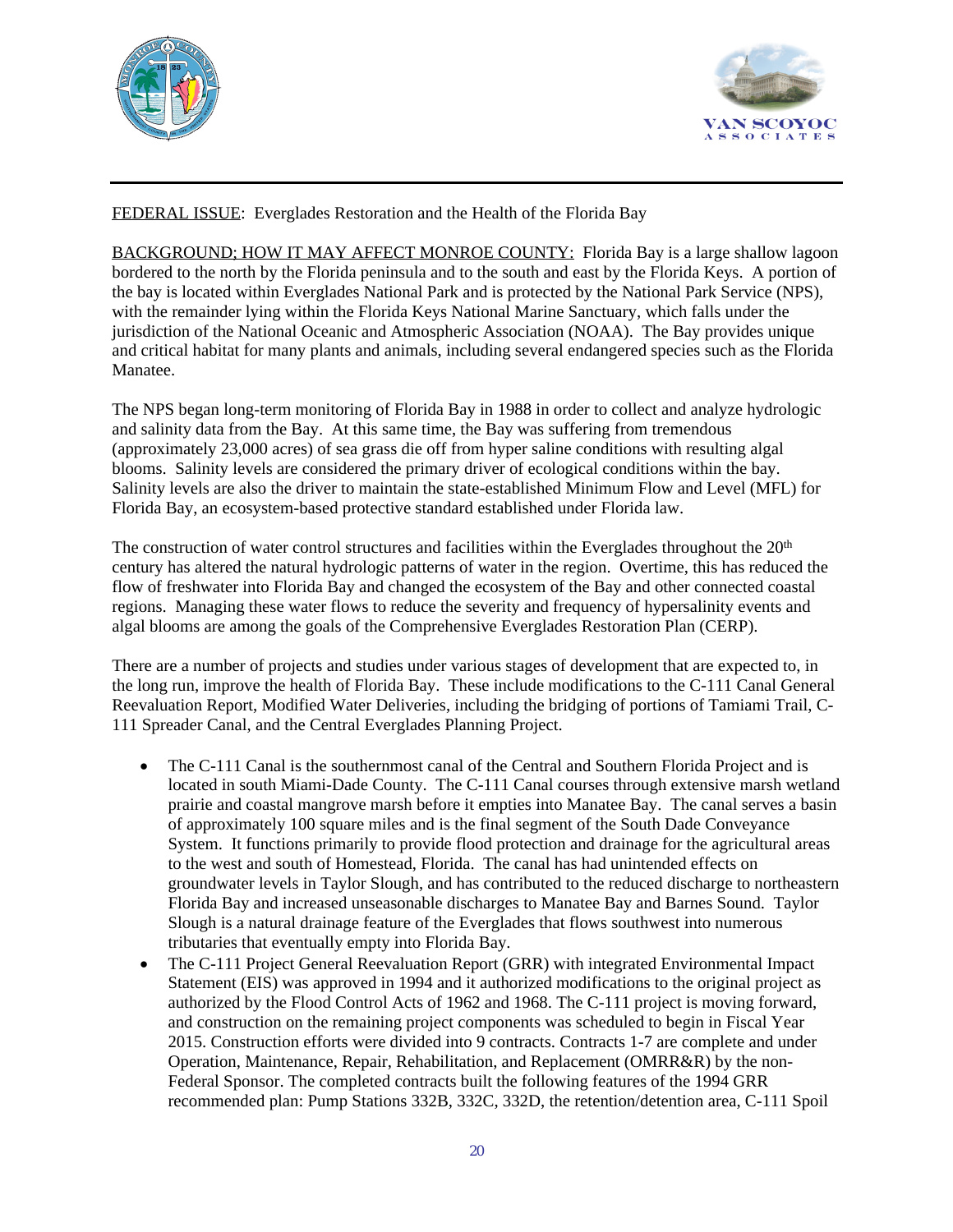



Mound Removal, Taylor Slough Bridge, and the S-331 Command and Control Facility. The remaining features to be constructed include the North Detention Area, which will connect this project with the Modified Water Delivers 8.5 Square Mile Area Detention Area (MWD 8.5 SMA STA. Plugging of the L-31W Canal. Plans and specifications (P&S) are complete for the North Detention Area, and the contract was scheduled for award in FY2015.

- The C-111 Spreader Canal Western Project focuses on the restoration of flows to Florida Bay via Taylor Slough as well as the restoration of the Southern Glades and Model Lands and coastal zone of Florida Bay. The bulk of the construction for the project was completed by the South Florida Water Management District in 2012. The effect of the C-111 Spreader Canal Western Project on adjacent park wetlands and on Florida Bay is being monitored and its effects will be evaluated after 3 years of monitoring and thus far, initial signals are positive. Rainfall-driven operational controls have not yet been implemented, but will be incorporated into future water control plans. The remaining phases of the C-111 Spreader Canal project are anticipated for completion in the 2019-2021 timeframe according to the latest CERP Integrated Delivery Schedule (IDS).
- The overall purpose of the Modified Waters Delivery (MWD) to Everglades National Park (ENP) project is to restore the natural hydrologic conditions in ENP, which was altered by the construction of roads, levees, and canals. There are four major components of MWD: 8.5 Square Mile Area Flood mitigation, Tamiami Trail Modifications, Conveyance and Seepage Control Features, and Combined Operation Plan. All four components are necessary to provide substantial flow increases to ENP.
	- o The most well-known portion of this project is the bridging of the Tamiami Trail. A one mile bridge has been completed to date. In early 2015, the Department of Interior released a preferred alternative to bridge an additional 5.5 miles of the Trail called the Tamiami Trail: Next Steps project. The additional bridging will provide unconstrained flows of water to Northeast Shark River Slough (NESRS) in ENP. The resulting increased water volumes and improved flow distribution are expected to promote conditions conducive to the survival of myriad species of fish and wildlife. A contract award for 2.6 of the 5.5 miles yet to be completed is expected by January 2016 and a construction groundbreaking is anticipated in April 2016.
	- o Flood mitigation work to protect a residential area near the project (the 8.5 Square Mile Area) will be complete in 2016.
	- o Meanwhile, a set of significant changes to the operation of the local water management infrastructure that controls the flow of water to NESRS in ENP, known as Increment 1, began in 2015. The structural features of the MWD project finally allow this incremental increase in water flow. Planning and development of this field-test phase of the MWD project has been a complex, multi-year, interagency undertaking. Water flow into NESRS through the S-333 structure along the L-29 Canal will increase and water that seeps out of the park to the east will be returned to the park by use of the S-356 pump, also located along the L-29 Canal. Increment 1 is expected to continue for up to two years and is expected to produce small but important hydrologic benefits based on the additional water flow and seepage return. Water quality will be maintained because seepage water has low levels of total phosphorus and is of very good quality overall. Increased water flow and water quality are expected to improve habitat function and species composition and abundance, while promoting the build-up of soil and inhibiting soil loss. Increment 2 is expected to provide additional hydrologic and ecological benefits to NESRS, and data collected during the first two increments will be used in Increment 3 to design a new operational plan for the system.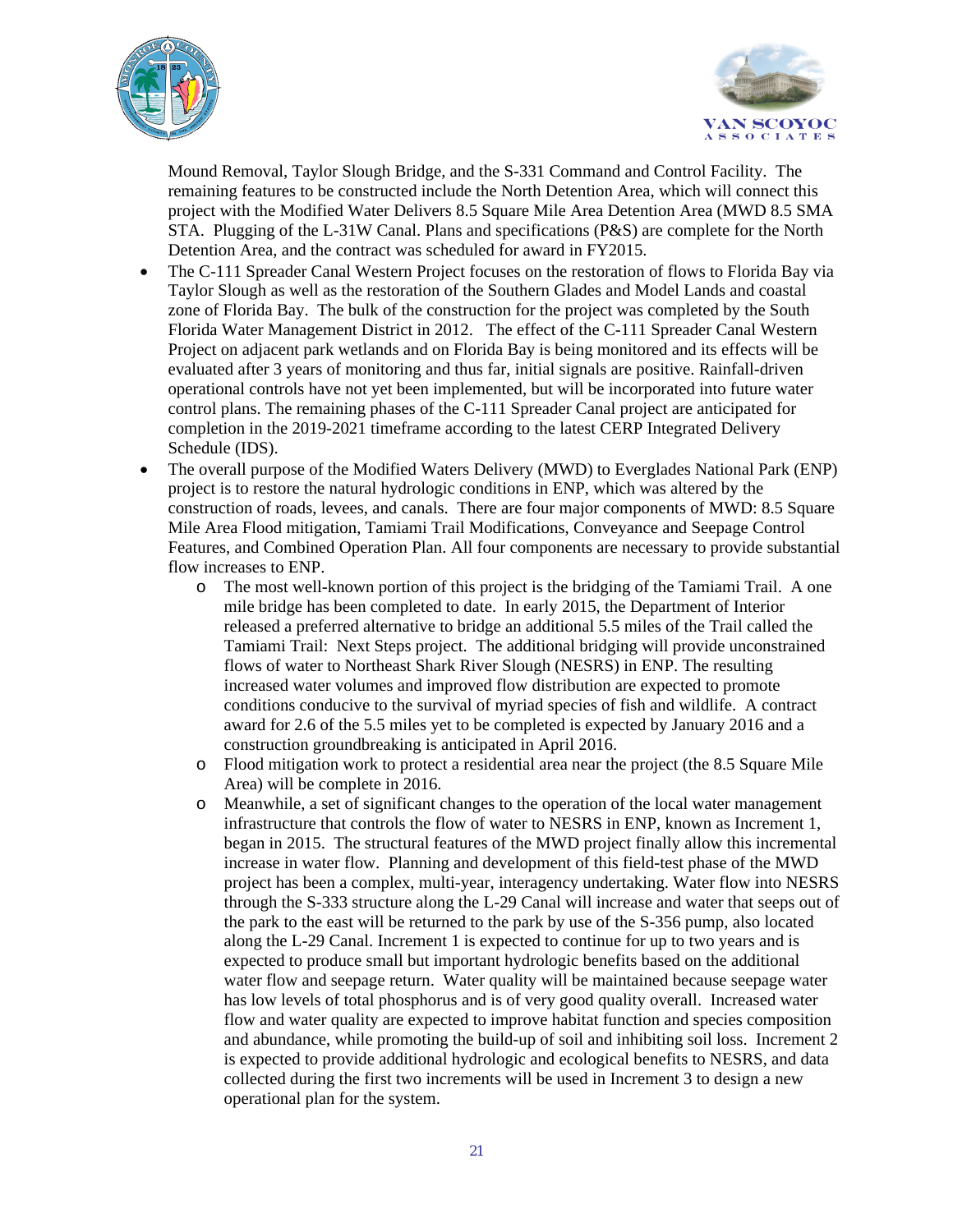



- o The C-111 North Detention area (a component of MWD and referenced above in the C-111 GRR) is still not complete and scheduled for completion in 2017.
- Finally, the Central Everglades Planning Project (CEPP) received its Corps of Engineers Chief's Report in 2015, thereby allowing for future Congressional authorization via the next Water Resources Development Act so the project may move to construction. CEPP intends to address criticism that a good portion of Everglades restoration to date has focused on the periphery of the remnant Everglades. CEPP seeks to respond to this concern by removing barriers to flow in the central Everglades in an effort to put the "river" back into the "River of Grass." CEPP, once fully constructed, is estimated to bring an average of 200,000 acre-feet of additional water from Lake Okeechobee into the Central Everglades each year. This is expected to reduce damaging discharges to the east and west coast estuaries while returning more flow to the Everglades. The new water will eventually flow into Everglades National Park under the 2.6-mile bridge scheduled for completion in 2019.

RECOMMENDED POSITION: *Support* efforts to improve the health of Florida Bay by restoring adequate fresh water flows through the Everglades. *Support* full completion of the C-111 Canal suite of projects. *Support* completion of the Modified Waters Delivery suite of projects and improved operational plan, including further modification to Tamiami Trail. *Support* authorization of the Central Everglades Planning Project via the next Water Resources Development Act.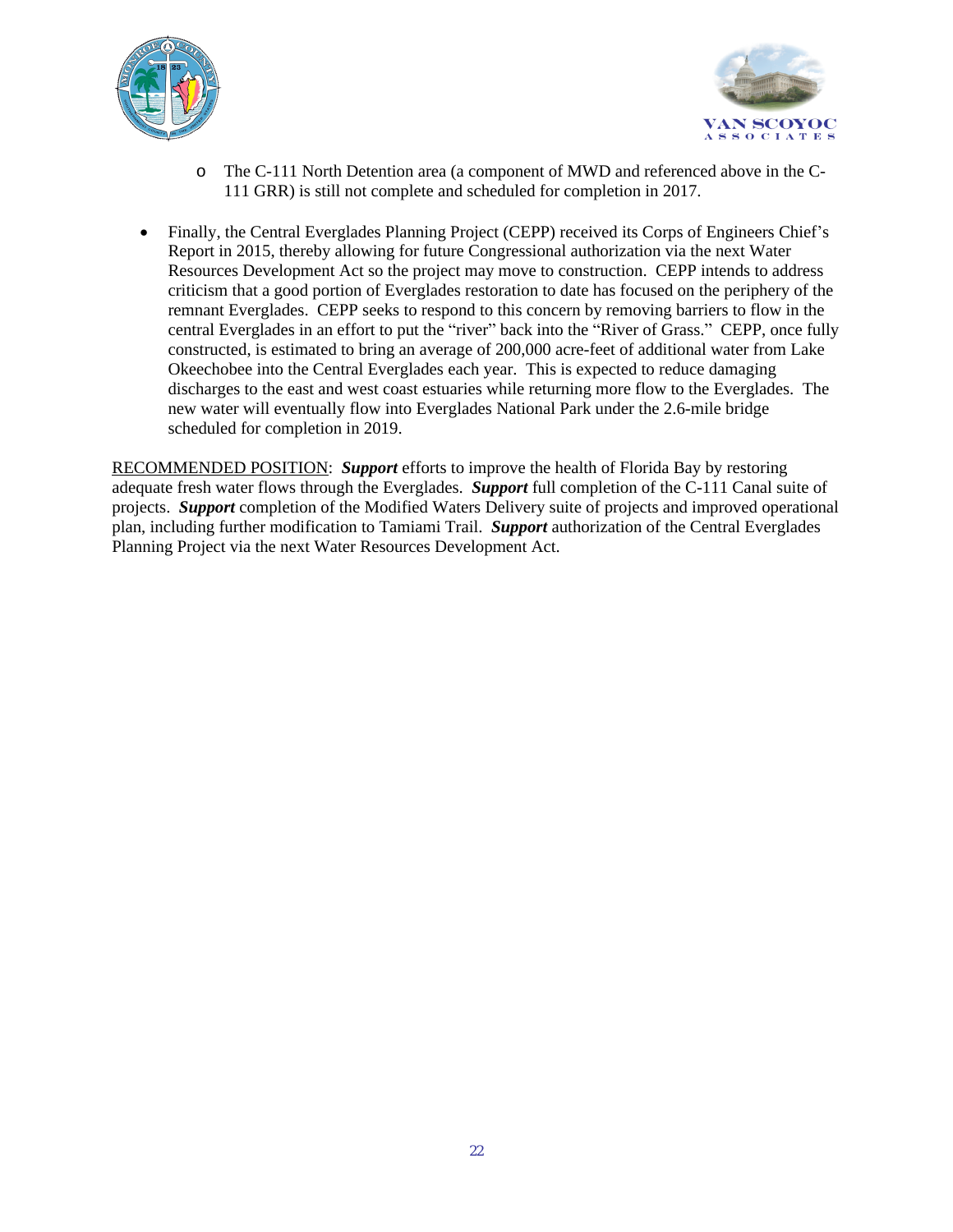



# FEDERAL ISSUE: Federal Aviation Administration - Authorization and Issues

BACKGROUND; HOW IT MAY AFFECT MONROE COUNTY: Congress passed an authorization of the Federal Aviation Administration (FAA) in February 2012, which extended the program through the end of Fiscal Year (FY) 2015. Congress then passed a short-term extension through March 31, 2016. Congress will now need to pass a new or extended FAA authorization prior to that date. A new FAA measure may include reforms such as updated software systems and a discussion of increases in taxes and fees.

### *Airport Improvement Program*

Among other things, the FY 2012 legislation authorizes \$3.35 billion annually for the Airport Improvement Program (AIP). AIP is a federal grant program that provides funds to public airports to improve safety and efficiency. The program is funded through taxes on airplane tickets and aviation fuel. This funding stream is critical to improvements at Key West International and Florida Keys Marathon Airports and is subject to annual appropriations by Congress. Between 2009 and 2013, Key West International experienced over 74 percent increase in passenger traffic. With this tremendous growth, it is critical to ensure that these airports can compete for sufficient federal funding as necessary to continue this trend.

In its FY 2016 budget, the Administration proposed a reduction in funding for AIP from \$3.35 billion in FY 2015 to \$2.9 billion by eliminating guaranteed funding for large and medium hub airports. The purpose of the proposal was to focus federal grant support on smaller commercial and general aviation airports that are less likely to have access to additional revenue or other outside sources of capital. The Key West International Airport is a small-hub airport.

At the same time, the budget would have allowed larger airports to increase non-federal passenger facility charges (PFC), thereby giving them greater flexibility to generate their own revenue. However, in the final FY 2016 omnibus appropriations bill, this was rejected by Congress, and the AIP program received its fully authorized limit at \$3.35 billion.

Authorized by Congress in 1992, the PFC allows commercial airports controlled by public agencies to charge \$3.00 per passenger through airline tickets. The PFC cap was raised in 2001 to \$4.50, yet has not been increased since. Several airport groups, including the American Association of Airport Executives, advocate for local authority to raise the cap to \$8.50 per enplanement in order to meet current needs and prepare for future demand. Given the need for investments in its airports, this is something Monroe County supports.

### *Fish Hook Non-Directional Beacon at Higgs Beach*

The County would like the FAA to remove or relocate the Fish Hook non-directional beacon (NDB) currently located at Higgs Beach in Key West. The circa World War II radio tower and surrounding fencing occupies nearly an acre of a 16.5 acre County beach park in Key West. The park is in the midst of a major revitalization and Master Redevelopment Plan which calls for green space where the tower now stands. The park is at the southern terminus of the Florida Keys Overseas Heritage Trail bicycle pedestrian path and is a major tourist attraction and community amenity. In September 2009, FAA Technical Support Staff conducted a cursory review of the County's request and determined the NDB facility building and older antenna may be eliminated or the fenced area significantly reduced if replaced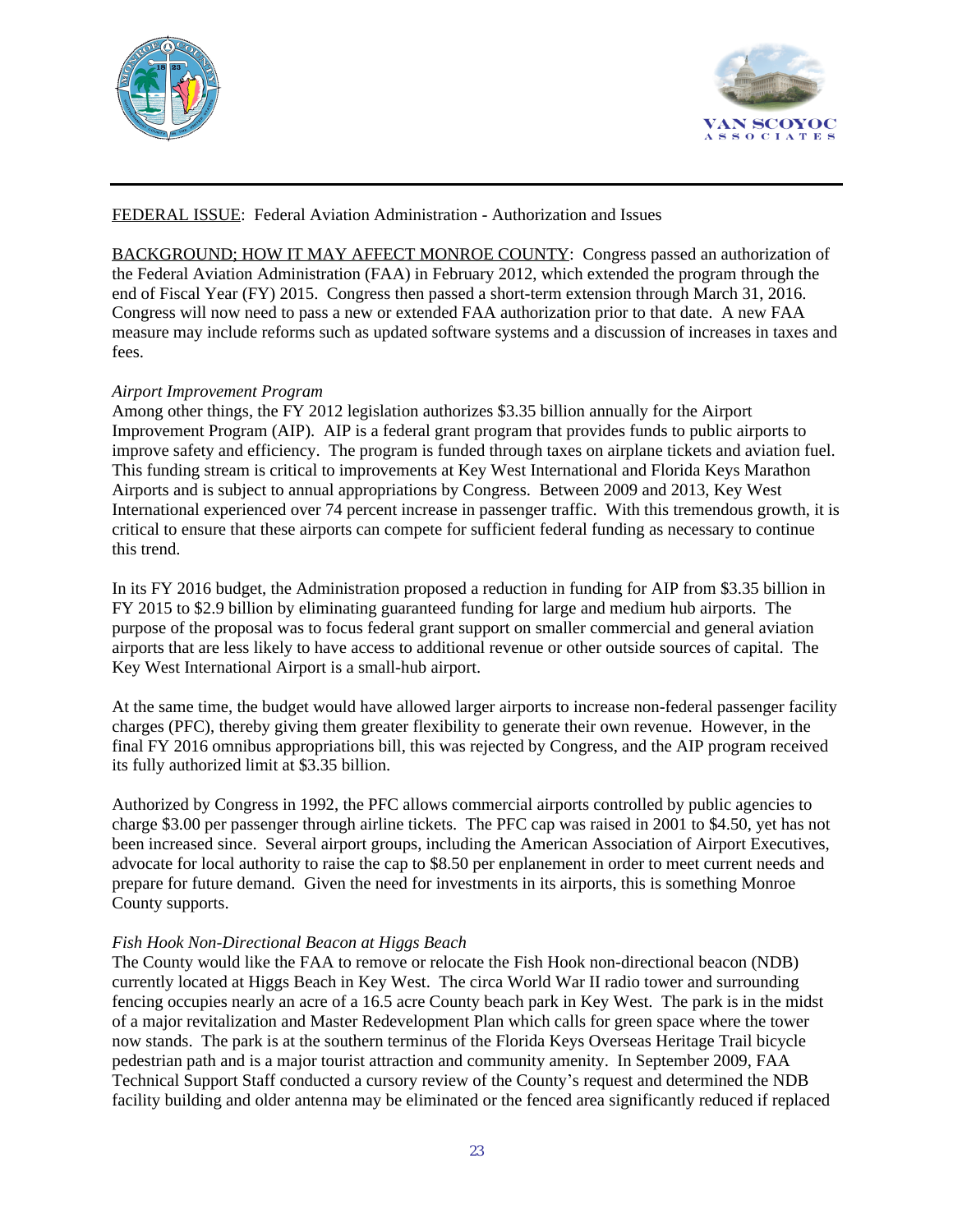



by a smaller and more modern antenna. However, in December 2012, FAA regional staff conducted a site survey to determine the scope of work and availability of suitable sites for potential relocation of the NDB. Less than a month later, the FAA released its report and concluded the following:

- The existing NDB shelter and tower are not suitable for relocation and would need to be replaced.
- No suitable location for the NDB was found (Two alternate locations were found to be unsuitable).
- Due to the heavy density and nature of the island, land acquisition of private property would be timely and costly.

The County met with the FAA in 2013, at which time they were told the NDB is needed for redundancy purposes and could not be removed or relocated. The FAA argued that should all other technologies fail, the NDB is needed because it would still function during an emergency. Then, in April 2015, Rep. Curbelo sent a letter to the FAA requesting the agency consider relocating the beacon, to which the FAA again indicated that no suitable location is available.

### *Joint-Use of Naval Air Station Key West*

Naval Air Station (NAS) Key West is located on Boca Chica Key near Key West. NAS Key West's national security mission provides operational and readiness support for the Department of Defense, Department of Homeland Security, Air National Guard, Army National Guard, and allied military forces.

The County has expressed an interest in utilizing NAS Key West as a joint-use facility due to limited runway length at Key West International Airport. At 4,801 feet, the runway is currently the shortest commercial runway in the country, which has deterred carriers from servicing the airport, thereby driving up ticket costs. Since the 1990's, the County has discussed joint-use of NAS Key West with the Navy. In 1995, however, the Navy issued a report disapproving joint-use at NAS Key West on the grounds that it would interfere with operational readiness. Since then, conversations between the County and the Navy regarding joint-use have occurred sporadically.

### *Sound Attenuation*

Due to jet noise, activities at NAS Key West often negatively affect residents who live in the area. The FAA provides funding for sound attenuation activities at civilian airports. However, this funding is not available for military facilities. Monroe County would like to see changes to this policy in order to reduce the impacts of noise pollution from military aircraft on its residents.

RECOMMENDED POSITION: *Monitor* passage of a long-term FAA reauthorization bill in 2016. *Support* \$3.35 billion in annual appropriations for the Airport Improvement Program. *Support* Monroe County's grant proposals for funding through the FAA Airport Improvement Program. *Support* an increase in the passenger facilities charge cap from \$4.50 to \$8.50. *Support* the removal or relocation of the non-directional beacon at Higgs Beach. *Support* continued efforts to establish a joint-use airport at Naval Air Station Key West. *Support* federal funding for sound attenuation activities around military air facilities.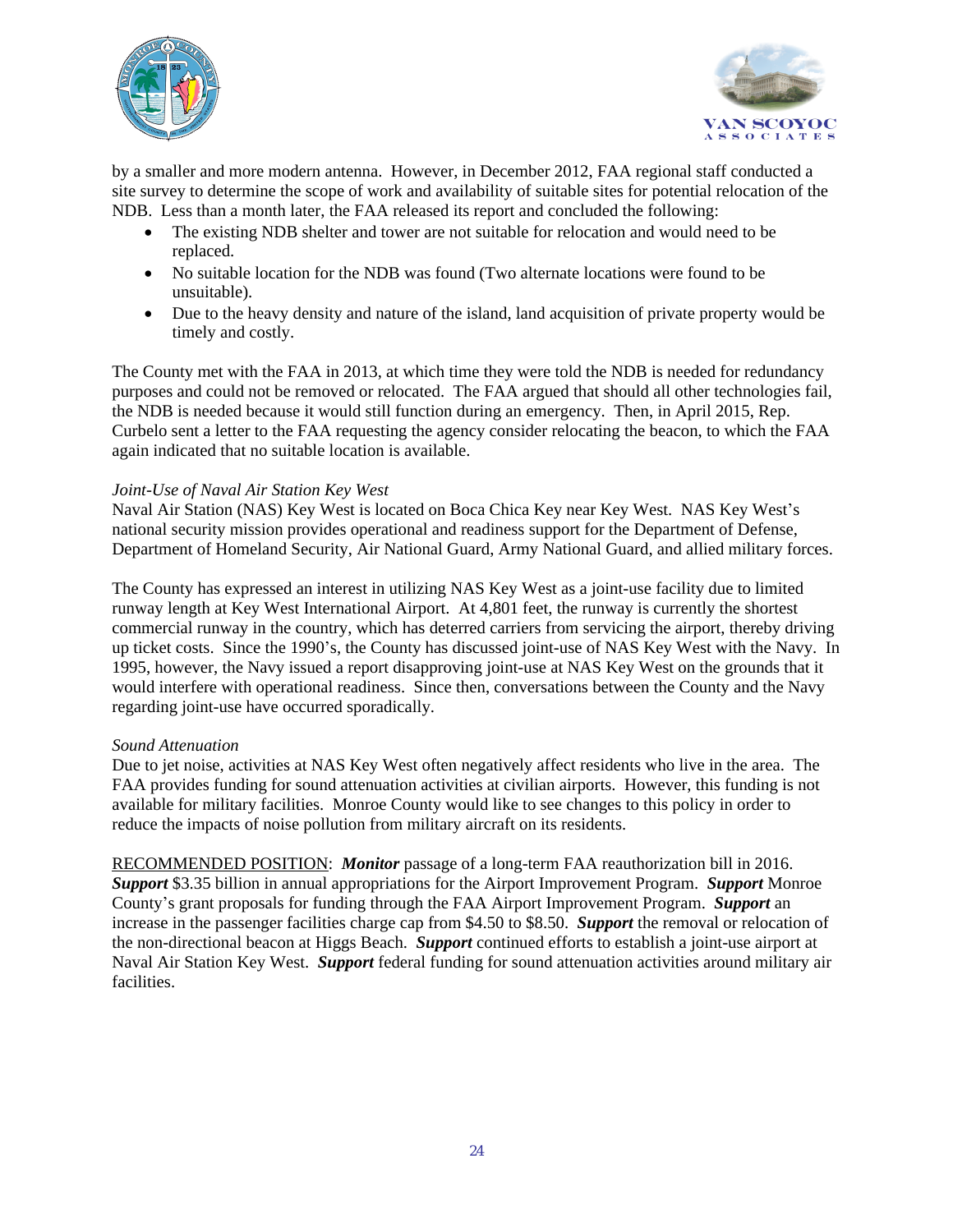



# FEDERAL ISSUE: Transportation Authorization

BACKGROUND; HOW IT MAY AFFECT MONROE COUNTY: After the passage of several shortterm authorizations following the expiration of MAP-21 in 2014, Congress finally passed, and the President signed, a five-year surface transportation authorization called the Fixing America's Surface Transportation (FAST) Act. The FAST Act generally maintains many of MAP-21's reforms, but makes a few changes to existing surface transportation programs, as well as slightly increases funding for those programs.

In developing the FAST Act, however, Congress did not address the need for a long-term, sustainable plan to finance our nation's transportation infrastructure. Fuel taxes, which provide most of the money for surface transportation, do not provide a solid long-term foundation for transportation funding growth and investment, even if Congress were to authorize a modest increase. Instead, the FAST Act relies on various budget gimmicks to fund surface transportation programs over the next five years, such as surplus money from the Federal Reserve, reducing the amount of interest the Fed pays to banks, and selling off part of the Strategic Petroleum Reserve.

Without the creation of a long-term, sustainable funding source, the Highway Trust Fund's deficit will continue to grow over the next five years, making future authorizations increasingly difficult. The choice then becomes finding new sources of income for an expanded program, or alternately, to settle for a smaller program that might look very different than the one currently in place. Less federal funding via a future transportation reauthorization bill would mean significantly less funding available to FDOT, and ultimately Monroe County, to support both surface transportation and transit projects and programs.

# *Card Sound Bridge*

Card Sound Bridge connects southern Miami-Dade County to Monroe County via toll. Monroe County is primarily responsible for operating and maintaining the bridge. It is one of only two roads that connect the Keys with mainland Florida. The bridge is roughly 50 years old and currently undergoing a ten-year update. However, it will likely need to be fully replaced after that time.

MAP-21 eliminated the Highway Bridge Program in 2012. Instead, bridges located on the Interstate or the National Highway System were eligible to receive funding through the National Highway Performance Program (NHPP). Bridges that were not located on this federal-aid system, such as Card Sound Bridge, as well as many others in Monroe County, were provided a separate set-aside in the Surface Transportation Program (STP). This resulted in a nearly 30 percent decrease in funding for onand off-system bridges. The FAST Act, however, attempted to correct this by expanding the NHPP to allow funding for on-system bridges. This more than repairs the cut to on-system bridges under MAP-21. Meanwhile, the bill maintains the STP set-aside for off-system bridges.

RECOMMENDED POSITION: *Monitor* proposed changes to federal highway programs. *Monitor* efforts to enhance federal transportation revenue streams. *Support* the continuation of dedicated bridge funding through the Surface Transportation Program or other avenues. *Support* opportunities to secure funding for Monroe County's priorities via federal highway legislation or other means.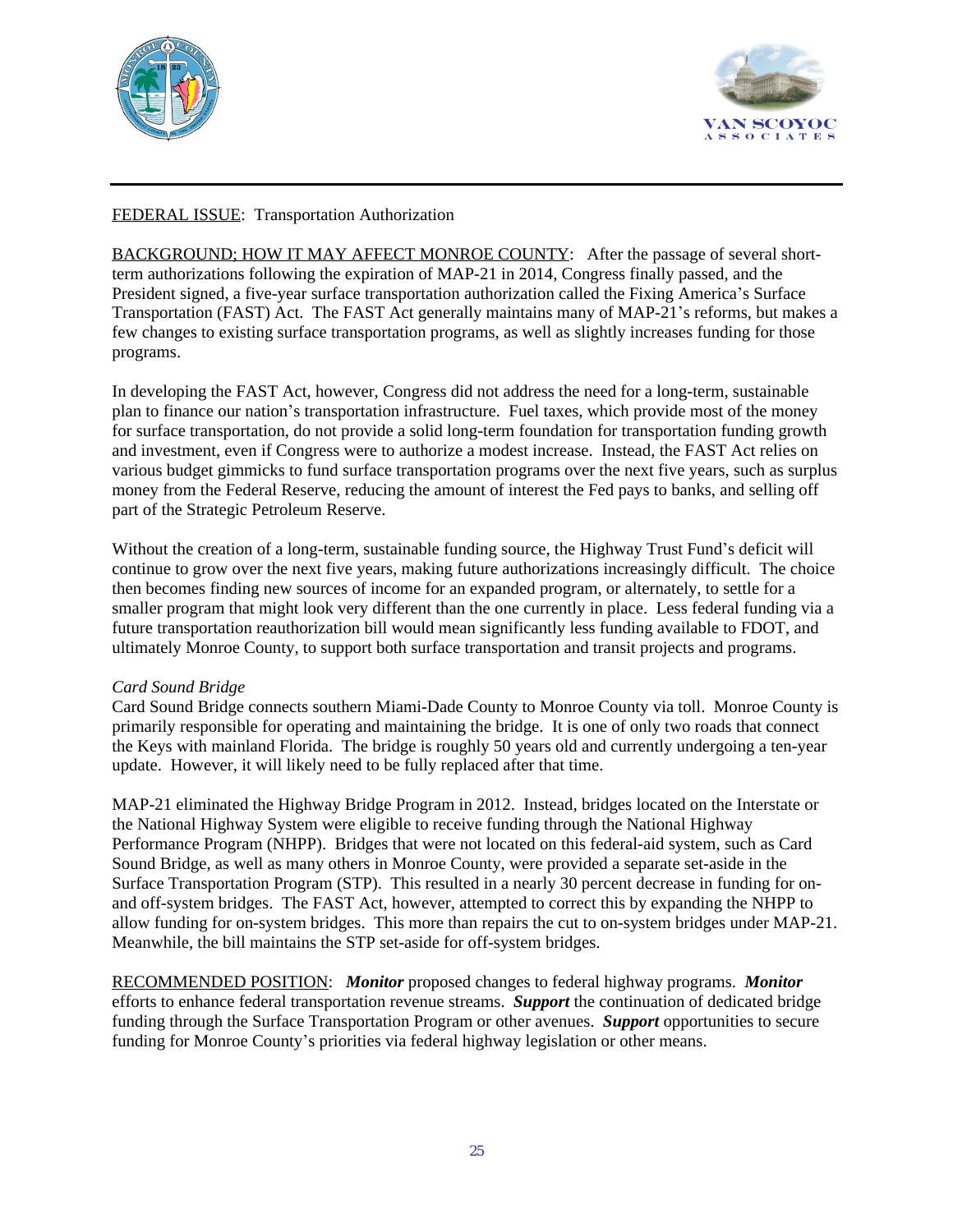



# FEDERAL ISSUE: RESTORE ACT

BACKGROUND; HOW IT MAY AFFECT MONROE COUNTY: In April 2010, an explosion at the BP-operated Deepwater Horizon oil rig caused the worst oil spill in U.S. history, with almost 5 million barrels of oil spilling into the Gulf of Mexico.

In the summer of 2012, Congress passed the RESTORE Act, which established the Gulf Coast Restoration Trust Fund and mandated that 80 percent of Clean Water Act (CWA) civil damages from the spill be allocated directly to the five impacted states, including Florida. The legislation also contained additional, Florida-specific language as to how the state's allocation should be spent by the Gulf Consortium and the individual counties along the Gulf.

Since the spill, BP settled with the federal government for \$4.5 billion to resolve criminal charges against it. This funding is allocated by the National Fish and Wildlife Foundation as well as directed to other trust funds. BP also agreed to provide an interim payment of \$1 billion to repair natural resources via the Natural Resource Damage Assessment (NRDA) process. Based on the law, this last payment is taxdeductible for the company.

A civil trial between BP and the Department of Justice (DOJ) began in 2013, and in 2014, a U.S. District Court judge ruled that BP was "grossly negligent" in the Deepwater Horizon spill, citing the company's extreme measures to cut costs despite safety risks. In January 2015, the same judge ruled that BP dumped 3.2 million barrels of oil into the Gulf during the disaster.

Meanwhile, in 2013, DOJ settled with Transocean for their role in the Deepwater Horizon spill. As a result of the agreement, Transocean will pay \$1 billion in CWA fines, resulting in the first allocation of funding to be distributed via the RESTORE Act. From this initial settlement, Monroe County will receive a direct allocation of \$1,163,546.

In July 2015, BP and DOJ reached a settlement for all federal and state claims in which BP will pay \$5.5 billion over 15 years in CWA fines. BP will also pay \$4.9 billion in economic claims to the Gulf states, including \$2 billion to Florida; \$7.1 billion (not including the \$1 billion already committed by BP) in NRDA claims, including \$680 million for Florida and \$350 million for region-wide claims; and approximately \$600 million to resolve the economic loss claims of local governments. That settlement is subject to be finalized Spring 2016.

These CWA fines will flow to the Gulf States via the RESTORE Act. The Department of the Treasury and the Gulf Coast Ecosystem Restoration Council are tasked with implementing the RESTORE legislation. Treasury published a final rule for the RESTORE Act on December 14, 2015, with an effective date of February 12, 2016. From within the Treasury-administered Trust Fund, Monroe County is receiving \$1,184,925 in Direct Component funding as a first distribution, as well as \$12,434,783 from the Spill Impact Component, which was split evenly among the Gulf counties in Florida. Further distributions of Direct Component funds will result from finalizing the settlement referenced above.

The RESTORE Act also established the Gulf Coast Ecosystem Restoration Council (the Council), which is responsible for administering 60 percent of the total funding allocated to the Trust Fund. Thirty percent of the Trust Fund is to be used by the Council to develop and fund a Comprehensive Plan for the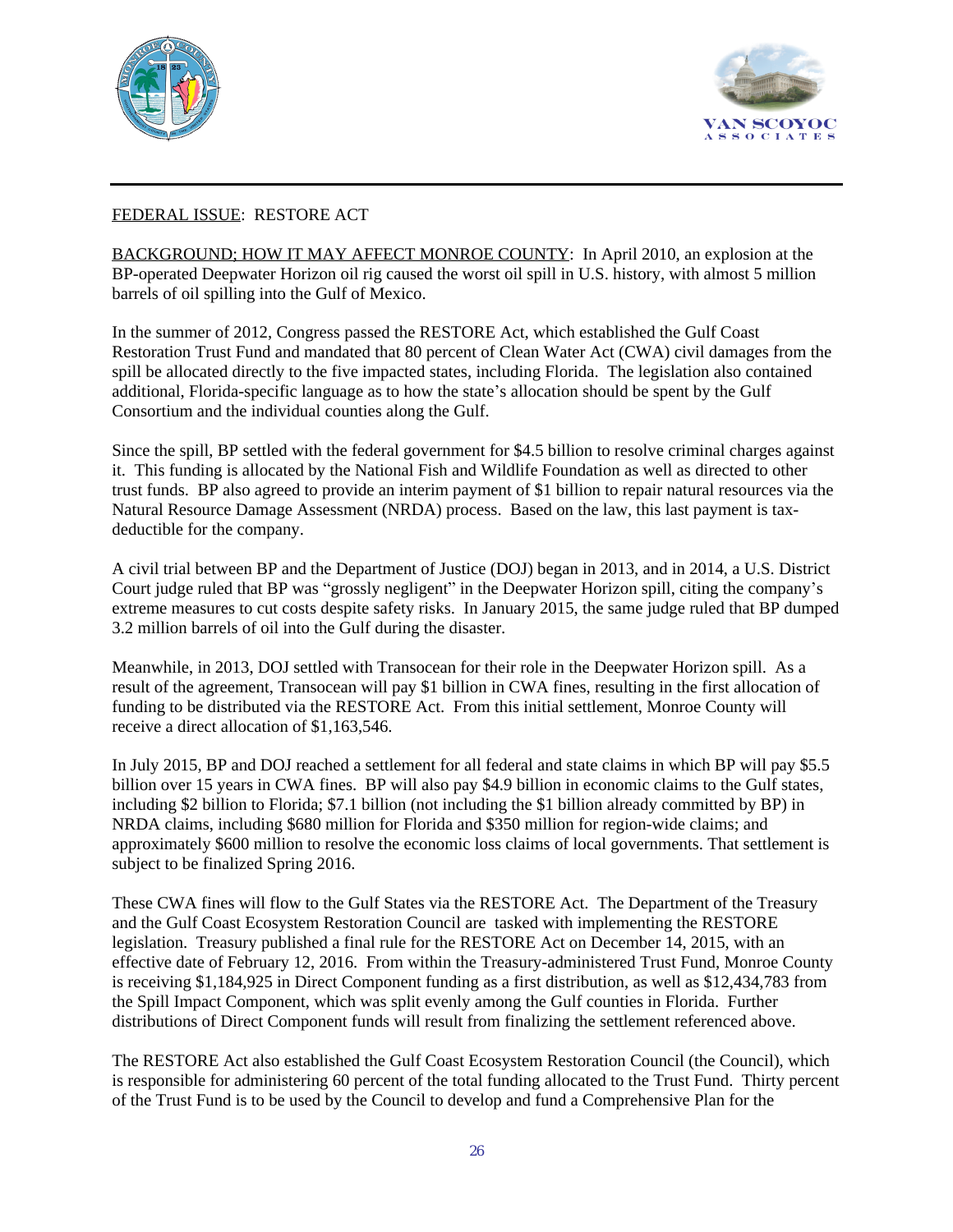



restoration of the entire Gulf Coast ecosystem, and the remaining thirty percent is to be distributed under the Spill Impact Component. The Council includes the Secretaries of the Interior, Commerce, Agriculture, the Administrator of the Environmental Protection Agency, Secretary of the Army for Civil Works, the head of the Coast Guard, and the Governors of each state. Project and program requests for initial funding from the Transocean settlement under the Council's Comprehensive Plan were due in late 2014.

In August 2015, the Council released their draft Funded Priorities List (FPL). This draft FPL proposed to fund approximately \$139.6 million in restoration activities with a focus on 10 watersheds in the Gulf. It also included Category I and Category II projects, with Category I projects to receive funding once the FPL is finalized and Category 2 projects to be considered for funding in the future. The draft FPL, however, did not include any watersheds south of Tampa Bay. The list was open for public comment until September 2015.

Then, in September 2015, the Council released a proposed regulation to implement the Spill Impact Component of the RESTORE Act. It includes a formula based on three criteria to determine how much funding each state will receive. There are some concerns regarding one of the criteria, which is based on population, because it calculate the average population for each coastal county bordering the Gulf of Mexico within a state. Therefore, using this calculation, the Council finds that Alabama, which only has 2 coastal counties, has the largest average population, and Florida, which has 20+ coastal counties, comes in second.

Meanwhile, the County supports efforts to allow bonding of future anticipated receipts to allow for quicker restoration progress and also to minimize likely administrative costs of the 15-year RESTORE program.

### *Monroe County's Projects*

The National Marine Sanctuary's Water Quality Protection Program (WQPP), mandated by Congress and developed jointly with the EPA, NOAA, the state of Florida and Monroe County, is a comprehensive suite of scientifically-based projects centered on critical ecosystem components. Under the federal requirements of the WQPP, Monroe County is required to halt degradation and improve water quality by implementing corrective actions related to wastewater treatment, stormwater runoff, and canal water degradation. The County submitted a suite of projects under WQPP to the Florida Department of Environmental Protection (FDEP) for their consideration as one of Florida's five initial projects for inclusion in the Council's Comprehensive Plan. Unfortunately, FDEP did not include any of these projects in their recommendation to the Council, which will fund projects using Transocean money.

Related to WQPP, the County advocated for inclusion of FKWQIP as one of the Corps' five recommendations to the Council, which was also supported by Senator Bill Nelson. The Corps submitted their recommendations to the Council, but did not seek funding for FKWQIP as one of their initial project suggestions. However, there will likely be additional opportunities for the County to seek funding for WQPP and FKWQIP as additional funding is provided via the RESTORE Act.

RECOMMENDED POSITION: *Monitor* federal implementation of the RESTORE Act to ensure continued benefit to Monroe County. *Support* efforts to secure funding for Monroe County's water quality and environmental priorities.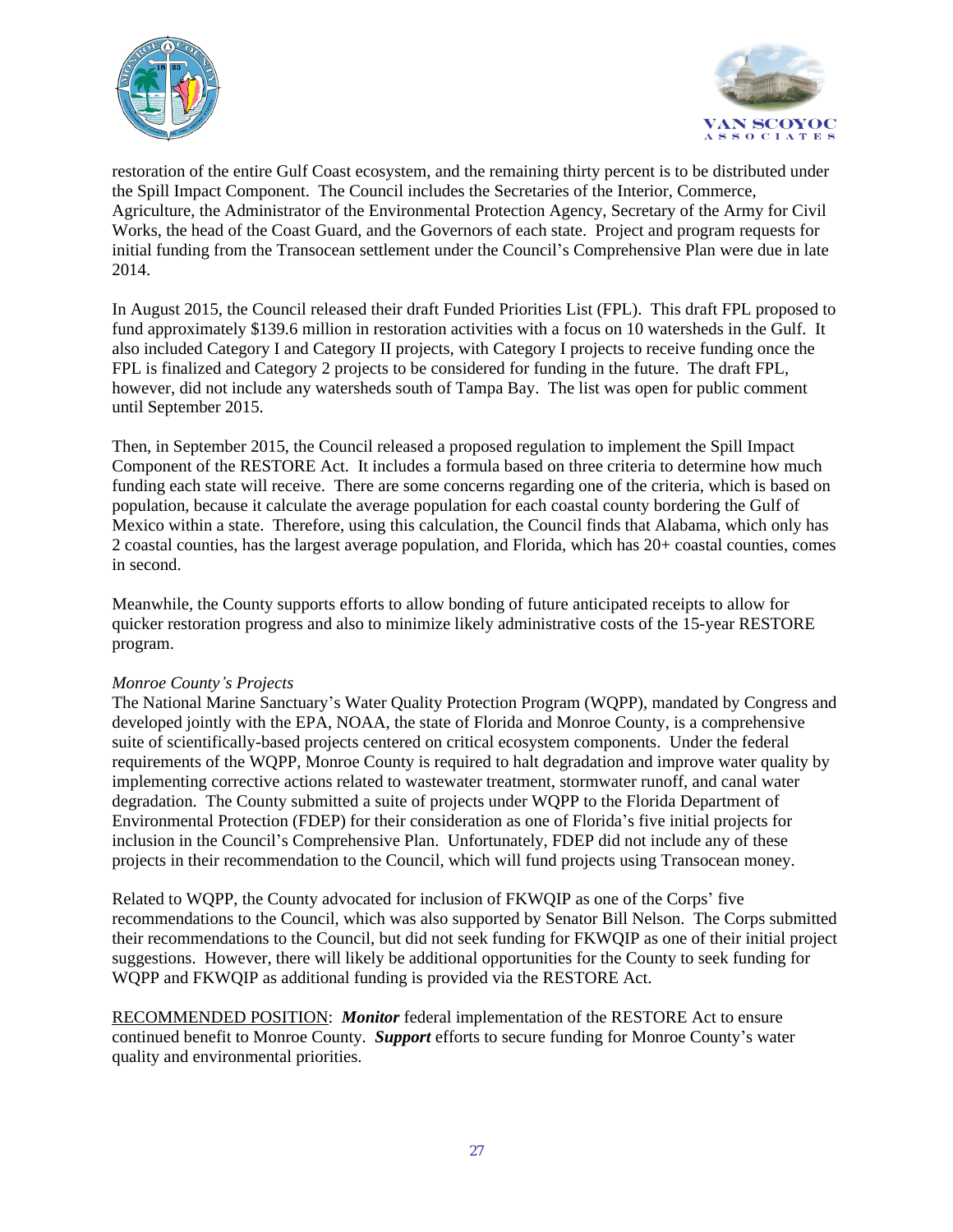



# FEDERAL ISSUE: Climate Change and Sea Level Rise

BACKGROUND; HOW IT MAY AFFECT MONROE COUNTY: The Florida Keys is on the front lines of climate change, facing such potential impacts as sea level rise and increased hurricane intensity. Given the County's unique vulnerabilities to sea-level rise, as well as its international presence as a premier tourist destination, Monroe County has an opportunity to demonstrate leadership on this issue through the implementation of key policies, practices and investments that will prepare the County for the impacts of climate change. As a result, the County is acting now to enact local policies to combat the future effects of climate change.

In 2016, Monroe County completed a comprehensive study on the effects of local sea level rise and climate change mitigation strategies called GreenKeys. The study utilizes a planning scenario for sea level rise of 9 to 24 inches in the next fifty years. The data also shows that even using a conservative estimate of sea level rise, several streets and portions of the County can expect to see significant flooding on a regular basis.

In 2013, the County developed the Monroe County Community Climate Action Plan (MCAP), which outlines a course of action for the County to minimize climate change impacts and increase the sustainability of the Florida Keys. MCAP includes initiatives to reduce energy use and waste, create local jobs, improve air quality, and preserve Monroe's local landscape and history.

Other communities in Florida also recognize the risk climate change poses to their citizens, infrastructure, and economies. Monroe County partnered with Miami-Dade, Broward, and Palm Beach Counties in 2010 to form the Southeast Florida Regional Climate Change Compact as a way to coordinate climate mitigation and adaptation activities across county lines. The Compact represents a new form of regional climate collaboration designed to allow localities to plan for adaptation while providing an efficient means for state and federal agencies to engage with technical assistance and support. Monroe County hosted the 7<sup>th</sup> Annual Florida Regional Climate Leadership Summit in December 2015, which focused on facilitating climate-related collaboration and knowledge sharing.

Given the makeup of the current Congress, passage of climate change legislation is unlikely in the near future. However, climate change is perceived to be a hallmark issue of the Obama Administration and his executive efforts, including recently proposed environmental regulations and climate change agreements with China and other nations, will keep the issue at the forefront of policymaker's minds in Washington. Therefore, it is even more imperative to keep the focus on this issue through advocacy and discussions with members of Congress about the current and future effects of climate change on coastal communities such as Monroe County.

RECOMMENDED POSITION: *Monitor* federal climate change legislation and executive actions. *Support* federal efforts to address climate change and mitigate sea level rise. *Support* the federal legislative priorities of the Southeast Florida Regional Climate Change Compact.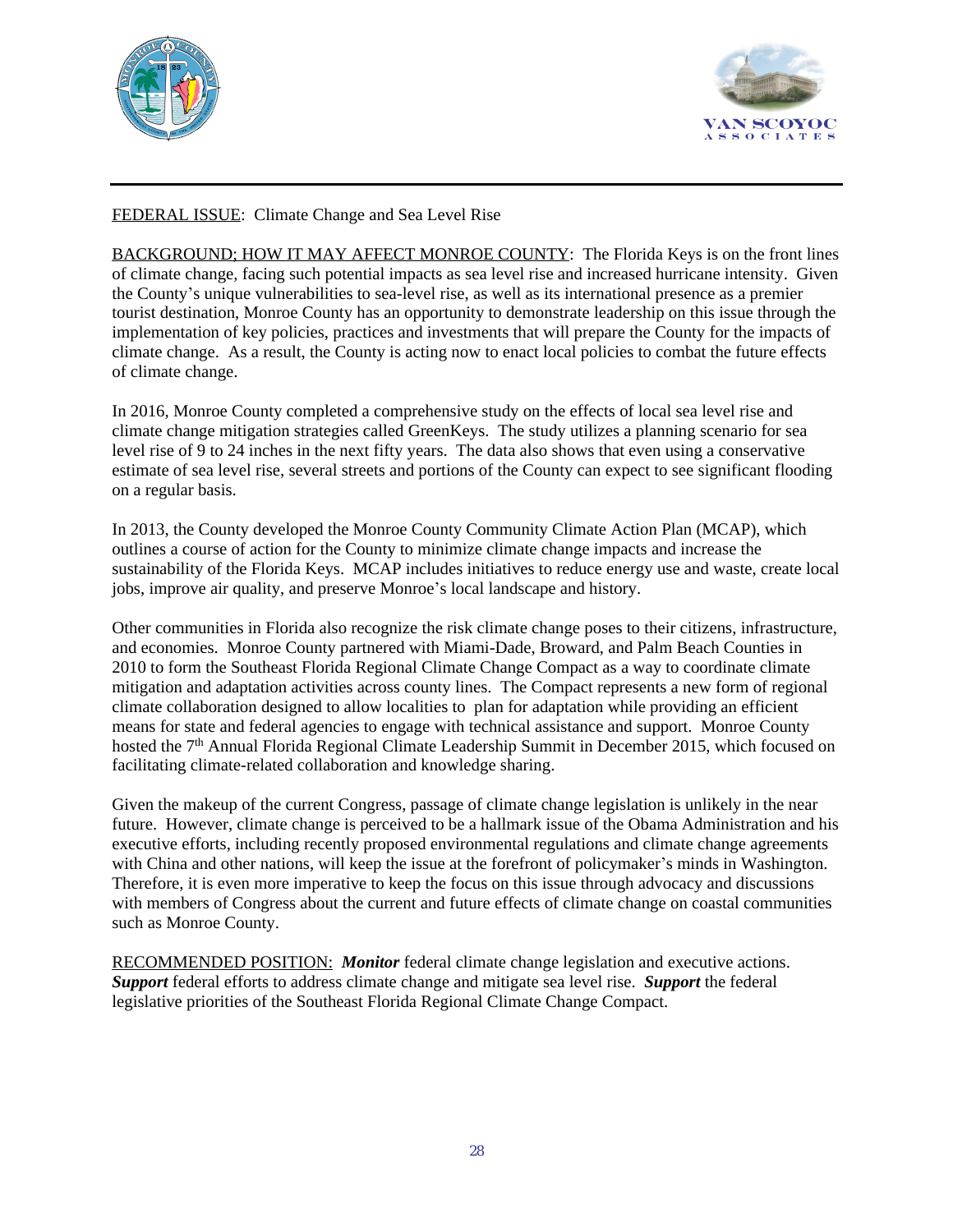



# FEDERAL ISSUE: Waters of the United States

BACKGROUND; HOW IT MAY AFFECT MONROE COUNTY: A series of decisions by the U.S. Supreme Court over the past decade imposed restrictions on the scope of wetland regulation governed by Section 404 of the Clean Water Act (CWA), which regulates "dredge and fill" activities in navigable waters and their adjacent wetlands. Opponents of these restrictions have urged Congress to redefine Waters of the U.S. (WOTUS), and apply that definition to all aspects of the CWA.

As legislation along those lines failed to pass previous Congresses, the Environmental Protection Agency (EPA) and U.S. Army Corps of Engineers (ACOE) over the past several years developed guidance first, and now a final rule, to redefine WOTUS. There is concern that this effort may expand the definition of WOTUS to include tributaries, ditches, canals, and other water bodies that can potentially drain into navigable waters, interstate waters, or the territorial seas. These water bodies are likely to be subject to new requirements, and some waters currently covered by a permit could be subject to additional monitoring and regulation when those permits are renewed.

Despite a significant amount of opposition to the rule, Congress has thus far been unsuccessful in its attempts to block or alter implementation of it. The House passed H.R. 1732 in May of 2015, which would withdraw the rule and call for a new rulemaking process that engages state and local governments. The Senate failed to pass a similar bill, however, but did pass a resolution of disapproval against the rule. This will be vetoed by the President if it is also passed by the House.

Meanwhile, efforts to include a "policy rider" on the FY 2016 omnibus that would ban the use of federal funds to implement WOTUS during the fiscal year were unsuccessful. Omission of this was likely part of the tradeoff between supporters of lifting the export ban on crude oil and environmentalists.

Ultimately, the Courts are likely to decide the fate of WOTUS. In August of 2015, a federal judge in North Dakota found that 13 states suing to block implementation of the rule met the conditions for a preliminary injunction, halting implementation of the rule in those states. Florida was not one of them. Then, in October of 2015, the Sixth Circuit Court in Cincinnati issued a nationwide stay on WOTUS to allow for a more deliberative determination of whether the rule is "proper under the dictates of law." This means all implementation of the rule is currently halted. It may take years for this to be fully resolved.

RECOMMENDED POSITION: *Monitor* activity related to the implementation of the EPA's rule on Waters of the U.S.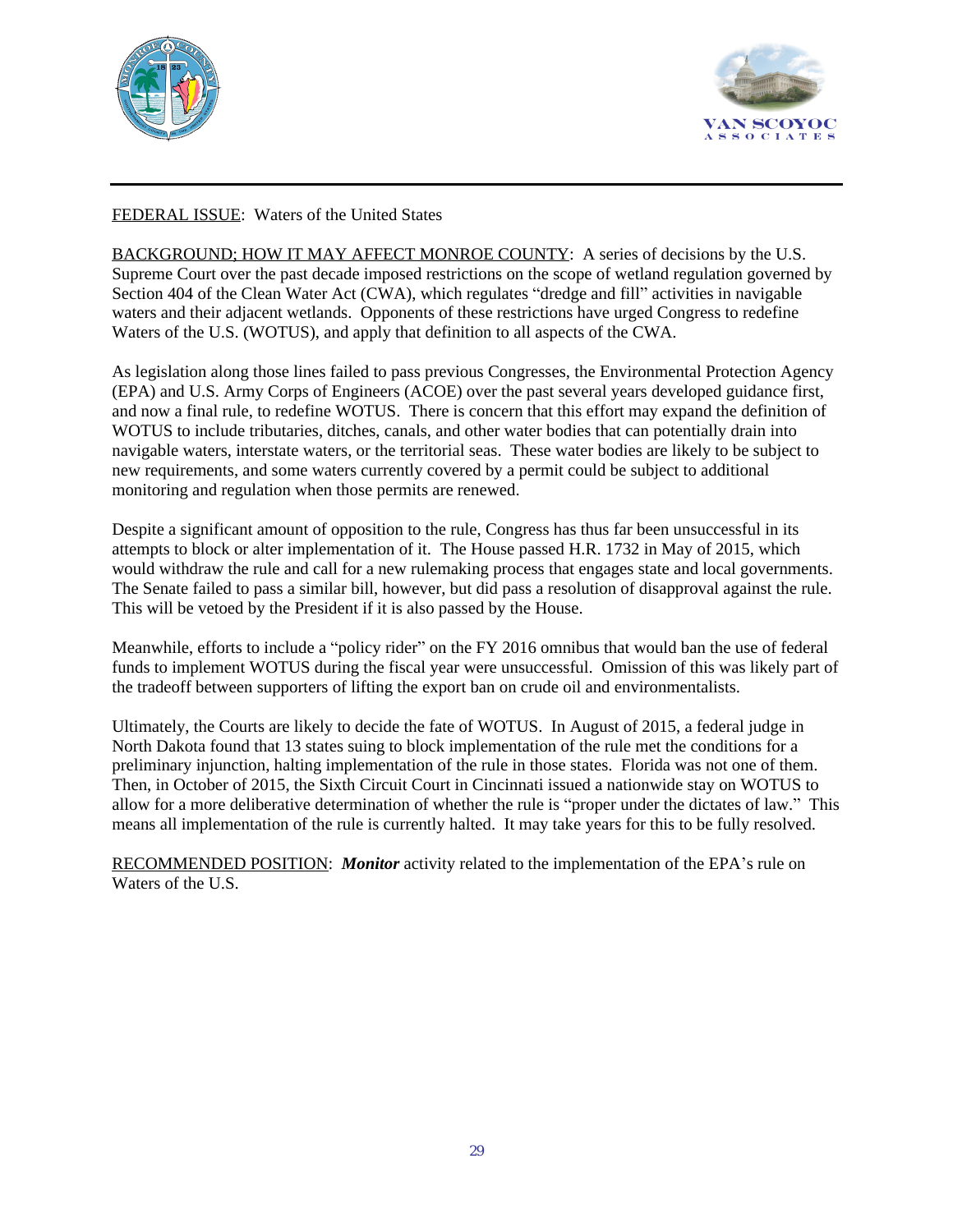



# FEDERAL ISSUE: Energy Exploration

BACKGROUND; HOW IT MAY AFFECT MONROE COUNTY: Active energy drilling currently occurs in both the western and central Gulf of Mexico, while nearly the entire eastern Gulf is protected from drilling until 2022 by the Gulf of Mexico Energy Security Act of 2006 (GOMESA).

For many years, the federal government has developed five-year Outer Continental Shelf (OCS) Oil and Gas Leasing programs to guide energy exploration activities in federal waters. The most recent plan, developed for 2012-2017, did not propose to lease any areas in the Atlantic OCS for oil and gas drilling. However, the Administration's plan did indicate that it would allow seismic analyses to determine energy resource potential in areas of the Atlantic OCS from Delaware to parts of Florida.

In February 2014, the Department of Interior's (DOI) Bureau of Ocean Energy Management (BOEM) finalized a Programmatic Environmental Impact Statement (PEIS) on seismic air-gun testing for offshore oil and gas exploration in the Atlantic Ocean, which opens the door for industry groups to conduct the first new oil and gas surveys in three decades. Specifically, the plan allows for the deployment of highvolume air-guns in federal waters to pinpoint the depth and size of oil and gas deposits. While it is viewed by many to include stringent regulations to mitigate against the effects these air guns may have on wildlife, some argue that the testing will still have devastating impacts on the affected areas.

The PEIS was accepted in July of 2014 and seismic testing is expected to begin this year. Should the analysis of the seismic surveys be completed in time for potential inclusion in the next DOI OCS Oil and Gas Leasing Program for 2017-2022, some believe that drilling could take place in areas identified as having resource potential as early as 2020. Senator Nelson and 10 other members of the Florida delegation sent a letter to President Obama expressing their disapproval of the decision, citing the effects seismic testing could have on Florida's wildlife and fisheries. BOEM is currently preparing a new OCS Oil and Gas Leasing Program for 2017-2022; and, in January of 2015, released its Draft Proposed Program. The draft recommends opening up part of the Atlantic OCS for one lease sale to perform drilling off the coast between Virginia and Georgia in 2021.

Meanwhile, the eastern Gulf of Mexico is protected from drilling until 2022 by GOMESA, but the law does not prohibit seismic testing from being included in the next five-year OCS Oil and Gas Leasing Program, nor prohibit any future Administration from allowing such testing. In addition, Senator Bill Cassidy (R-LA) introduced S. 1276, the Offshore Energy and Jobs Act, with his colleagues Sens. Vitter (R-LA), Wicker (R-MS), Cornyn (R-TX), and Cochran (R-MS). Among other things, the bill would alter the section of GOMESA that blocks oil and gas drilling at least 125 miles from the west coast of Florida until 2022. Instead, Sen. Cassidy's legislation would allow drilling 50 miles off the west coast of Florida. In response, Bill Nelson in the Senate and David Jolly in the House of Representatives, along with Sen. Markey (D-MA) and Reps. Buchanan, Clawson, Graham, and Murphy (all Florida), introduced legislation to extend the existing ban on drilling from 2022 to 2027 (S. 1430 and H.R. 2630, respectively).

Meanwhile, the Senate Energy and Natural Resources Committee approved a bill titled the Offshore Production and Energizing National Security (OPENS) Act, which is similar to the Cassidy bill in that it would allow new energy production on the OCS in the eastern Gulf of Mexico, the South Atlantic, and in the waters off of Alaska. The OPENS Act would also expand offshore revenue sharing to Florida in 2017 for leases in the eastern Gulf of Mexico. Currently, only Texas, Louisiana, Mississippi, and Alabama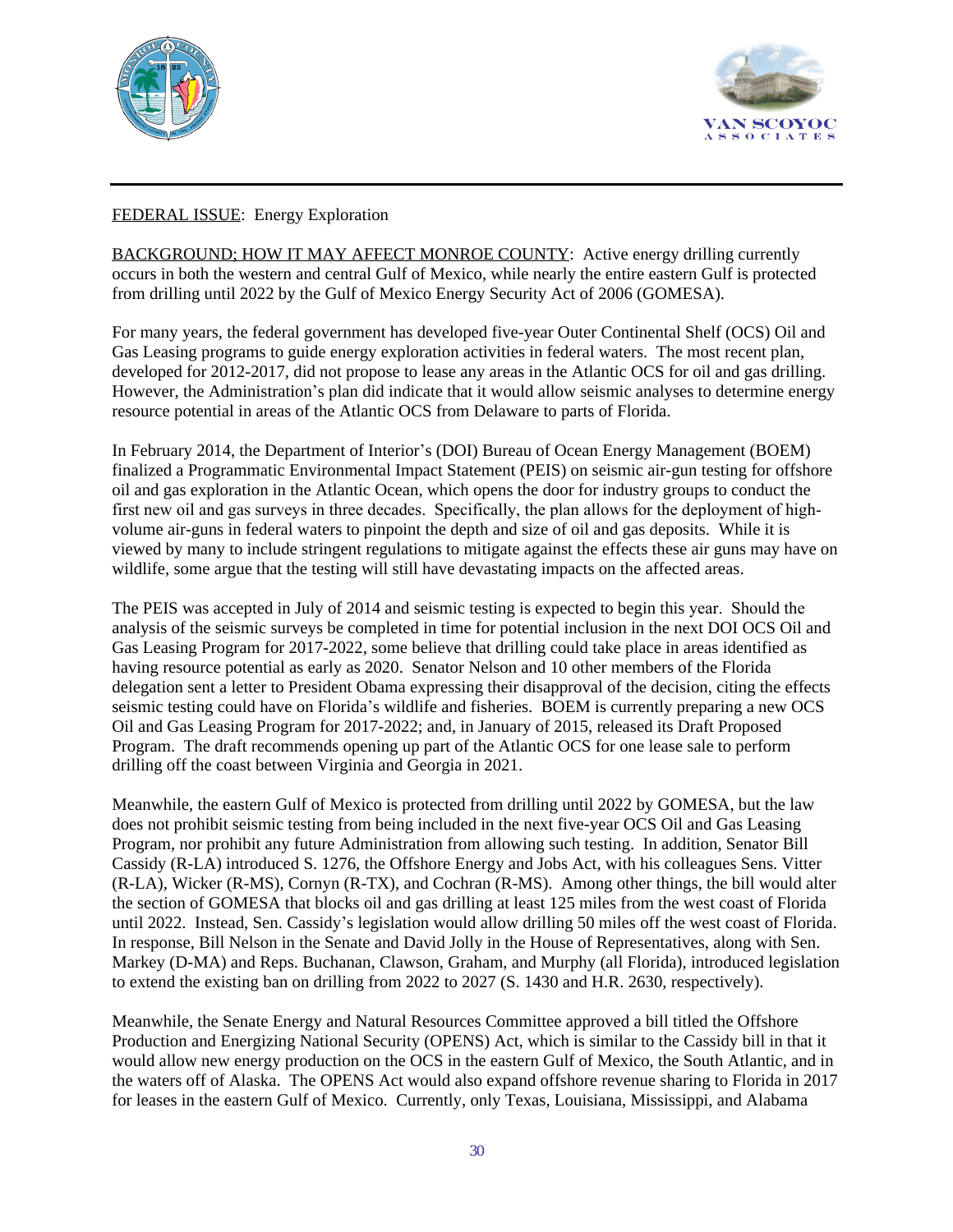



receive revenue from offshore drilling activities in the Gulf of Mexico. The bill would also direct the Interior Department to hold lease sales in the eastern Gulf in 2018, 2019, 2020, and after 2022.

Unfortunately, momentum for expanded offshore energy development continues in both Congress and the Administration. The OPENS Act, and other similar pieces of legislation, will face a considerable uphill climb in Congress, but as the Administration becomes increasingly amenable to offshore energy exploration and harvesting, we could see additional areas opened for leasing.

### *Onshore Energy Development (Hydraulic Fracturing)*

The rapid expansion of oil and gas extraction using hydraulic fracturing — both in rural and more densely populated areas — has raised concerns about its potential environmental and health impacts. These concerns have focused primarily on impacts to groundwater and surface water quality, public and private water supplies, and air quality.

In Florida, the Burnett Oil Company submitted a proposal to the National Park Service (NPS) to conduct a seismic survey of 110 square miles within Big Cypress Preserve. Similar to offshore seismic testing, a seismic survey is a preliminary research technique used to determine the presence of oil and gas below the surface of the ground, which may lead to future harvesting in those areas found to be rich with resources. Senator Nelson sent a letter to the DOI on July 31, 2015 in strong opposition to seismic testing within the Preserve. The NPS completed an Environmental Assessment (EA) for the proposal and took public comments on the EA until January 4.

In terms of non-federal land, states broadly regulate oil and gas exploration. In Florida, oil and gas extraction activities are managed by the Department of Environmental Protection. State laws and regulations governing unconventional oil and natural gas development have evolved in response to changes in production practices, largely due to the use of high-volume hydraulic fracturing in combination with directional drilling. However, state regulations vary considerably, leading to calls for more federal regulation of unconventional oil and natural gas extraction activities.

In March of 2015, DOI finalized regulations for hydraulic fracturing on public lands, which will allow government workers to inspect and validate the safety and integrity of barriers lining the fracking wells, require companies to publically disclose the chemicals used in fracturing, and set safety standards for how companies can store and dispose of used fracking chemicals. The rule only applies to federal lands, and states still retain control of hydraulic fracturing on state and private lands.

In response to the rule, proponents of hydraulic fracturing introduced legislation to weaken the rule. Sen. James Inhofe (R-OK) introduced the Fracturing Regulations are Effective in State Hands Act (S. 828), which would give states sole authority over hydraulic fracturing on any land within their boundary and require that hydraulic fracturing on federal land comply with the laws and regulations of the state in which the land is located. The bill currently has 28 cosponsors.

Meanwhile, supporters of increasing federal regulations for hydraulic fracturing have also introduced legislation. Rep. Matt Cartwright (D-PA) introduced the Closing Loopholes and Ending Arbitrary and Needles Evasion of Regulations (CLEANER) Act of 2015, which would close a loophole that allows oil and gas producing companies to avoid hazardous waste disposal requirements. The bill has 100 cosponsors.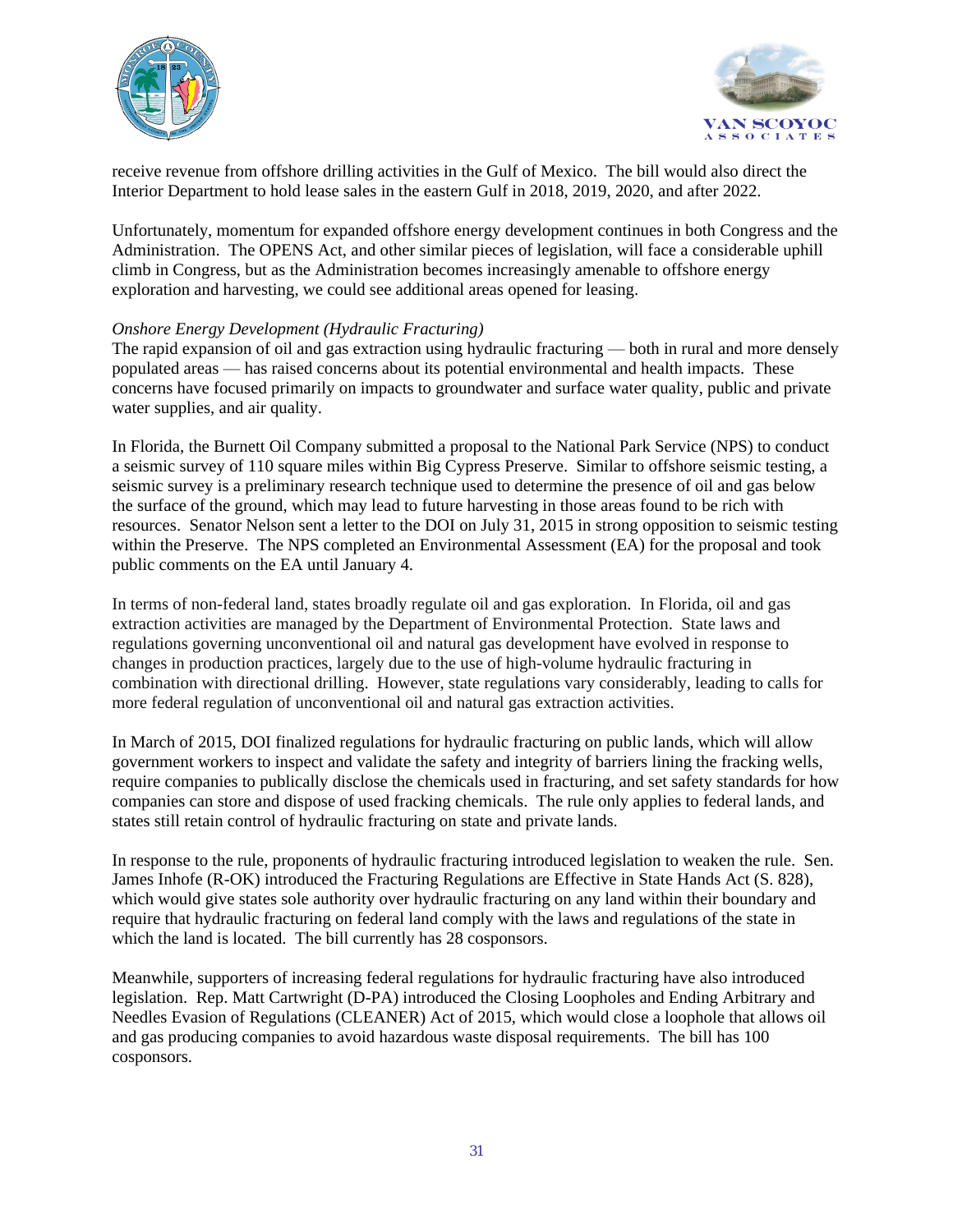



In addition, Rep. Diana DeGette (D-NY) introduced the Fracturing Responsibility and Awareness of Chemicals (FRAC) Act in the House (H.R. 1482) and Sen. Bob Casey (D-PA) introduced a Senate version of the bill (S. 785) in March of 2015. Those bills would define hydraulic fracturing as a federally regulated activity under the Safe Drinking Water Act, which would subject fracking activity to underground drinking water protections and require industry to disclose the chemicals used in hydraulic fracturing. The bills have 62 and 11 cosponsors, respectively.

RECOMMENDED POSITION: *Monitor* the potential expansion of offshore energy exploration in Florida's federal waters. *Monitor* federal discussion regarding hydraulic fracturing for impacts to future Florida oil and gas extraction.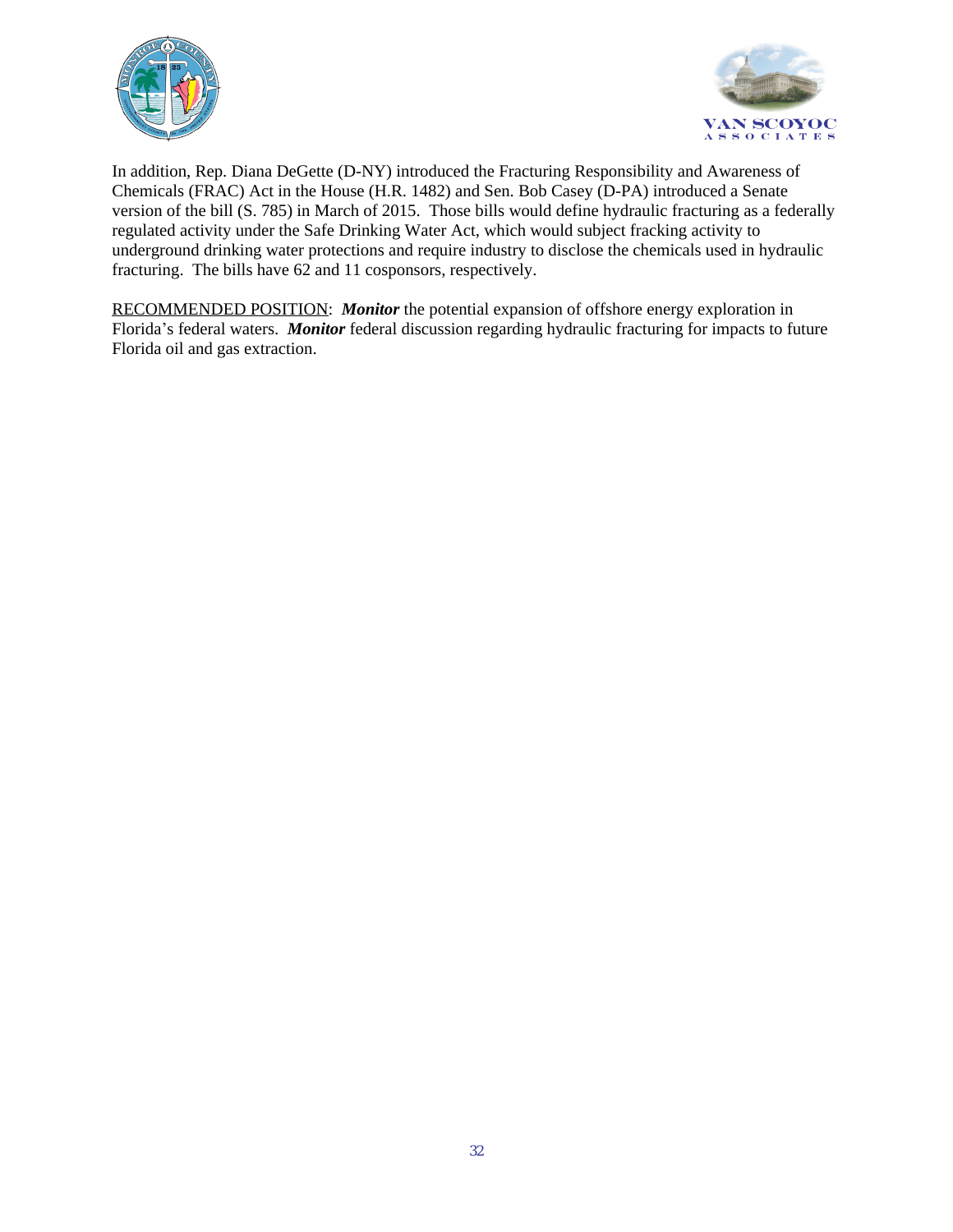



# FEDERAL ISSUE: Oil Spill Protection

BACKGROUND; HOW IT MAY AFFECT MONROE COUNTY: The Oil Pollution Act (OPA) was passed by Congress and signed into law in August 1990 in response to rising public concern following the 1989 Exxon Valdez oil spill. The OPA expanded the authority of the federal government to prevent and respond to oil spills.

The OPA created the Oil Spill Liability Trust Fund, from which one billion dollars per spill is available for such activities as expediting payments for those involved in cleanup efforts, payment of claims for uncompensated removal costs and damages (e.g., financial losses of fishermen, hotels, and beachfront businesses), and payments to a state or local governments for increased public services and the net loss of government revenue. The Trust Fund is primarily funded by an 8-cent-per-barrel tax on oil. This rate is scheduled to increase to 9 cents per barrel in 2017, which is also scheduled as the final year of the tax.

The OPA established several new regulations related to oil transportation, and broadened the scope of damages for which an oil spiller would be liable, including:

- injury to natural resources,
- loss of personal property (and resultant economic losses),
- loss of subsistence use of natural resources.
- lost revenues resulting from destruction of property or natural resource injury,
- lost profits resulting from property loss or natural resource injury, and
- costs of providing extra public services during or after spill response.

Under OPA, holders of leases or permits for offshore facilities are liable for all cleanup costs, plus noncleanup and containment damages up to \$75 million per spill. Although this was a significant increase from before OPA was enacted, it is important to recognize that this also capped the liability for which BP could be held responsible for the Deepwater Horizon oil spill.

In response, Senator Robert Menendez (D-NJ) and several other senators, including Senator Bill Nelson, attempted to pass the Big Oil Bailout Prevention Unlimited Liability Act, a bill to raise the \$75 million cap limit to \$10 billion, retroactive to before the spill occurred. This effort was blocked by other Senators on the grounds that it would deter small companies from deepwater drilling. The bill was reintroduced in the 113th Congress but again failed to pass.

In February 2014, the Obama Administration announced a proposed rule to raise the liability cap under a provision in OPA that provides for the limit on damages liability to be periodically adjusted by regulation to reflect significant increases in the Consumer Price Index. On December 12, 2014, the Bureau of Ocean Energy Management finalized their rule, increasing the liability cap from \$75 million to \$133.65 million, the most allowable under OPA.

Monroe County would like to see additional changes to OPA and other associated laws to ensure that the Oil Spill Liability Trust Fund is capable of addressing Spills of National Significance where there is no financially viable or legally responsible party, and that local governments may act as first responders in an effort to protect communities and be reimbursed for actions undertaken to protect resources and restore damaged areas during oil spill events.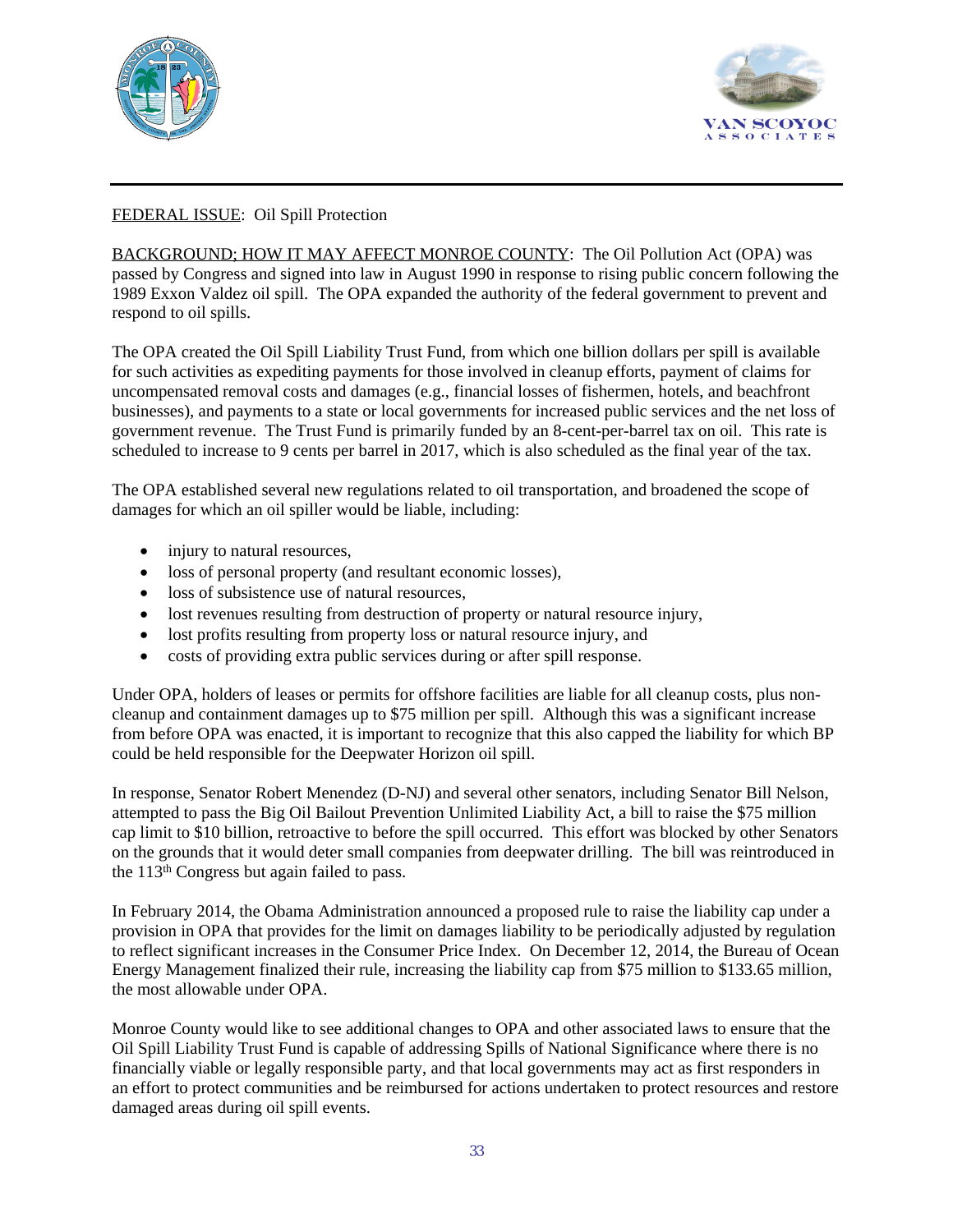



RECOMMENDED POSITION: *Support* revisions to the Oil Pollution Act of 1990 and other associated laws to ensure that local governments may act as first responders in an effort to protect local communities, and be reimbursed for their actions undertaken to protect their resources and restore damaged areas during oil spill events, and the Oil Spill Liability Trust Fund is capable of addressing Spills of National Significance where there is no financially viable or legally responsible party.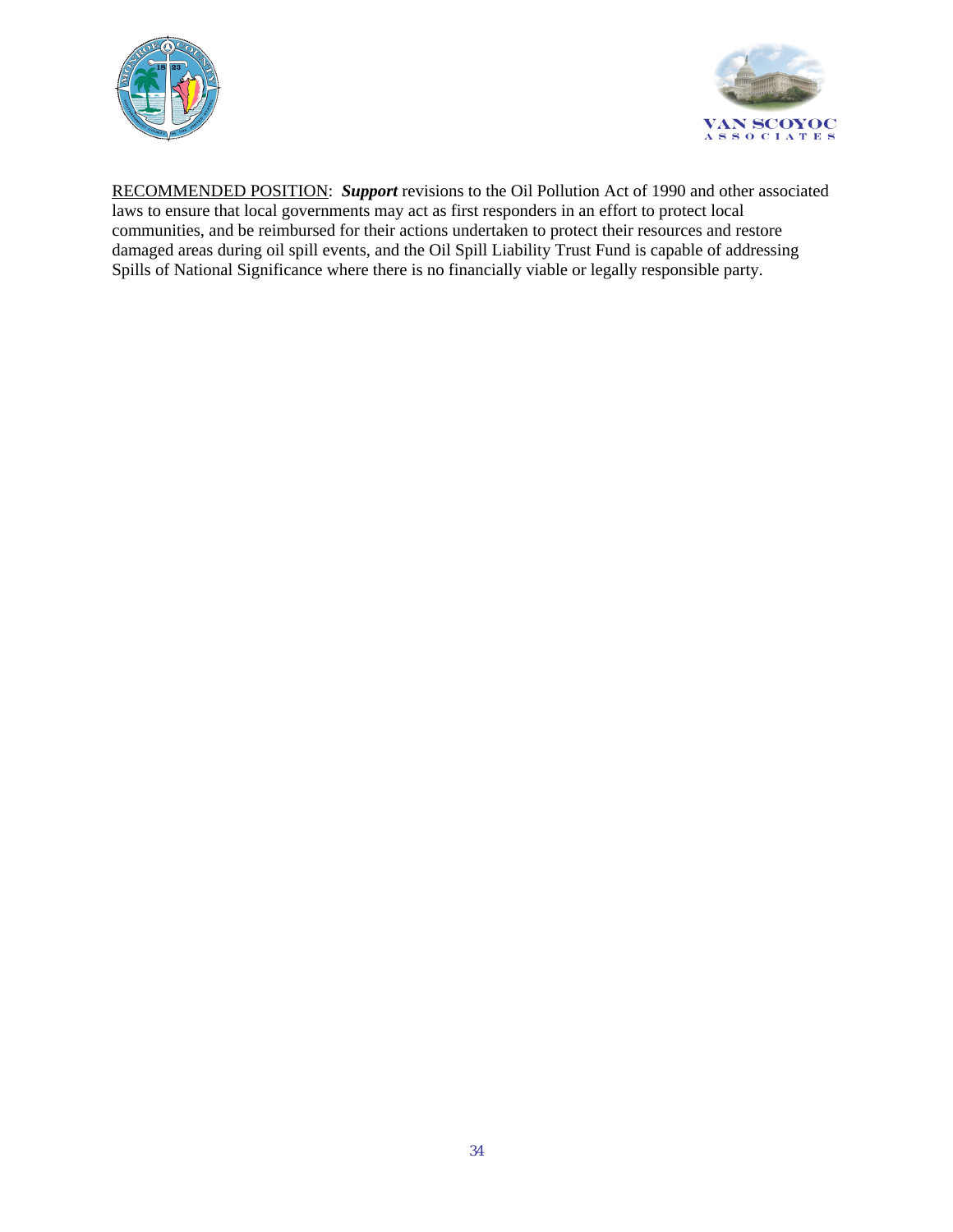



# FEDERAL ISSUE: Property Assessed Clean Energy Legislation and Guidance

BACKGROUND; HOW IT MAY AFFECT MONROE COUNTY: Property Assessed Clean Energy (PACE) programs aim to support energy efficiency and clean energy, and in Florida wind resistance, investments by homeowners and commercial property owners. This eliminates the upfront cost barriers of those investments and ensures that current and future property owners fairly share the costs and benefits of the improvements.

PACE is a financing tool that allows a home or property owner to receive low-interest financing for energy efficiency, renewable energy and wind resistance improvements, thereby saving that property owner money on their utility bills. PACE financing is repaid through a voluntary long-term assessment on a homeowner's property taxes over a longer time period that matches the useful life of those improvements. If a property owner sells their property, the repayment obligation, as well as the benefits of the energy improvements, can transfer to the next property owner.

In 2010, Fannie Mae and Freddie Mac raised concerns due to the senior lien status PACE financing takes over a mortgage as a local government assessment. Because Fannie and Freddie underwrite nearly ninety percent of new mortgages, this slowed the development of PACE programs. During that time, numerous PACE programs did develop and grow and currently over \$1 Billion of PACE projects have been completed across the country. In August of 2015, the Administration announced an effort to create guidelines for PACE programs. Under new guidance, which is anticipated to be released spring of 2016, PACE financing maybe subordinated in some limited cases; and those properties with subordinated PACE financing will be able to be purchased and refinanced with a federally-backed mortgage from Fannie Mae and Freddie Mac. Other guidelines are anticipated to address consumer protection issues.

Florida's PACE statute is unique in that it includes wind resistance improvements in terms of what can be financed in a PACE program. Recently, the State of Alabama passed similar state legislation that includes flood mitigation in the types of improvements that PACE programs can undertake. Monroe County supports such an expansion of PACE in Florida.

RECOMMENDED POSITION: *Support* legislation and guidelines that would allow for the creation of residential and commercial PACE programs in Monroe County to finance a number of home and commercial property improvement projects including energy efficiency, flood mitigation, or hurricane protection.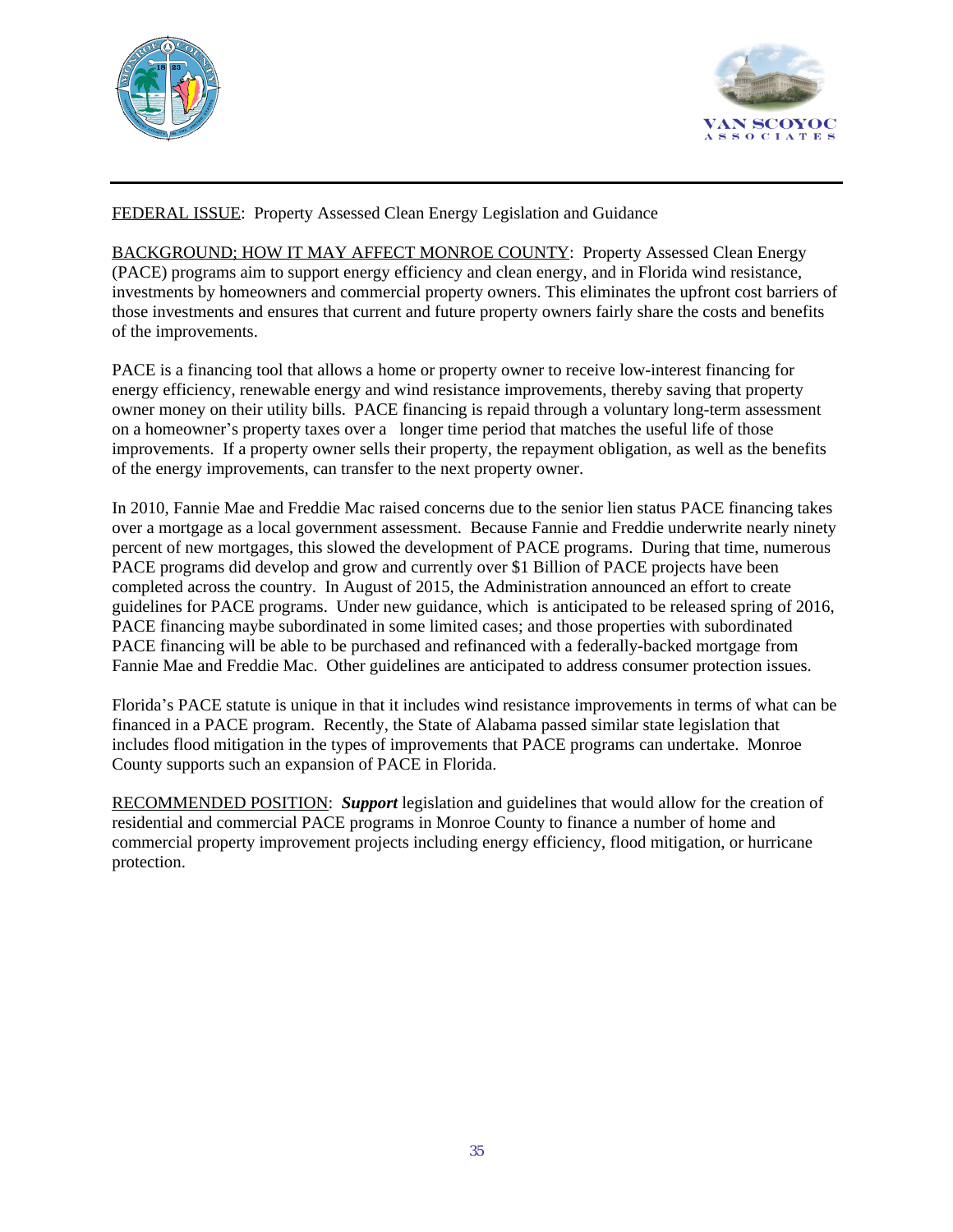



# FEDERAL ISSUE: Continuum of Care Program – Federal Homeless Assistance

BACKGROUND; HOW IT MAY AFFECT MONROE COUNTY: In 1987, Congress passed the McKinney-Vento Homeless Assistance Act as a response to the increase in homelessness in the United States. It originally created several programs within the Department of Housing and Urban Development (HUD) that focused on combating the root causes of homelessness. The McKinney-Vento Act has been amended many times, most recently in 2009, when President Obama signed the Homeless Emergency Assistance and Rapid Transition to Housing (HEARTH) Act. The HEARTH Act updated and expanded the definition of homelessness and made changes to existing programs under McKinney-Vento. Also under the HEARTH Act, three previously separate HUD homeless assistance programs - the Supportive Housing Program (SHP), Shelter Plus Care program (S+C), and the Single Room Occupancy (SRO) program - were grouped under the umbrella of the Continuum of Care (CoC) program.

The CoC program provides competitive grant funding to local governments and non-profits. It requires communities seeking funds to develop a Continuum of Care system designed to address the critical problem of homelessness through a coordinated community-based process of identifying needs and building a system to address them. The approach is predicated on the understanding that homelessness is not caused merely by a lack of shelter, but involves a variety of underlying, unmet needs, including physical, economic, and social.

Under the CoC program, the SHP provides assistance to help the homeless transition from their current state to a more stable living situation. The goals of the program are to provide assistance to help the homeless achieve residential stability and foster independence through programs that increase skills and/or income levels.

The S+C program provides rental assistance that, when combined with social services, provides supportive housing for homeless people with disabilities and their families. The program allows for a variety of housing choices, such as group homes or individual units, coupled with a range of supportive services.

The SRO was created to expand suitable residential opportunities for homeless individuals. This has been accomplished through compensating owners of eligible SRO residences, for a period of 10 years, for improvements made to kitchen and bathroom facilities, as well as providing rental assistance for the residents that occupy those units.

Under the HEARTH Act, HUD added 12 new eligible activities for funding under the CoC program, which include the following: housing search mediation or outreach to property owners; credit repair; provision of security or utility deposits; rental assistance for a final month at a location; assistance with moving costs; and/or other activities that help homeless individuals move immediately into housing or would benefit individuals who have moved into permanent housing in the last six months. In addition, the HEARTH ACT requires established CoC's to rank their projects for funding into two categories: Tier I new or renewal projects, which are most likely to receive funding; and Tier II new or renewal projects, whose funding is dependent on the resources still available and the strength of the CoC's application.

The Monroe County Continuum of Care is the lead agency designated by HUD and the State of Florida for coordinating and planning homeless services in the Florida Keys. The CoC organizes the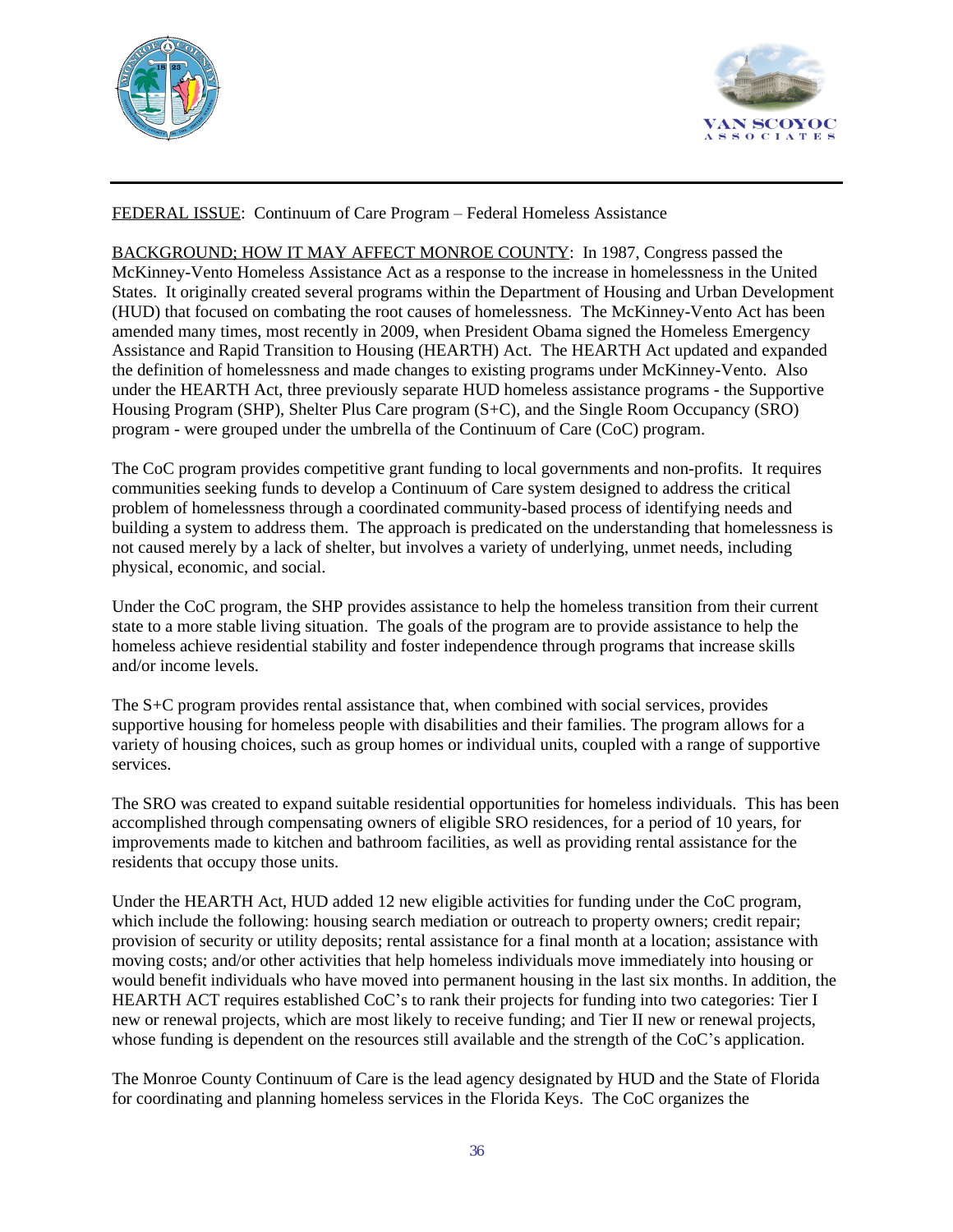



collaboration of local agencies, including Monroe County Social Services and the Monroe County School District, to provide critical supportive services for the homeless.

The CoC competitive grants are funded through the Homeless Assistance Grants account for HUD. In Fiscal Year (FY) 2015, Congress provided \$2.135 billion in the omnibus appropriations bill for Homeless Assistance Grants. Then, the Administration proposed an increase to \$2.480 billion for these grants in its FY 2016 budget request. Congress ultimately provided \$2.25 billion in the FY 2016 omnibus appropriations bill.

RECOMMENDED POSITION: *Support* continued adequate annual funding for Department of Housing and Urban Development Homeless Assistance Grants, particularly for the Continuum of Care Program.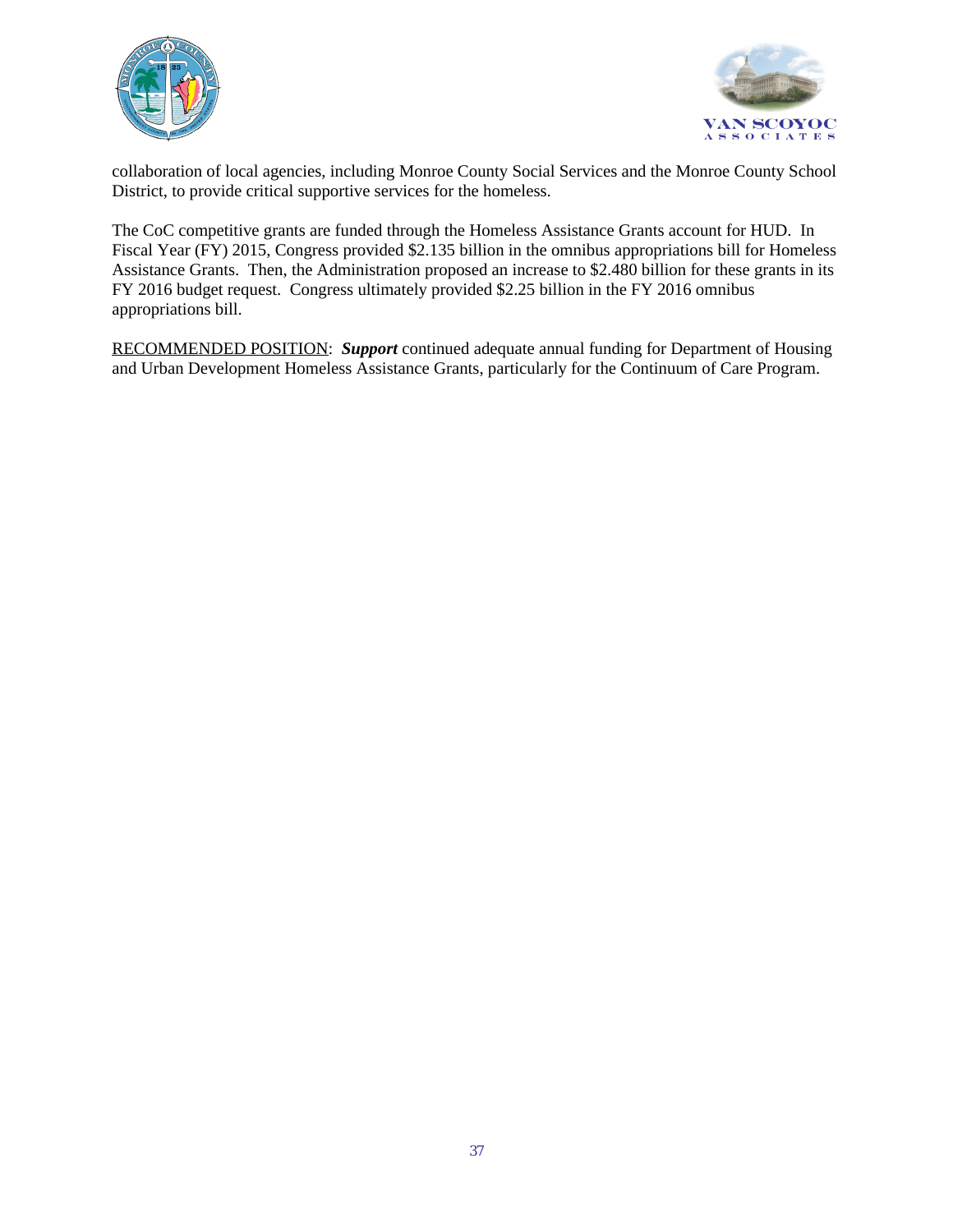



# FEDERAL ISSUE: Older Americans Act Programs

BACKGROUND; HOW IT MAY AFFECT MONROE COUNTY: Most federal programs that exist for the delivery of social and nutritional services for the elderly in Monroe County emanate from the Older Americans Act (OAA). These include supportive services, congregate nutrition services (meals served at group sites such as senior centers, schools, churches, or senior housing complexes), home-delivered nutrition services, family caregiver support, community service employment, and services to support the health, and prevent the abuse, neglect, and exploitation, of older persons.

The majority of the funding for OAA grant programs goes through the Department of Health and Human Services' Administration for Community Living (ACL), which provides formula funds directly to state and local agencies that deliver services to the elderly. The ACL also offers some competitive opportunities. For Monroe County, most of the funds are obligated to the Alliance for Aging, Inc. from the Florida Department of Elderly Affairs.

The federal government provides some flexibility for spending allocated OAA funds in areas where there is a greater need. These services are available to all persons aged 60 and older, but are targeted to those with the greatest economic or social need, particularly low-income and minority persons and the elderly who live in rural areas.

During a time when funding for many federal domestic programs has been significantly reduced, appropriations provided for the ACL have remained relatively stable. Between Fiscal Years (FY) 2013- 2015, funding for the ACL was \$1.47 billion, \$1.61 billion, and \$1.62 billion, respectively. For FY 2016, the Administration proposed a slight increase to \$2.1 billion for the ACL and its programs. Congress, however, provided \$1.96 billion for the ACL in the FY 2016 omnibus.

Though the OAA's authorization expired in FY 2011, Congress has continued to provide funding for these programs through annual appropriations. In July of 2015, Senator Lamar Alexander (R-TN), Chairman of the Senate Health, Education, Labor and Pensions Subcommittee on Primary Health and Aging, reintroduced legislation to reauthorize the OAA. The Older Americans Act Reauthorization Act of 2015 (S.192) is a bipartisan effort with Senator Bernie Sanders (I-VT) and has 25 other cosponsors. It is awaiting consideration at the committee level.

RECOMMENDED POSITION: *Support* continued adequate annual funding for Older Americans Act programs that support critical social service programs serving elderly persons in Monroe County.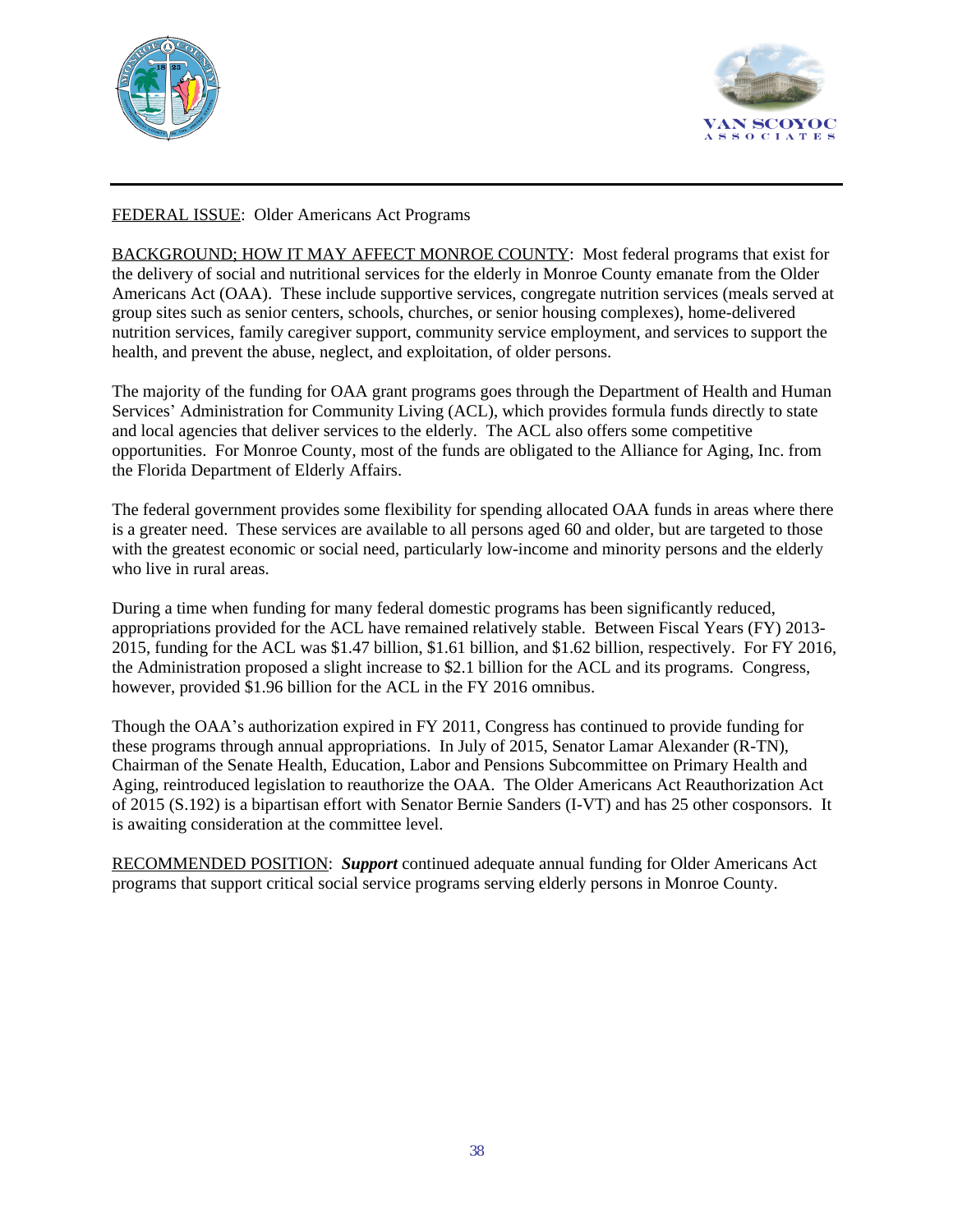



# FEDERAL ISSUE: Social Services Block Grant

BACKGROUND; HOW IT MAY AFFECT MONROE COUNTY: The Social Services Block Grant (SSBG) is a federal program administered by the U.S. Department of Health and Human Service's Administration for Children and Families that provides funding to the states for social services for eligible populations. The program is permanently authorized under the Social Security Act.

States have broad discretion over how to utilize the funds, but SSBG is generally used to meet at least one of the following goals: 1) achieving or maintaining economic self-support; 2) achieving or maintaining personal self-sufficiency; 3) preventing or remedying neglect; 4) preventing or reducing inappropriate institutional care by providing for community-based care; and 5) securing referral or admission for institutional care when other forms of care are not appropriate. Services may include daycare, protective services, services to persons with disabilities, foster care, adoption, case management, health-related services, transportation, meal delivery, or any other services found necessary by the state that meets eligible criteria.

In Fiscal Year (FY) 2015, the state of Florida received an SSBG allocation of just over \$96 million, distributed over four quarters. Meanwhile, for the first quarter of FY 2016, the state of Florida received just over \$19 million.

The SSBG program has seen stable funding over the past several years. It was funded at \$1.7 billion in FY 2015. The Administration proposed level funding for the program in its FY 2016 budget request, which was also ultimately granted by Congress in the FY 2016 omnibus.

RECOMMENDED POSITION: *Support* continued adequate funding for the Social Services Block Grant program.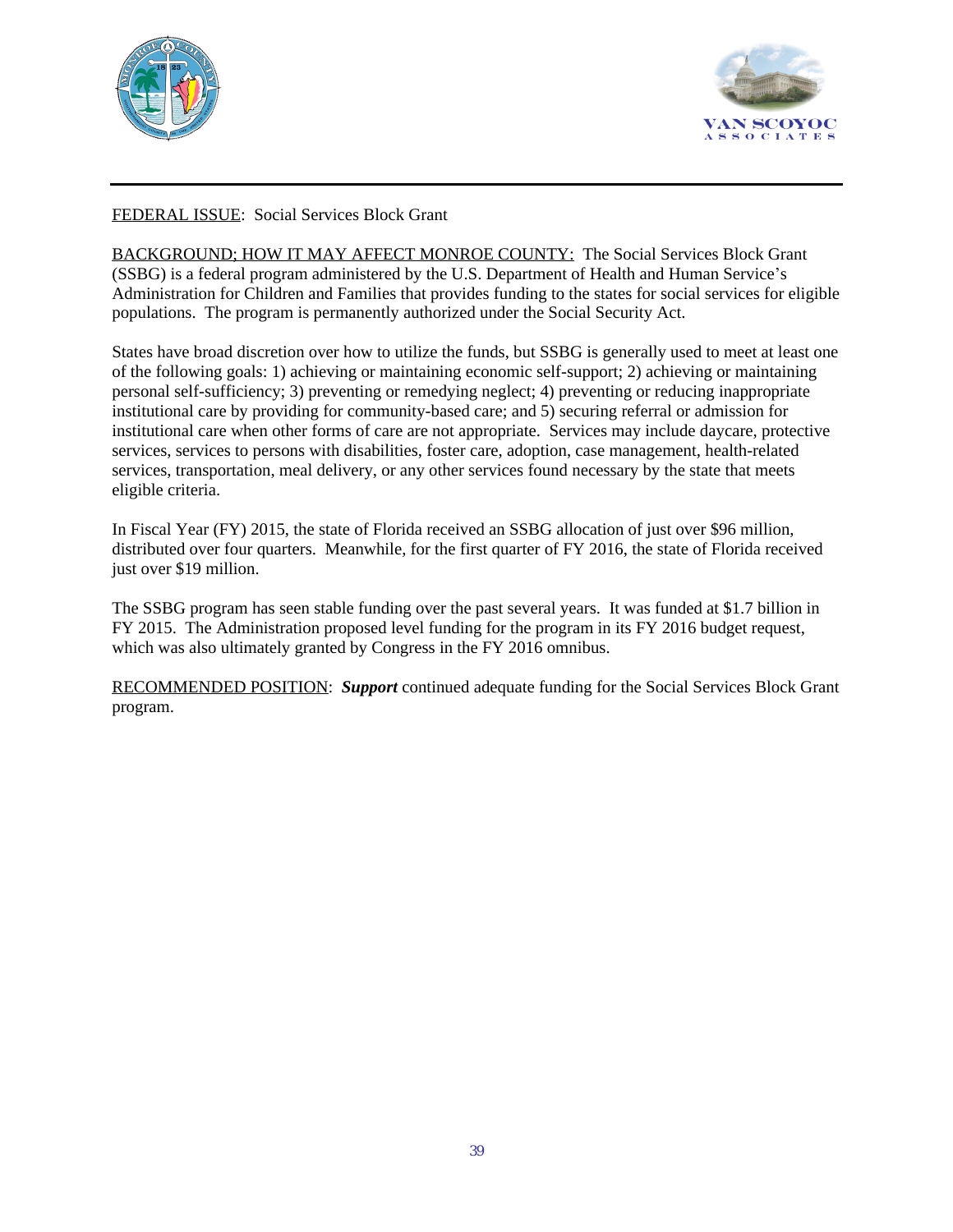



# FEDERAL ISSUE: Mental Health Care

BACKGROUND; HOW IT MAY AFFECT MONROE COUNTY: It is estimated that more than 50 million Americans experience some form of mental illness each year, with 11 million considered severely mentally ill. Millions of those who suffer (approximately 40 percent), however, are not able to access the treatment they need. Even when care is delivered, it is often delayed for more than two years after the illness first appears.

There has been a renewed interest in mental health care over the past several years. The Patient Protection and Affordable Care Act (ACA, also known as "Obamacare") included significant reforms to mental health coverage. Specifically, the legislation named mental health treatment as an essential health benefit that insurance plans are required to cover. While most large-group plans previously offered some kind of mental health benefits, only 18 percent of small-group and individual plans covered mental health. Furthermore, it is estimated that the Medicaid expansion under the ACA has provided as many as 2.8 million people who suffer from a serious mental illness with coverage.

In addition to these provisions, the Administration has begun to implement the 2008 Mental Health Parity and Addiction Equity Act, which requires insurers to cover mental health at a level that is comparable to their physical health coverage.

Despite these recent efforts, more can be done to address mental health care. In Congress, Rep. Tim Murphy (R-PA) introduced the Helping Families in Mental Health Crisis Act (H.R. 2646), which would reorient the mental health system from its focus on serving the largest number of highest functioning patients towards providing treatment for the most seriously mentally ill instead. Specific initiatives within the legislation include: replacing the Substance Abuse and Mental Health Services Administration (SAMHSA) with an Assistant Secretary for Mental Health within the Department of Health and Human Services, lifting a 16-bed cap on inpatient psychiatric hospital beds under Medicaid, advancing telepsychiatry to link primary care doctors with mental health providers in areas where patients do not have access to such services, increasing funding for brain research to better understand the underlying causes of mental illness, extending health IT so mental health providers can better coordinate with primary care physicians, and implementing criminal justice reforms so patients are treated within the healthcare system and not through the justice system, among several other provisions.

There are some concerns, however, relating to several controversial provisions within H.R. 2646, including those that would make it easier to require people with severe mental illness to seek treatment against their will, provide families members with access to the mentally ill individual's medical records, and essentially eliminate SAMHSA. Despite these concerns, H.R. 2646 has 168 bipartisan cosponsors.

Meanwhile, Sens. Bill Cassidy (R-LA) and John Thune (R-SD) have both introduced similar bills in the Senate – the Mental Health Reform Act of 2015 (S. 1945) and the Family Health Care Accessibility Act of 2015 (S. 2151), respectively.

In January 2016, President Obama issued several executive actions related to gun control and mental health. As part of that announcement, President Obama requested \$500 million from Congress in his FY 2017 budget request to increase access to mental health services.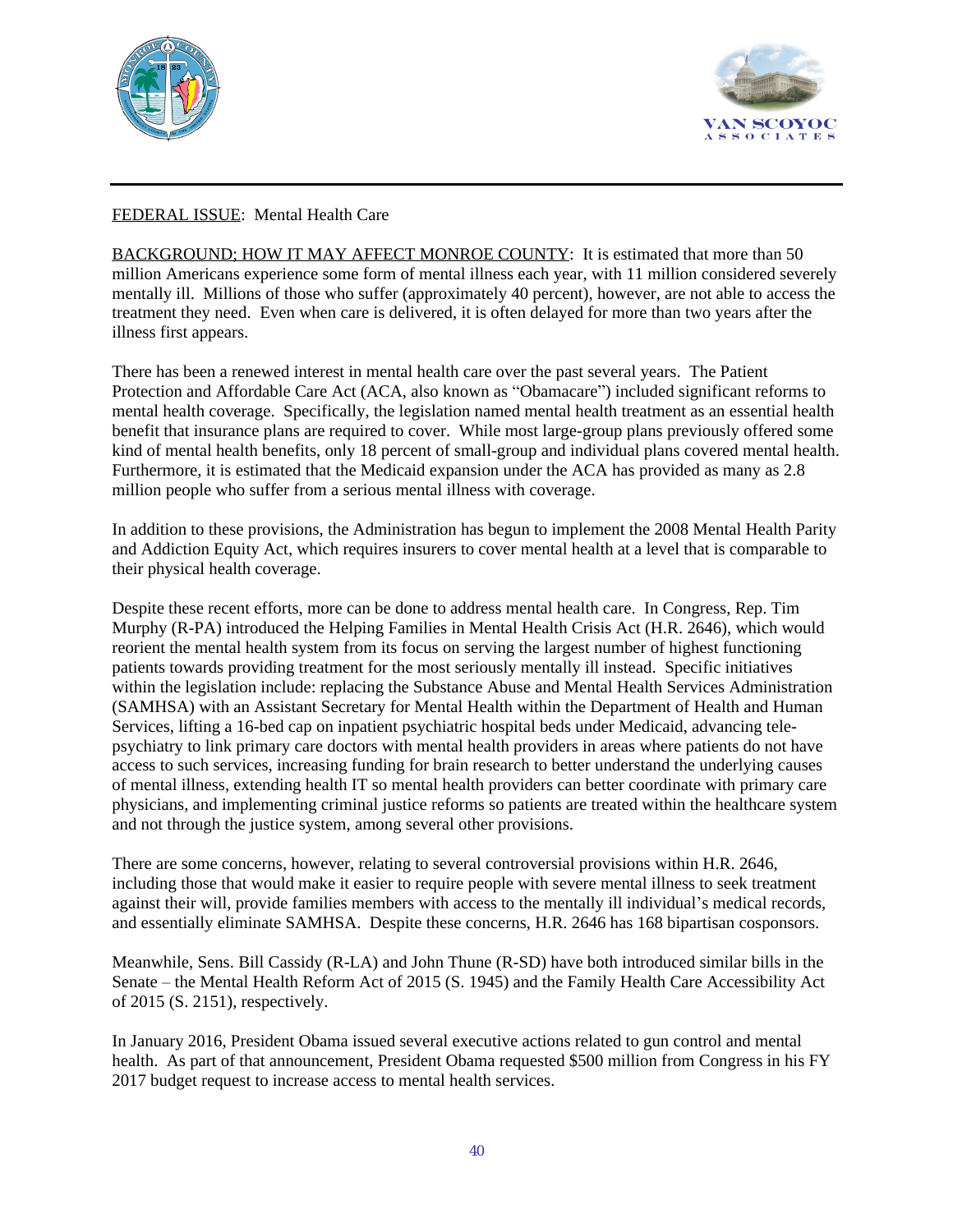



Lastly, as part of the effort by Congress to pass criminal justice reform, the Comprehensive Justice and Mental Health Act of 2015 (S.993/H.R. 1854) was introduced in the House and Senate. This bill would reauthorize and update the Mentally Ill Offender Treatment and Crime Reduction Act to help facilitate collaboration among the criminal justice, juvenile justice, mental health treatment, and substance abuse systems to ensure those with mental illness receive the care they need. The Senate unanimously passed S. 993 in December 2015 and the House Judiciary Committee approved H.R. 1854 in January 2016. It has not yet been passed by the full House, but generally has bipartisan support.

RECOMMENDED POSITION: *Support* legislation that responsibly expands treatment options and support for the mentally ill.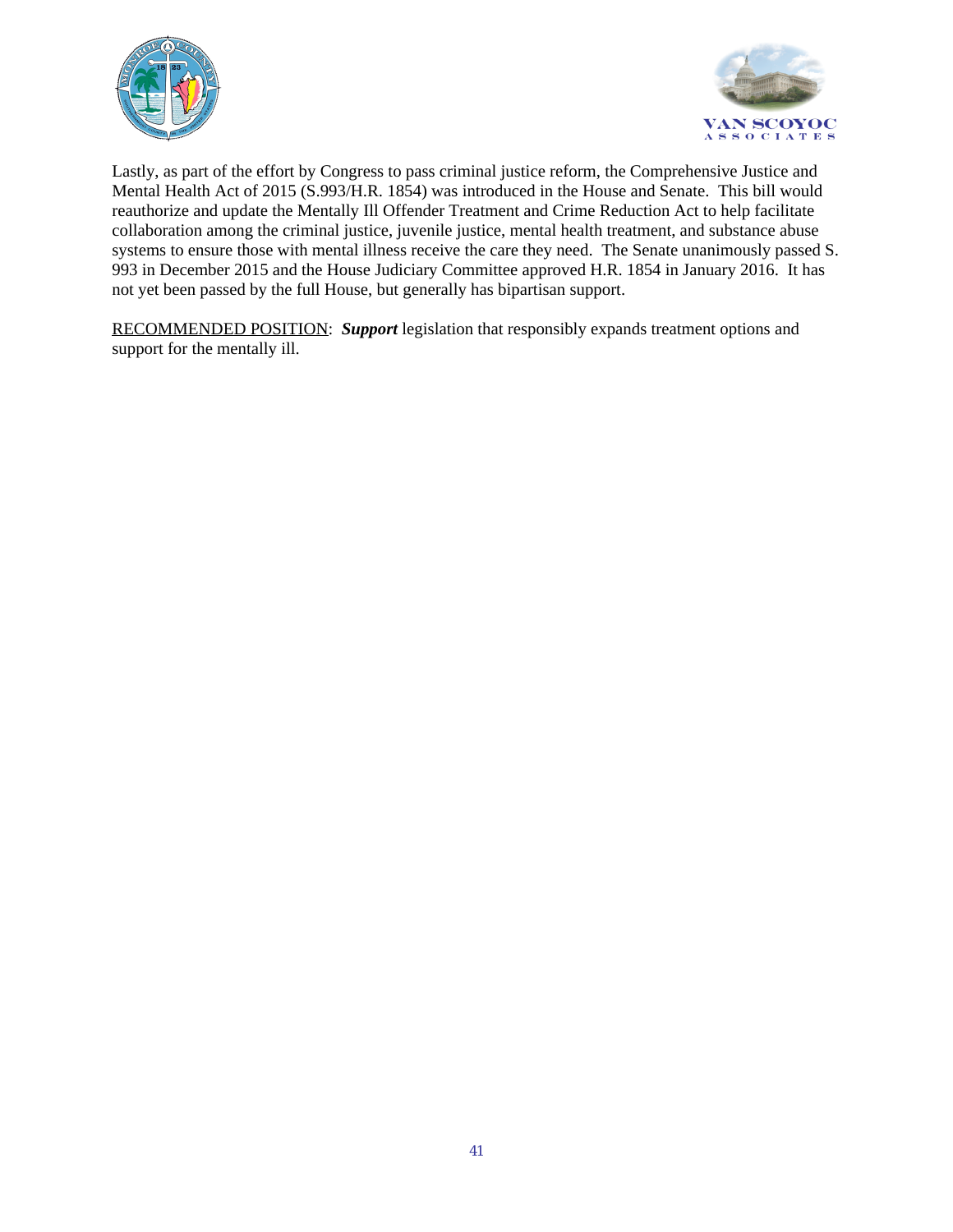



# FEDERAL ISSUE: Public Safety Programs

BACKGROUND; HOW IT MAY AFFECT MONROE COUNTY: Federal grant funding for many Department of Justice (DOJ) and Department of Homeland Security (DHS) programs are provided as block grants with each state receiving a certain amount of funding, generally linked to population. That funding is then passed through to local jurisdictions to help support police, fire, emergency management, and homeland security functions. Examples of these formula programs include the Emergency Management Performance Grant (EMPG) and the Byrne Justice Assistance Grant (JAG).

In other instances, funding from federal programs is made available to local governments via competitive grant solicitations. Competitive program funds can be used to hire police officers through Community Oriented Policing Services (COPS) or firefighters through Staffing for Adequate Fire & Emergency Response Grants (SAFER), and purchase equipment through the Assistance to Firefighters Grant (AFG). There is also another category of grants that are distributed to certain recipients based on specific criteria, such as the Urban Area Security Initiative (UASI), which provides funds to eligible regions to help communities prepare for, prevent, respond to, and recover from potential attacks and other hazards.

Monroe County has benefited from several of these federal programs in the past, while other programs offer competitive grant opportunities from which the County may seek funds.

In FY 2015, Congress provided funding for the COPS and JAG programs at \$180 million and \$376 million, respectively. Both the AFG and SAFER fire-related grants each received \$340 million, and UASI received \$600 million. EMPG, meanwhile, received \$350 million.

For FY 2016, the Administration proposed increases for the COPS hiring program to \$249.5 million and the JAG program to \$388 million. As in recent budget requests, the Administration recommended lumping several DHS grant programs into one "National Preparedness Grant Program." These programs included AFG, SAFER, UASI, and EMPG. For FY 2016, the Administration has suggested funding the program at \$2.2 billion.

Congress, however, again rejected this proposal and provided both AFG and SAFER with \$345 million each, while EMPG was funded at \$350 million and UASI at \$600 million. Meanwhile, the COPS program received \$187 million and JAG received \$476 million.

### *Emergency Operations Center*

Meanwhile, the Monroe County Emergency Operations Center (EOC) in Marathon is woefully inadequate for the threats that natural events pose to the Florida Keys. A new facility will cost roughly \$25 million. \$100 million in federal funding for the construction of EOC's was provided via the stimulus legislation of President Obama's first term. However, since then, Congress has not provided additional funding for the construction of EOC's and potentially applicable grant programs will not allow applications for EOC construction, making securing federal funding for the construction of an EOC difficult in the near-term.

RECOMMENDED POSITION: *Support* continued funding for the wide variety of DOJ and DHS grants, i.e., Community Oriented Policing Services, Byrne Justice Assistance Grants, Emergency Management Preparedness Grants, Assistance to Firefighters Grants, Staffing for Adequate Fire and Emergency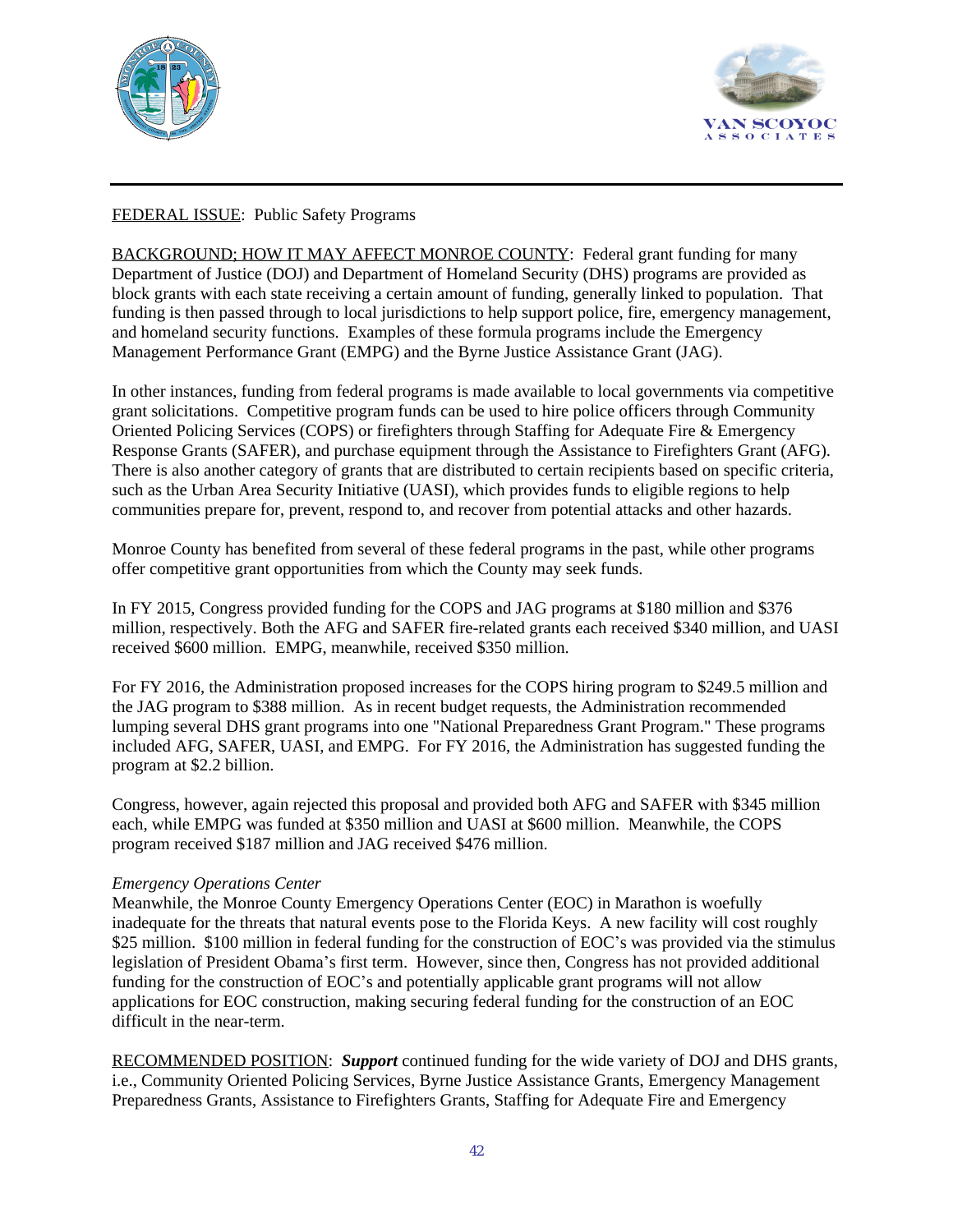



Response Grants, Urban Areas Security Initiative grants, and other security-specific grants. *Support* any Monroe County applications for these funds. *Support* federal funding for the construction of Emergency Operations Centers.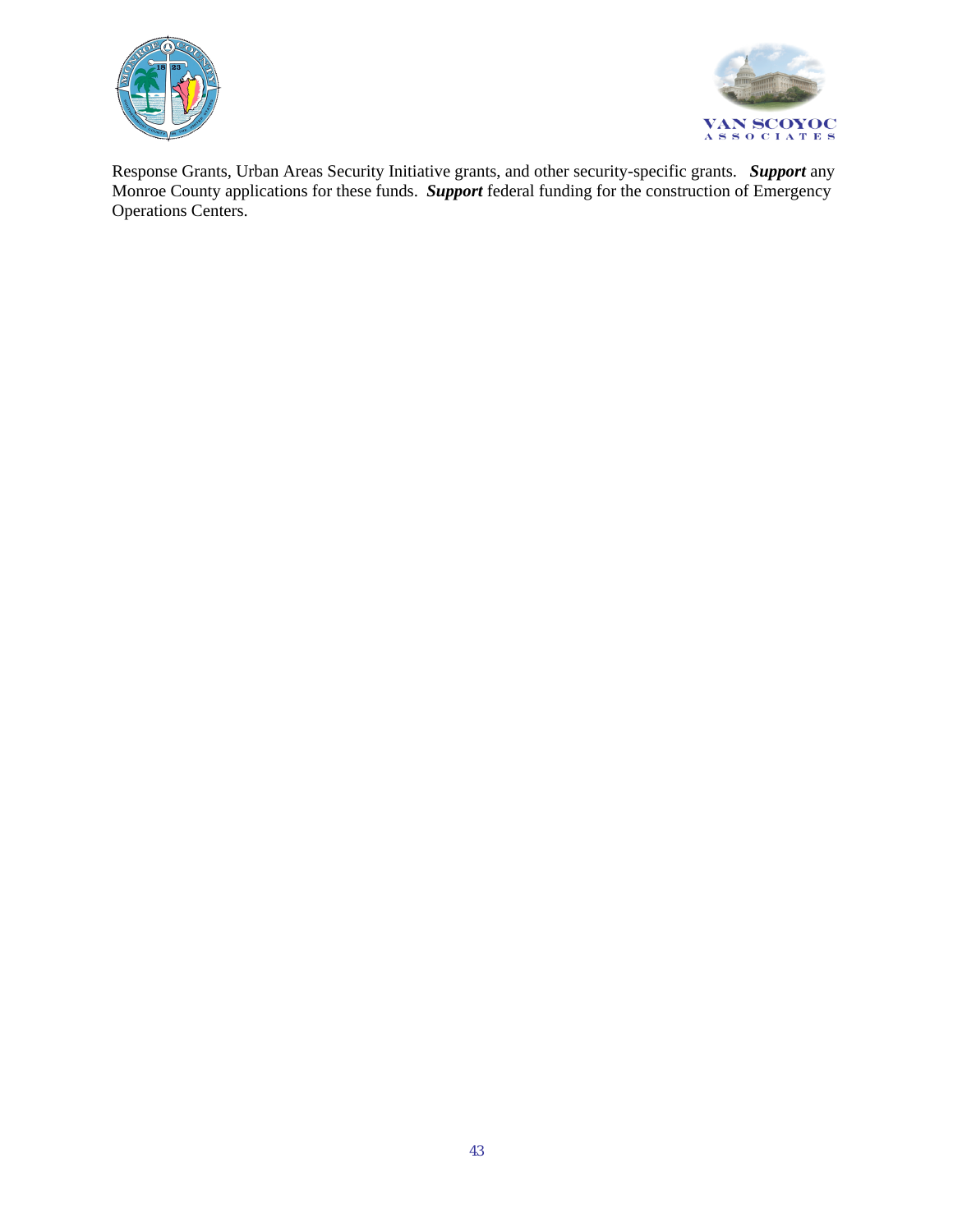



# FEDERAL ISSUE: Tourist Development Taxes

BACKGROUND; HOW IT MAY AFFECT MONROE COUNTY: In the 111<sup>th</sup> and 113<sup>th</sup> Congresses, attempts were made to insert language into various pieces of legislation that would have exempted online travel brokers (Expedia, Travelocity, etc.) from remitting the full bed tax rate collected from consumers to the appropriate local government. For instance, if an online travel broker were to pay \$60 for a room in Monroe County and then sell that room to a consumer for \$100, they would be able to, under the proposal, only remit \$6 dollars to the local government instead of \$10 (using a 10 percent bed tax for illustrative purposes).

In 2009, Monroe County filed an action on behalf of itself and 32 other Florida local governments against a number of online travel companies alleging that the companies have failed to collect and/or pay taxes under the respective tourist development tax ordinances. Monroe County and its partners in the lawsuit agreed to settle with the online travel companies for \$6.1 million in 2010. During 2012, there were several Florida State Circuit Court cases that ruled in favor of the online travel brokers. Two cited that Florida law is not clear on the issue, while a Circuit Court Judge ruled more directly that the online travel broker only owes local tourist taxes on the discounted rates they paid for the rooms. Then, in June of 2015, the Florida Supreme Court affirmed the lower court rulings, stating that online travel companies are not hotels and, therefore, do not have to pay occupancy fees.

Meanwhile, in September of 2012, the District of Columbia government won a suit where a judge ruled that online companies (OTCs) should repay back taxes on the full retail price of hotel rooms they sold to consumers in the years after the D.C. City Council passed legislation mandating they do so. In February of 2014, a conditional settlement was reached in this case with six online travel firms. Although they have a right to appeal the D.C Superior Court decision, they agreed to pay \$60.9 million in back taxes to the D.C. government. Between 1998 and 2010, the amount owed in the lawsuit was estimated to be over \$200 million.

These examples demonstrate how courts across the country have ruled differently on this issue over the past few years, which has led online travel purveyors to continue seeking federal legislation that would codify their goal of not remitting taxes on the price of the hotel room paid by the consumer. In 2012, several of these online discount travel brokers (including Expedia, Orbitz, and Priceline) organized and registered to lobby under a new organization called the "Interactive Travel Services Association," whose purpose is to advocate on several issues, including "taxes and fees related to travel."

In May 2013, Expedia and other online hotel room purveyors attempted to amend the Marketplace Fairness Act to achieve their transient occupancy tax objectives. Ultimately, this effort was unsuccessful and the bill passed the Senate without this language.

In 2014, Monroe County collected \$31 million in tourist development taxes, which are used to support the tourism industry in the region. The County saw an increase of 12.2 percent in bed tax revenues and leads the state in occupancy and average daily rates for most of the year. This level of funding underscores the importance of tourist development tax revenue and the need to ensure it is not constrained by detrimental legislation.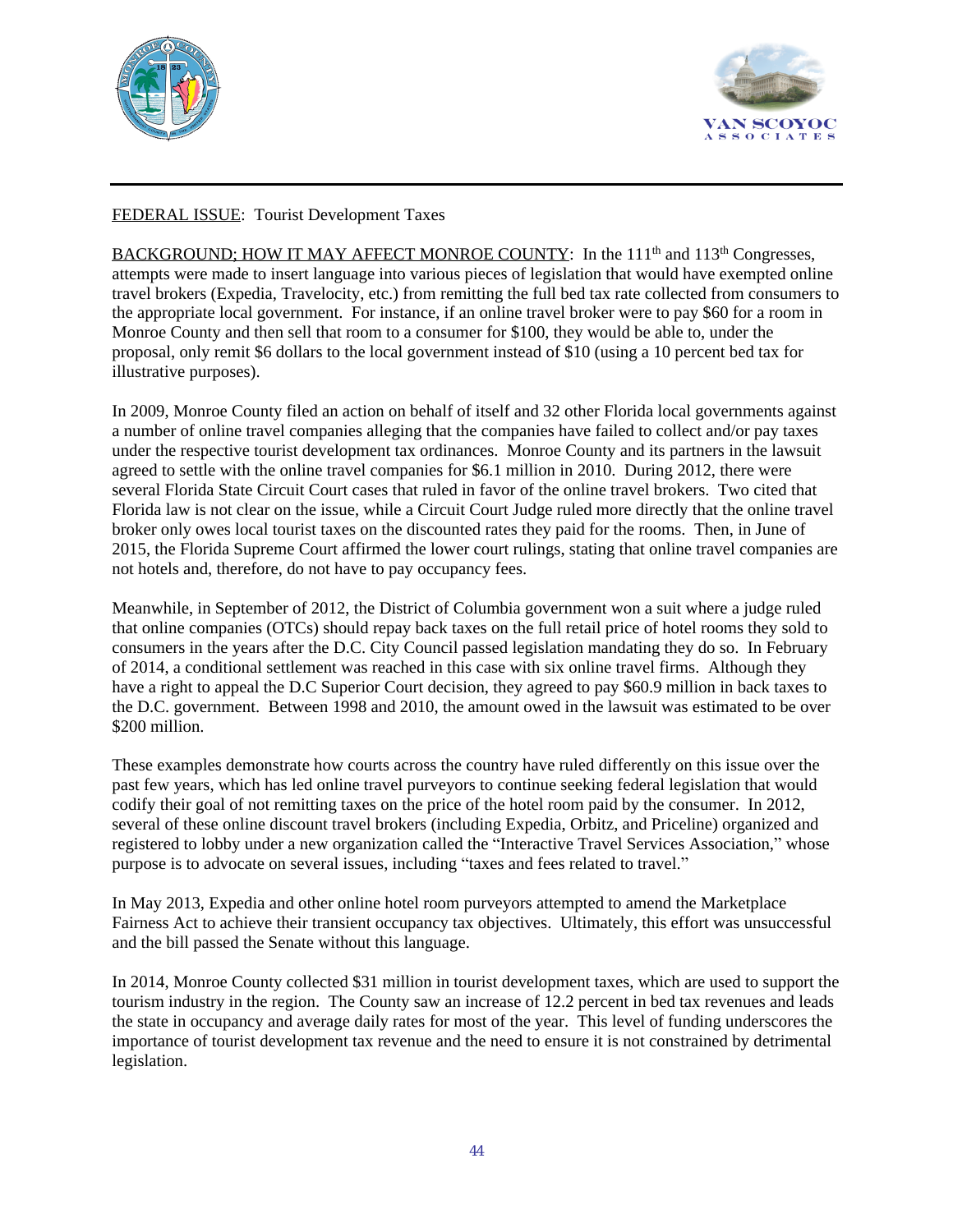



RECOMMENDED POSITION: *Oppose* legislation that would exempt online travel brokers from paying taxes on the full room rate paid by the consumer, thereby costing Monroe County the opportunity to collect appropriate tourist development taxes from visitors to the region.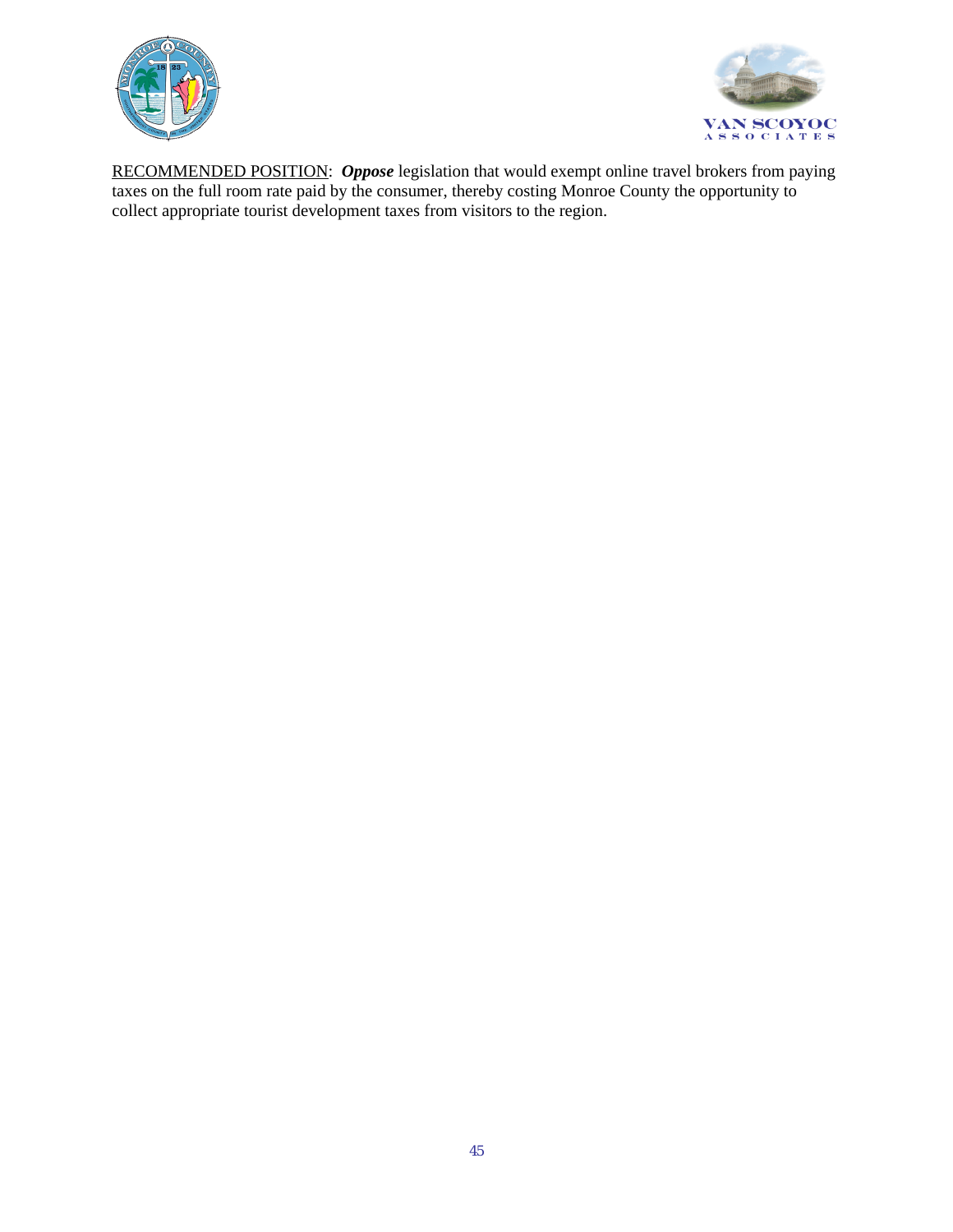



# FEDERAL ISSUE: Remote Sales-Tax Legislation

BACKGROUND; HOW IT MAY AFFECT MONROE COUNTY: Currently, retailers are only required to collect sales tax in states where they have brick-and-mortar stores. The burden then falls to consumers to report to state tax departments any sales taxes they owe for online purchases. Often, due to complex reporting requirements, consumers do not report those purchases when completing their tax returns. As a result, local retailers are at a competitive disadvantage because they must collect sales taxes while out-ofstate retailers, including many large online and catalog retailers, essentially give their customers a discount by collecting no state or local sales taxes.

Therefore, the current sales tax system is perceived as being unfair to brick-and-mortar retailers that employ local residents, including local stores as well as national chains like Best Buy or Home Depot. The lost revenue is also a drain on local governments. In 2014, uncollected sales tax was estimated to have cost local governments \$23 billion nationwide.

To correct this inequity across the country, Congress introduced the Marketplace Fairness Act in both the House and Senate during the 113th Congress. The bill would have created two systems from which states could choose to facilitate the process of collecting these taxes. The first would have been the already established Streamlined Sales and Use Tax Agreement (SSUTA), which would have simplified state and local sales and use tax laws. Twenty-four states have already signed this agreement, which is also supported by the National Association of Counties. The second alternative would have allowed for states to meet minimum requirements for their state tax laws and administration thereof. To protect small, online retailers, this legislation would have also exempted sellers who make less than \$1,000,000 in total remote sales from the requirement to collect taxes.

In 2013, the Senate passed the Marketplace Fairness Act with significant bipartisan support by a vote of 70-24, with Senator Nelson voting for the measure and Senator Rubio against it. In the House, companion legislation was not considered, although it had 67 cosponsors.

The issue reemerged in the 114<sup>th</sup> Congress. House Judiciary Committee Chairman Bob Goodlatte (R-VA) and Rep. Anna Eshoo (D-CA) circulated a discussion draft in January 2015 of remote sales tax legislation as an alternative to the Marketplace Fairness Act. Under the draft, only states that join a multistate clearinghouse would have the authority to collect sales tax revenue on out-of-state purchases, and retailers would charge sales tax based on their own state and local rules. The clearinghouse would then divide the sales tax revenue among member states. The draft, however, did not gain much traction.

Meanwhile, House Oversight and Government Reform Committee Chairman Jason Chaffetz (R-UT) introduced legislation in June 2015 – the Remote Transactions Parity Act (RTPA) (H.R. 2775) - that attempts to bridge the gap between the two sides of the issue by addressing lingering concerns raised by those who believe instituting a remote sales tax would be an increase in taxes. Under the Chaffetz proposal, and similar to the MFA, the RTPA would create two options for states to collect remote sales tax. The first would be for member states of the SSUTA, and the second would allow non-members to require collection if they implement certain tax law simplification requirements that are similar to those contained in the MFA. The largest difference between the RTPA and the MFA, however, is the definition of a remote seller. Both define a remote seller as one that does not have a physical presence in the state, but the RTPA goes further to include a definition of physical presence. In addition, the RTPA includes a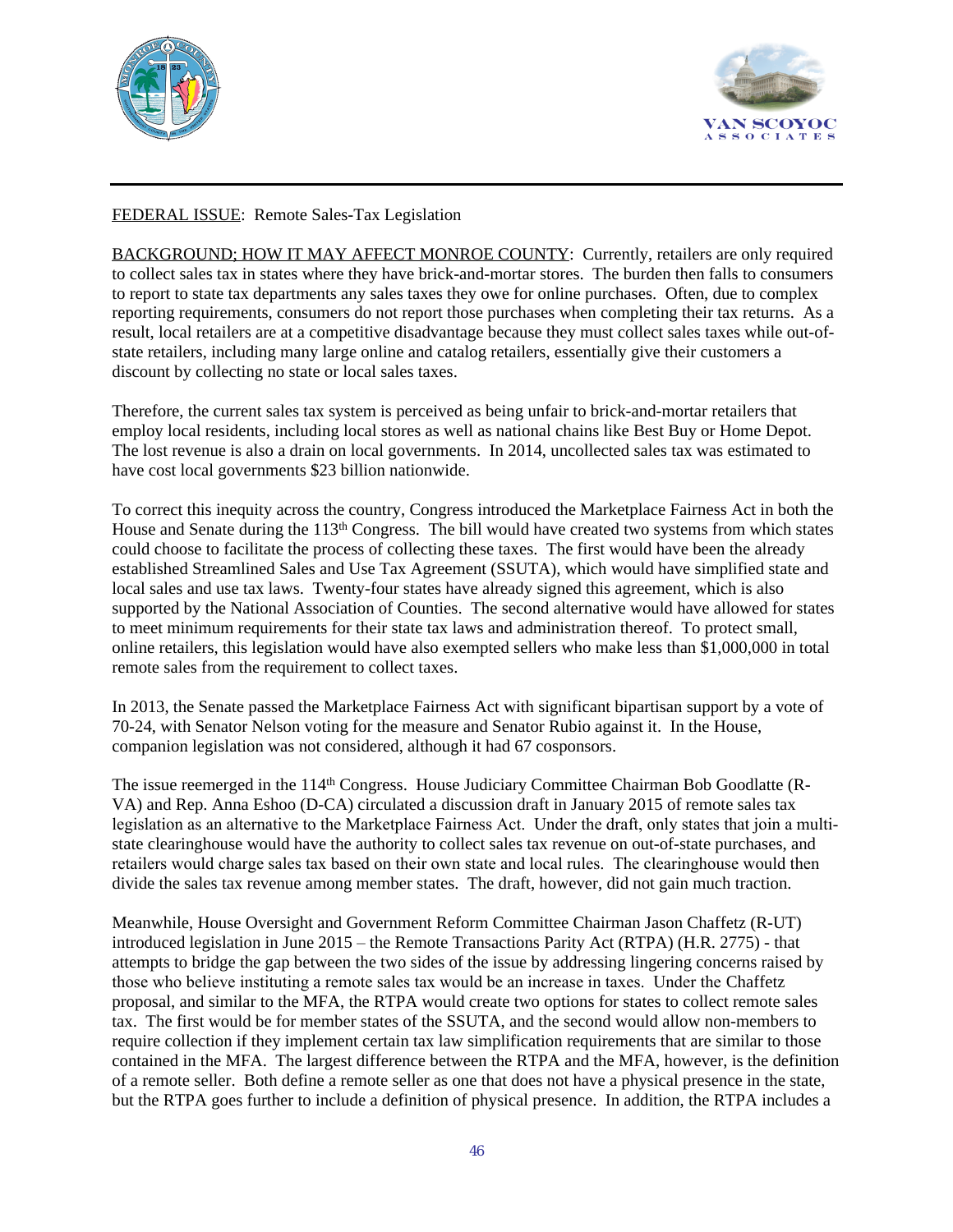



phase-out for the small seller exception. Rather than permanently exempting sellers with sales less than \$1 million annually, the RTPA would exempt sellers with less than \$10 million in annual revenue the first year, less than \$5 million the second year, and less than \$1 million the third year, with the small seller exception completely eliminated after that. The RTPA currently has 55 bipartisan cosponsors, but has not yet seen any action.

In the Senate, there has been some discussion of attaching a remote sales tax amendment to the Housepassed Permanent Internet Tax Freedom Act (PITFA). Similar efforts were attempted last year, but were unsuccessful. PITFA, which is considered a non-controversial measure, would permanently extend the ban on state and local taxation of the Internet, and was passed by the House in June 2015. Those plans generally have bipartisan support, but some powerful members of the Senate, such as Senator Ron Wyden (D-OR), the Ranking Member of the Senate Finance Committee, have expressed concerns about attaching the two issues, arguing they are contradictory. If PITFA is to be used as a vehicle for remote sales tax legislation, an agreement must be reached prior to December 2016 when the current ban on internet taxes expires. To further complicate this strategy, PITFA has been included in the customs bill, which has already been passed by the House. The Senate is expected to vote on the bill in January of 2016.

RECOMMENDED POSITION: *Support* legislation that requires companies making catalog and internet sales to collect and remit the associated taxes. *Support* federal tax policies that maintain revenue streams to local governments.